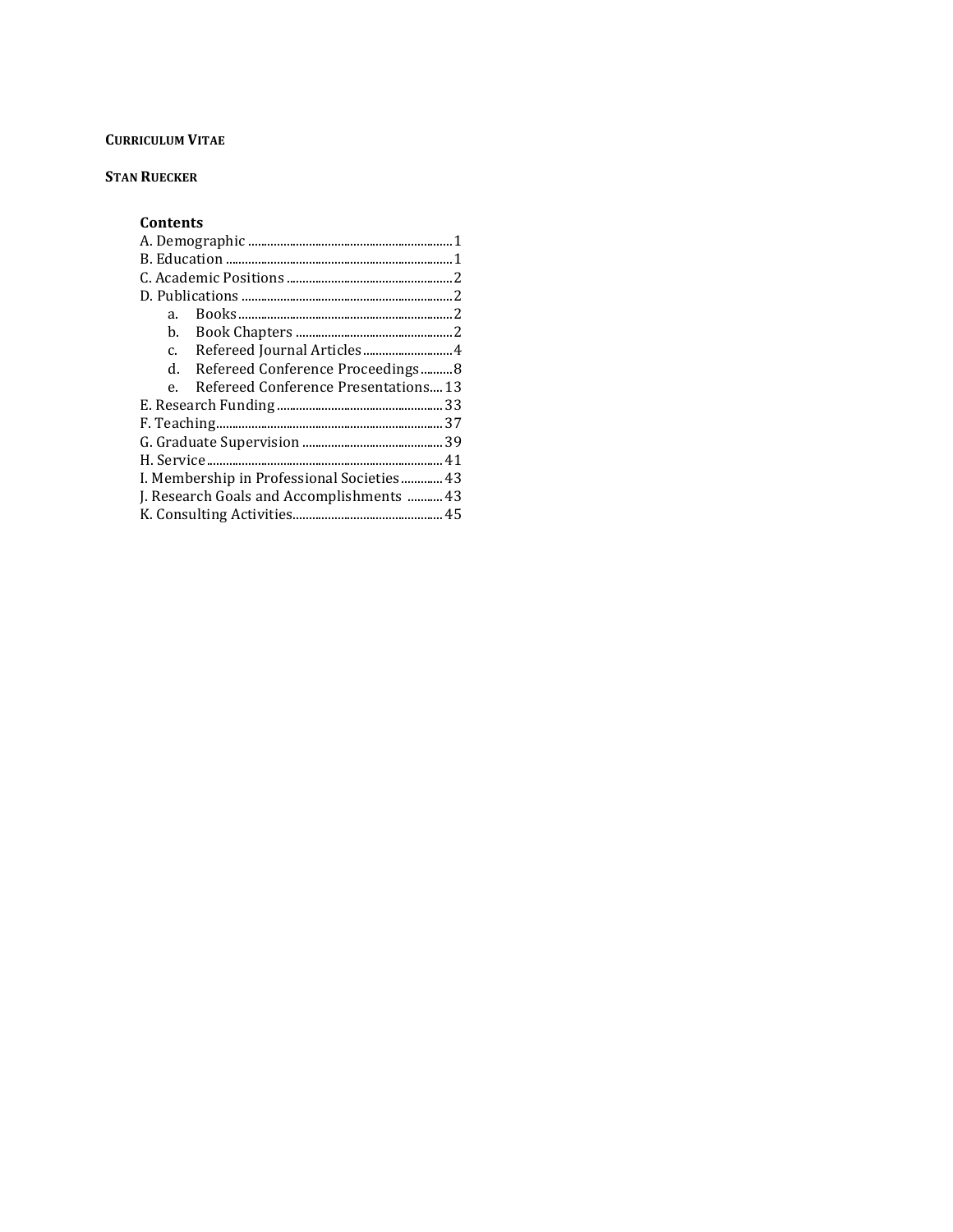# **CURRICULUM VITAE**

# **A. DEMOGRAPHIC**

Stan Ruecker, PhD Anthony J. Petullo Professor of Design Design Research Fellow, College of Fine & Applied Arts iSchool Informatics Program Carle School of Medicine University of Illinois at Urbana-Champaign http://publish.illinois.edu/designconceptslab Born July 20, 1962

111 N. Market St. #2 Champaign IL 61820 cell phone: 312-882-4793 e-mail: sruecker@illinois.edu skype: sruecker

# **B. EDUCATION**

- Interdisciplinary PhD in Humanities Computing, Departments of English and Art & Design University of Alberta. 2003. Dissertation title: Affordances of Prospect for Academic Users of Interpretively-tagged Text Collections. Supervisors Patricia Clements and Jorge Frascara.
- MDes Visual Communication Design. Department of Art and Design. University of Alberta. 1999. Thesis title: The Bi Sheng Electronic Book: More Like a Book; Less Like a Computer. Supervisor Peter Bartl.

MA English. University of Toronto. 1989.

BSc (distinction) Computer Science. University of Regina. 1988.

BA Hons (high honours). English. University of Regina. 1985.

# **C. ACADEMIC POSITIONS**

| 2017-present | Professor, School of Art and Design, University of Illinois at Urbana-Champaign,<br>Anthony J. Petullo Professor of Graphic Design (5-year appointment) and<br>Design Research Fellow (2-year appointment)<br>Affiliate Professor, University of Illinois iSchool (2017-present)<br>Affiliate Professor, University of Illinois Carle School of Medicine (2018-present) |
|--------------|-------------------------------------------------------------------------------------------------------------------------------------------------------------------------------------------------------------------------------------------------------------------------------------------------------------------------------------------------------------------------|
| 2011-2016    | Associate Professor, Institute of Design, Illinois Institute of Technology, Chicago.                                                                                                                                                                                                                                                                                    |
| 2009-2011    | Associate Professor, Humanities Computing Program (3/4) and Department of English<br>and Film Studies (1/4), University of Alberta, Edmonton                                                                                                                                                                                                                            |
| 2004-2009    | Assistant Professor, Humanities Computing Program (3/4) and Department of English<br>and Film Studies (14), University of Alberta, Edmonton                                                                                                                                                                                                                             |
| 2003         | Killam Postdoctoral Research Fellow, Humanities Computing Program and Department<br>of Modern Languages and Cultural Studies, University of Alberta, Edmonton                                                                                                                                                                                                           |
| 1997-2003    | University student with majors in Design, English, and Humanities Computing                                                                                                                                                                                                                                                                                             |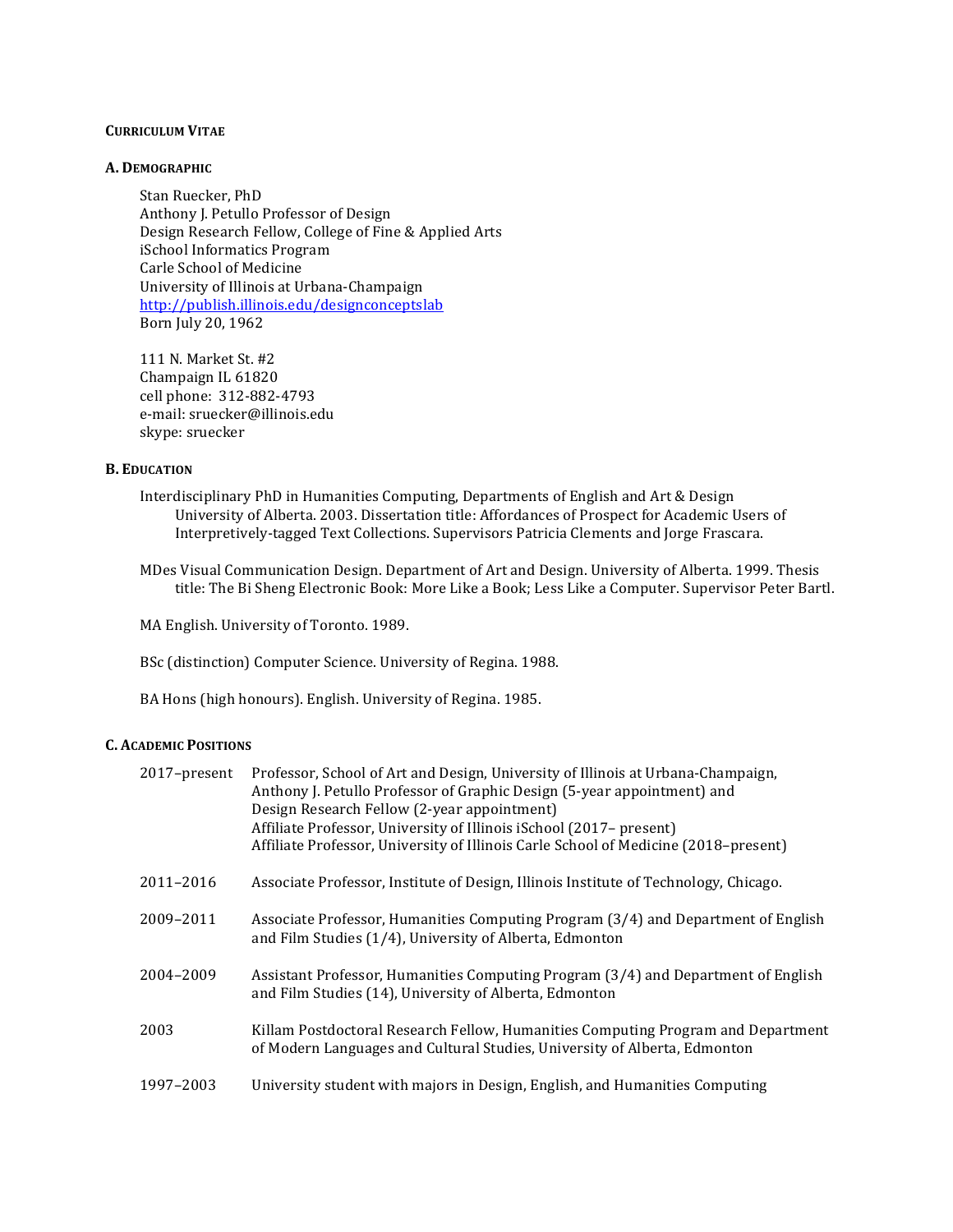1980–1989 University student with majors in Math, Physics, English, and Computer Science

#### **ADJUNCT PROFESSORSHIPS**

|           | 2007–present University of Victoria, Department of English, Faculty of Humanities      |
|-----------|----------------------------------------------------------------------------------------|
| 2011–2017 | University of Alberta, Office of Interdisciplinary Studies, Faculty of Arts            |
| 2010–2013 | University of Alberta, School of Library and Information Studies, Faculty of Education |

# **D. PUBLICATIONS**

### **BOOKS**

- Ruecker, Stan, Milena Radzikowska, and Jennifer Roberts-Smith, Eds. (Forthcoming 2019). *Proposals for Better Futures: Design Research Across the Disciplines.* Intellect Books.
- Ruecker, Stan, Milena Radzikowska, and Stéfan Sinclair. Visual Interface Design for Digital Cultural *Heritage: A Guide to Rich-Prospect Browsing.* Farnham, Surrey: Ashgate Publishing, 2011.

# **BOOK CO-EDITORSHIP**

Montagu, Lady Mary Wortley. The Adventurer. Isobel Grundy, Peni Christopher, Megan Crosland, Heather Harper, Susan Liepert, and Stan Ruecker. Eds. Edmonton: Juvenilia Press, 2000.

#### **BOOK CHAPTERS**

- Roberts-Smith, Jennifer and Stan Ruecker. (2017). "Activating Interpretation: Experience Design in the Humanities." Making Things and Drawing Boundaries: Experiments in the Digital Humanities. ed. Jentery Sayers. Debates in the Digital Humanities. Eds. Matthew Gold and Lauren Klein. University of Minnesota Press.
- Ruecker, Stan, Celso Scaletsky, Guilherme Meyer, Chiara Del Gaudio, Piotr Michura, and Gerry Derksen. (2016). "Prototypes." In *Digital Pedagogy in the Humanities: Concepts, Models, and Experiments.* Eds Rebecca Frost Davis, Matthew K. Gold, Katherine D. Harris, and Jentery Sayers. Modern Language Association: MLA Commons. https://digitalpedagogy.commons.mla.org/
- Ruecker, Stan. (2016). "Interface as Mediating Actor for Collection Access, Text Analysis, and Experimentation." In *The Blackwell Companion to Digital Humanities, 2<sup>nd</sup> Edition*. Eds Ray Siemens and Susan Schriebman.
- Derksen, Gerry, Piotr Michura, and Stan Ruecker. (2015). "Stories and Conversations in the Smart City." In *Smart Cities as Democratic Ecologies*. Ed. Daniel Araya. Houndmills, Basingstoke, Hampshire: Palgrave Macmillan.
- Kovacs, Alexandra (Sasha) and Jennifer Roberts-Smith, Shawn DeSouza-Coelho, Teresa Dobson, Sandra Gabriele, Omar Rodriguez-Arenas, Stan Ruecker, Stéfan Sinclair. (2015). "An Interactive, Materialist-Semiotic Archive: Visualizing the Canadian Theatrical Canon in the Simulated Environment for Theatre (SET)." In *Place and Space: Cultural Mapping and the Digital Sphere.* Eds. Ruth Panofky and Kathleen Kellett. University of Alberta Press.
- Radzikowska, Milena, Stan Ruecker, and Geoffrey Rockwell. (2015). "Teaching undergraduate design students using digital humanities research in the classroom." In *Design Education: Approaches*, *Explorations and Perspectives*. Eds. Aidan Rowe and Bonnie Sadler-Takach. Canada: A&D Press.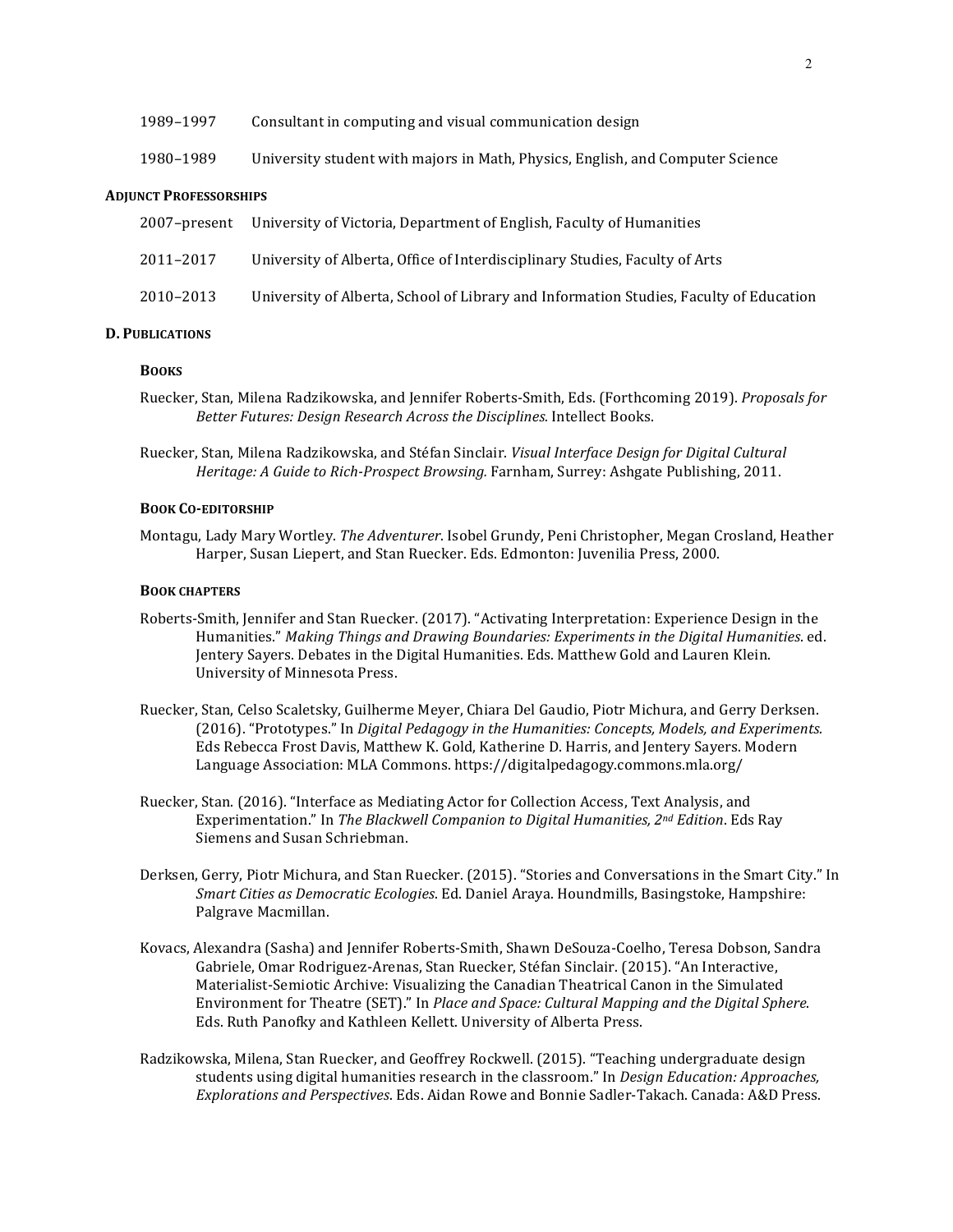- Sondheim, Daniel, Geoffrey Rockwell, Mihaela Ilovan, Milena Radzikowska, Stan Ruecker, and the INKE Research Group. "Scholarly Editions in Print and on the Screen: A Theoretical Comparison." (2015). In *Beyond Accessibility*. Eds. Brent Nelson and Richard Cunningham.
- Roberts-Smith, Jennifer, Shawn DeSouza-Coelho, Teresa Dobson, Sandra Gabriele, Omar Rodriguez-Arenas, Stan Ruecker, Stéfan Sinclair, Alexandra (Sasha) Kovacs, and Daniel So. (2014). "SET Free: Breaking the Rules in a Processual, User-generated, Digital Performance Edition of Richard the Third." In *The Shakespearean International Yearbook 2014: Digital Shakespeares: Innovations, Interventions, Mediations.* Eds. Brett D. Hirsch and Hugh Craig. London: Ashgate Press.
- Sinclair, Stéfan, Stan Ruecker, and Milena Radzikowska. "Information Visualization for Humanities Scholars." In *Literary Studies in the Digital Age: An Evolving Anthology*. MLA Commons, 2013.
- Siemens, Ray, Teresa Dobson, Stan Ruecker, Richard Cunningham, Alan Galey, Claire Warwick, and Lynne Siemens, with Michael Best, Melanie Chernyk, Wendy Duff, Julia Flanders, David Gants, Bertrand Gervais, Karon MacLean, Steve Ramsay, Geoffrey Rockwell, Susan Schreibman, Colin Swindels, Christian Vandendorpe, Lynn Copeland, John Willinsky, Vika Zafrin, the HCI-Book Consultative Group and the INKE Research Team. "Human-Computer Interface/Interaction and the Book: A Consultation-derived Perspective on Foundational E-Book Research." In *Collaborative research in* the digital humanities. A Festschrift honoring Harold Short, Department of Digital Humanities, Kings College London. Eds. Marilyn Deegan and Willard McCarty. Surrey: Ashgate Publishing Ltd, 2011. pp. 163-90.
- Shiri, Ali, Stan Ruecker, Lindsay Doll, Matthew Bouchard, and Carlos Fiorentino. "An Evaluation of Thesaurus-enhanced Visual Interfaces for Multilingual Digital Libraries." Research and Advanced *Technology for Digital Libraries,* Stefan Gradmann, Francesca Borri, Carlo Meghini, and Heiko Schuldt (Eds.). LNCS 6966, Springer-Verlag, Berlin, 2011. pp. 236-243.
- Ruecker, Stan, Susan Brown, Milena Radzikowska, Stéfan Sinclair, Thomas M. Nelson, Patricia Clements, Isobel Grundy, Sharon Balasz, and Jeff Antoniuk. "The Table of Contexts: A Dynamic Browsing Tool for Digitally Encoded Texts." In *The Charm of a List: From the Sumerians to Computerised Data Processing.* Ed. Lucie Dolezalova. Cambridge: Cambridge Scholars Publishing, 2009. pp. 177-187.
- Michura, Piotr, Stan Ruecker, Milena Radzikowska, Carlos Fiorentino, Tanya Clement, and Stéfan Sinclair. "Slot Machines, Graphs, and Radar Screens: Prototyping List-based Literary Research Tools." In The Charm of a List: From the Sumerians to Computerised Data Processing. Ed. Lucie Dolezalova. Cambridge: Cambridge Scholars Publishing, 2009. pp. 167-176.
- Stafford, Amy, Ali Shiri, Stan Ruecker, Matthew Bouchard, Paras Mehta, Karl Anvik, and Ximena Rossello. "Searchling: User-Centered Evaluation of a Visual Thesaurus-Enhanced Interface for Multilingual Digital Libraries." In *Research and Advanced Technology for Digital Libraries.* Lecture Notes in Computer Science. Heidelberg: Springer Berlin, 2008. pp. 117-121.
- Ruecker, Stan. "Rich-prospect Browsing Interfaces." In *Encyclopedia of Multimedia Technology and* Networking. 2<sup>nd</sup> Edition. Ed. Margherita Pagani. Idea Group International. 2008. pp. 1240-1248.
- Ruecker, Stan. "Traces of Previous Use: The Communicational Possibilities of Interaction Histories." In Designing Effective Communications: Creating Contexts for Clarity and Meaning. Jorge Frascara, Ed. NY: Allworth Press, 2006. pp. 270-278.
- Ruecker, Stan. "Carrying the pleasure of books into the design of the electronic book." In *Pleasure with Products: Beyond Usability*. William S. Green and Patrick W. Jordan, Eds. London: Taylor and Francis, 2002. pp. 135-146.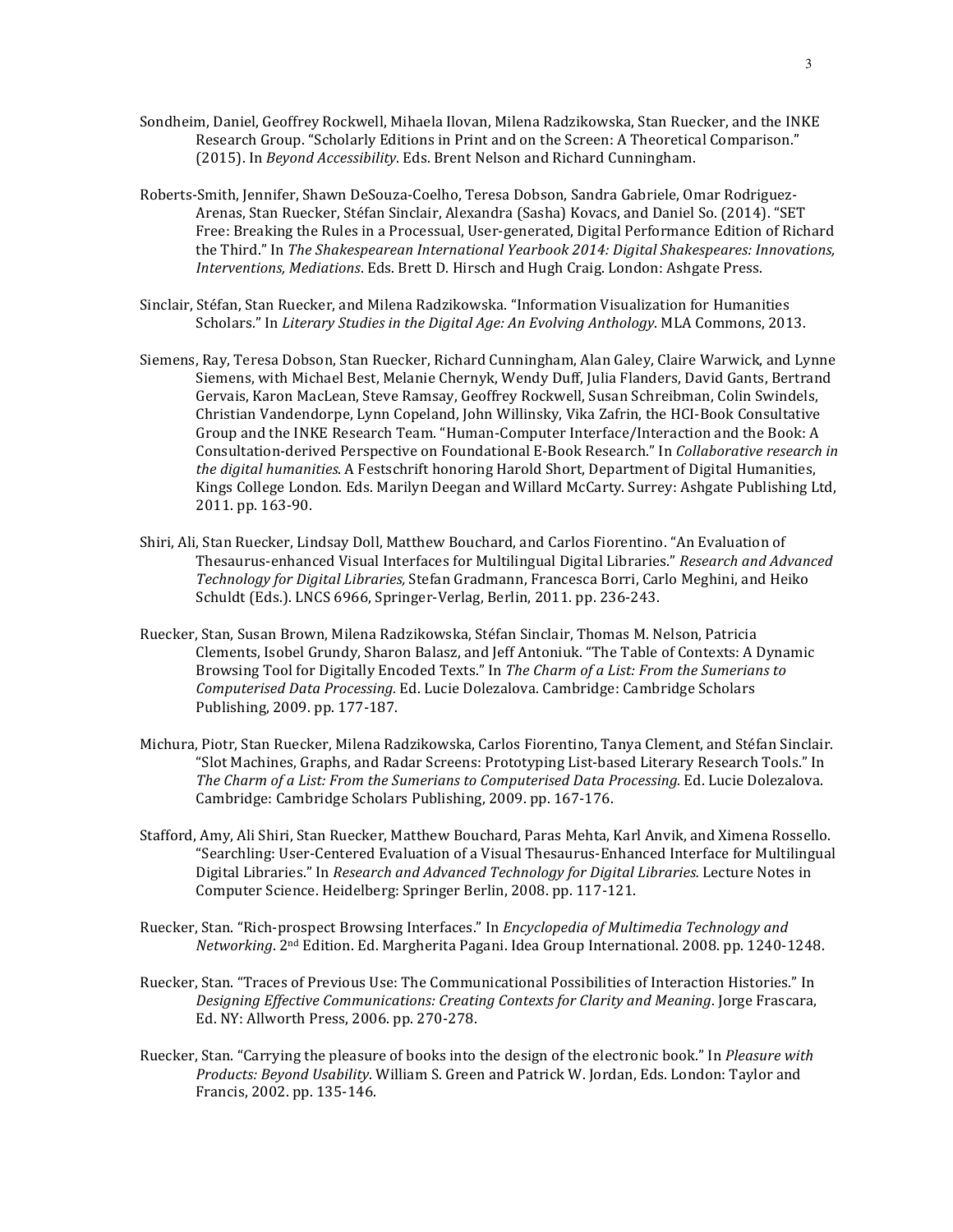#### **REFEREED JOURNAL ARTICLES**

- Ruecker, Stan and Jennifer Roberts-Smith. (2018). "Design Research: Objects, Procedures, and New Understanding." *Technology* | Architecture + Design. 2(1): 11-14.
- Ruecker, Stan. "Design Researchers Leading Interdisciplinary Teams." Stan Ruecker, Ed. (2018). *Special Issue of Diseña on Design Research Leading Matters of Concern.* (13). pp.12-23. English and Spanish.
- Perez, Hernan, Farly Leon, Luis Marmolejo, Jairo Rodriguez, Stan Ruecker, Fabio Fajardo. (2018). "Design for Reconciliation: Co-designing a Peaceful Future in Post-conflict Zones in Colombia." In Stan Ruecker, Ed. (2018). *Special Issue of Diseña on Design Research Leading Matters of Concern.* (13). pp. 140-173. English and Spanish.
- Ruecker, Stan and Jennifer Roberts-Smith. (2017). "Concept Models for Design Practice." *Bitacora* 27(4) pp. 11-18.
- Hodges, Peter, Stan Ruecker, Celso Scaletsky, Jaime Rivera, Roberto Faller, Amanda Geppert. (2017). "Four Criteria for Design Theories." *she ji The Journal of Design, Economics, and Innovation* (3)1, Spring 2017, pp. 65-74.
- Budac, Andrea, Geoffrey Rockwell, Zachary Palmer, Robert Budac, Todd Suomela, Stéfan Sinclair, Stan Ruecker, and the INKE Team. "Wiscking Ideas." *Japanese Journal of Digital Humanities*. 2(1), 2017. pp. 73-89.
- Ferronato, Priscilla, Stan Ruecker, and Celso Scaletsky. "The use of intuition during scenario building activities in design projects." *The Design Journal*. Vol. 20, 2017 - Issue sup1: Design for Next: Proceedings of the 12th European Academy of Design Conference, Sapienza University of Rome, 12-14 April 2017. pp. S4575-S4583.
- Ruecker, Stan. (2016). "How do we get to the Humanitarium from here?" Digital Humanities Quarterly. 10(3). Ed Julianne Nyhan. http://digitalhumanities.org/dhq/vol/10/3/000260/000260.html
- Sondheim, Daniel, Geoffrey Rockwell, Stan Ruecker, Mihaela Ilovan, Luciano Frizzera, & Jennifer Windsor. "Scholarly editions in print and on the screen: A theoretical comparison." *Beyond Accessibility:* Textual Studies in the 21st Century. Ed. Brent Nelson and Richard Cunningham. *Digital Studies/Champ Numérique* 6 (2015).
- Scaletsky, C., Ruecker, S. and Meyer, G. "Using Rich-Prospect Browsing for design scenarios conversation." *V!RUS*, São Carlos, 11, 2015. www.nomads.usp.br/virus/virus11/?sec=4&item=1&lang=en.
- Ruecker, Stan and the INKE Research Group. "A Brief Taxonomy of Prototypes for the Digital Humanities." *Scholarly and Research Communication*. 6(2), 2015.
- Ruecker, Stan, Peter Hodges, Nayaab Lokhandwala, Szu-Ying Ching, Jennifer Windsor, Antonio Hudson, Omar Rodrique. "Why Experimental Interfaces Should Include an Application Programming Interface." *Scholarly and Research Communication*. 6(2), 2015.
- Ruecker, Stan, Stéfan Sinclair, Teresa Dobson, Geoffrey Rockwell, Milena Radzikowska and the INKE Research Group. "The Provision of Digital Apparatus for Use in Experimental Interfaces." *Scholarly and Research Communication*. 5(4), 2014.
- Michura, Piotr, Stan Ruecker, Gerry Derksen, Milena Radzikowska, Teresa Dobson, and the INKE Research Group. "Documenting Subjective Interpretations of Illustrated Book Covers for Lewis Carroll's Alice's Adventures in Wonderland." *Scholarly and Research Communication*. 5(2), 2014.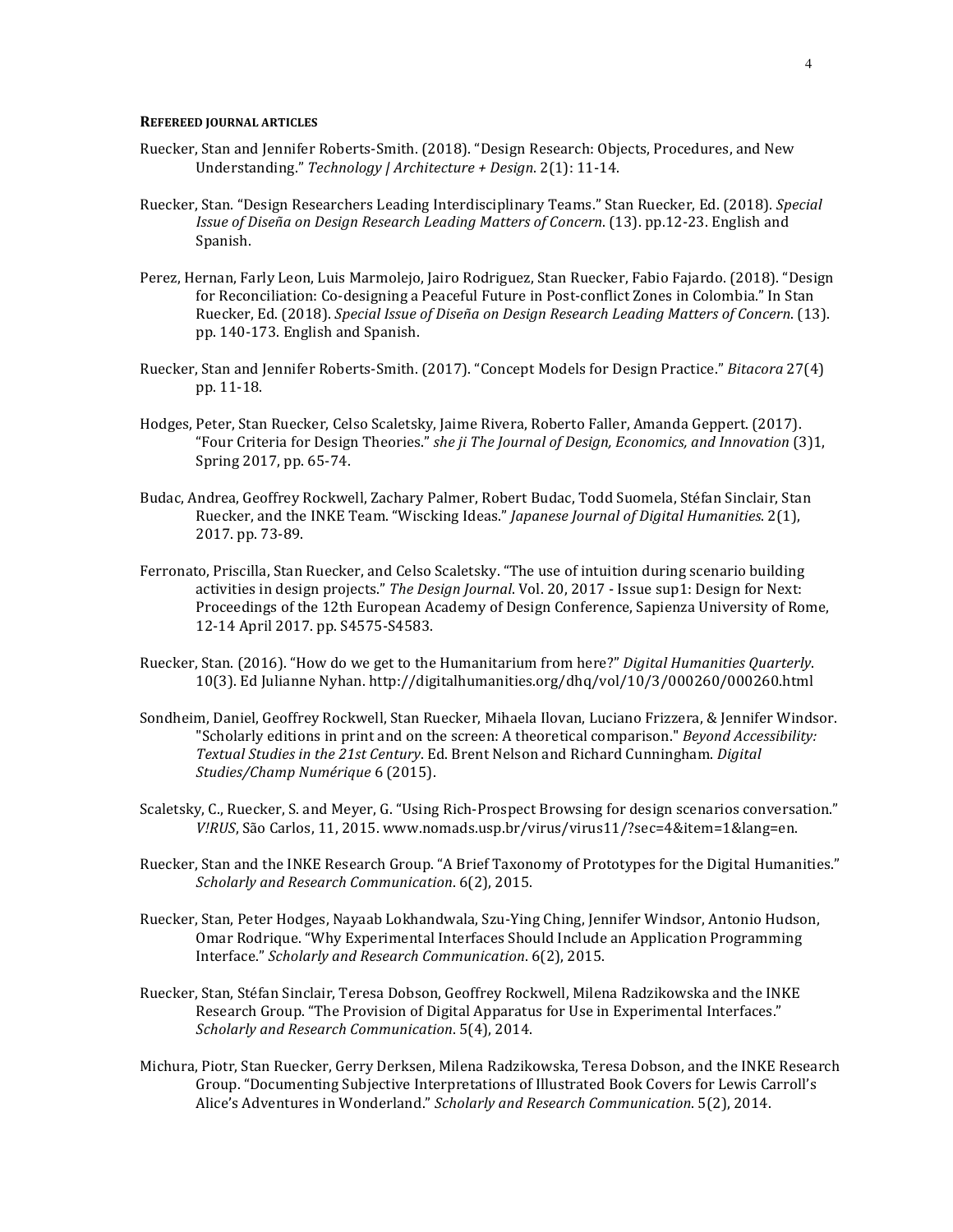- Ruecker, Stan, Nadine Adelaar, Susan Brown, Teresa Dobson, Ruth Knechtel, Susan Liepert, Andrew MacDonald, Ernesto Pena, Milena Radzikowska, Geoff G. Roeder, Stéfan Sinclair, Jennifer Windsor, and the INKE Research Group. "Academic Prototyping as a Method of Knowledge Production: The Case of the Dynamic Table of Contexts." Scholarly and Research Communication. 5(2), 2014.
- Roberts-Smith, Jennifer, Shawn DeSouza-Coelho, Teresa Dobson, Sandra Gabriele, Omar Rodriguez-Arenas, Stan Ruecker, Stéfan Sinclair, Annemarie Akong, Matt Bouchard, Diane Jakacki, David Lam, and Lesley Northam. "Visualizing Theatrical Text: from Watching the Script to the Simulated Environment for Theatre (SET)." *Digital Humanities Quarterly*. 7(3). 2013.
- Ruecker, Stan, Ali Grotkowski, Sandra Gabriele, Jennifer Roberts-Smith, Stéfan Sinclair, Teresa Dobson, Annemarie Akong, Sally Fung, and Omar Rodriguez. "Abstraction and Realism in the Design of Avatars for the Simulated Environment for Theatre." *Visual Communication Journal.* 12(4), 459-472. 2013.
- Frizzera, Luciano, Milena Radzikowska, Geoff Roeder, Ernesto Peña, Teresa Dobson, Stan Ruecker, Geoffrey Rockwell, Susan Brown, and the INKE Research Group. "A Visual Workflow Interface for the Editorial Process." *Literary and Linguistic Computing.* 28(4), 615-628. 2013.
- Shiri, Ali, Stan Ruecker, Matthew Bouchard, Lindsay Doll, Carlos Fiorentino. (2013). "User Evaluation of Searchling and T-Saurus: Multilingual Thesaurus-Enhanced Visual Interfaces for Digital Libraries." *Canadian Journal of Information and Library Science*. *37*(2), 137-160.
- Brown, Monica, Teresa Dobson, Dustin Grue, and Stan Ruecker. "Challenging new views on familiar plotlines: A discussion of the use of XML in the development of a scholarly tool for literary pedagogy." *Literary and Linguistic Computing*, 28: 199-208. 2013.
- Brown, Susan, Ofer Arazy, Geoffrey Rockwell, Ashley Moroz, Megan Sellmer, Stan Ruecker, Milena Radzikowska and the INKE Research Group. "From CRUD to CREAM: imagining a rich scholarly repository interface." Scholarly and Research Communication, 3(4). 2012.
- Roberts-Smith, Jennifer, Shawn DeSouza-Coelho, Teresa Dobson, Sandra Gabriele, Stan Ruecker, Stéfan Sinclair, Alexandra (Sasha) Kovacs, and Daniel So. "Visualizing Theatre Historiography: Judith Thompson's White Biting Dog (1984 and 2011) in the Simulated Environment for Theatre (SET)." Special Issue: Digital Inquiry Into Textual Relations: Research and Teaching With Online Tools. Susan Brown and Stan Ruecker, editors. *Digital Studies/Le champ numérique.* 3(2), 2012.
- Giacometti, Alejandro, Stan Ruecker, Carlos Fiorentino, and the INKE Research Group. "Showcase Browsing with Texttiles 2.0 and BubbleLines." *Scholarly and Research Communication*, 3(2). 2012.
- Rockwell, Geoffrey, Peter Organisciak, Megan Meredith-Lobay, Kamal Ranaweera, Stan Ruecker, Julianne Nyhan. "The Design of an International Social Media Event: A Day in the Life of the Digital Humanities." Digital Humanities Quarterly 6(2). 2012.
- Ruecker, Stan. "The Perennial and the Particular Challenges of Design Education." *Visible Language 46*(1/2). 2012.
- Sondheim, Daniel, Geoffrey Rockwell, Mihaela Ilovan, Milena Radzikowska, Stan Ruecker, and the INKE Research Group. "Interfacing the Collection." *Scholarly and Research Communication*, 3(1). 2012. http://src-online.ca/index.php/src/article/view/51/78
- Ruecker, Stan, Geoffrey Rockwell, Milena Radzikowska, Stéfan Sinclair, Christian Vandendorpe, Ray Siemens, Teresa Dobson, Lindsay Doll, Mark Bieber, Michael Eberle-Sinatra, Shannon Lucky, and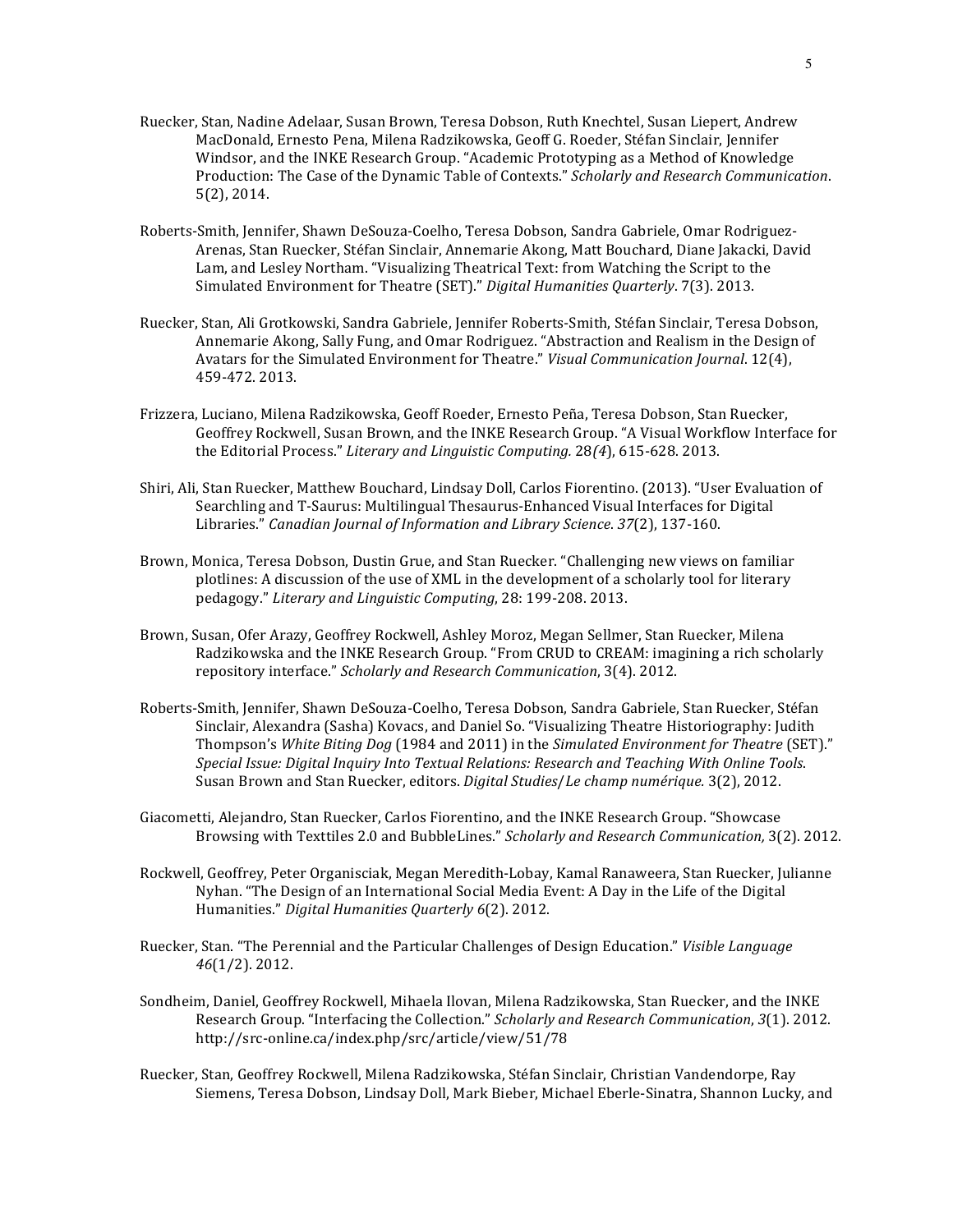the INKE Group. "Drilling for Papers in INKE." *Scholarly and Research Communication*, 3(1). 2012. http://src-online.ca/index.php/src/article/view/47/66

- Ruecker, Stan, Ali Shiri, and Carlos Fiorentino. "Interactive Visualization for Multilingual Search." *Bulletin* of the American Society for Information Science and Technology (ASIS&T), 38(4), April/May 2012.
- Siemens, Ray, Teresa Dobson, Stan Ruecker, Richard Cunningham, Alan Galey, Claire Warwick, and Lynne Siemens, with Karin Armstrong, Michael Best, Melanie Chernyk, Lynn Copeland, Wendy Duff, Julia Flanders, David Gants, Bertrand Gervais, Karon MacLean, Steve Ramsay, Susan Schreibman, Colin Swindels, Geoffrey Rockwell, Christian Vandendorpe, John Willinsky, Vika Zafrin, the HCI-Book Consultative group and the INKE Research group. "HCI-Book? Perspectives on E-Book Research, 2006-2008 (Foundational to Implementing New Knowledge Environments)." Papers of *the Bibliographical Society of Canada* / *Cahiers de la Société bibliographique du Canada.* 49(1), 35-89. 2011.
- Dobson, Teresa, Piotr Michura, Stan Ruecker, Monica Brown, and Omar Rodriguez. "Interactive Visualizations of Plot in Fiction." *Visible Language*. *45*(3), 169–191. 2011.
- Sinclair, Stéfan, Stan Ruecker, Sandra Gabriele, Matt Patey, Matt Gooding, Chris Vitas, and Bartosz Bajer. "Meditating on a Mandala in Class: Studying Shakespeare's Plays with a Visual Exploration Tool for XML Texts". Media | Pedagogy | Culture. 2011.
- Brown, Susan, Stan Ruecker, Jeffery Antoniuk, Sharon Farnel, Matt Gooding, Stéfan Sinclair, Matt Patey, and Sandra Gabriele. "Reading Orlando with the Mandala Browser: A Case Study in Algorithmic Criticism via Experimental Visualization." *Digital Studies/Le champ numérique.* 1(4), 2010.
- Shiri, Ali, Stan Ruecker, Matt Bouchard, Amy Stafford, Paras Mehta, Karl Anvik, Ximena Rossello. "User evaluation of Searchling: a visual interface for bilingual digital libraries." The Electronic Library, 29(1), 71-89. 2010.
- Galey, Alan, Stan Ruecker, and the INKE Research Group. "How a Prototype Argues." *Literary and Linguistic Computing*. *25*(3). 2010.
- Rockwell, Geoffrey, Stéfan Sinclair, Stan Ruecker, and Peter Organisciak. "Ubiquitous Text Analysis." *Poetess Archive Journal*. *2*(1). 2010.
- Arazy, Ofer, Eleni Stroulia, Stan Ruecker, Cristina Arias, Carlos Fiorentino, Veselin Ganev, and Terence Yau. "Recognizing Contributions in Wikis: Authorship Categories, Algorithms, and Visualizations." *Journal of the American Society for Information Science and Technology (JASIST).*  $61(6)$ , 1166-1179. 2010.
- Siemens, Ray, Claire Warwick, Richard Cunningham, Teresa Dobson, Alan Galey, Stan Ruecker, Susan Schreibman and the INKE Research Group. "Codex Ultor: Toward a Conceptual and Theoretical Foundation for New Research on Books and Knowledge Environments." *Digital Studies / Le champ numérique.* Special Issue: *The Computer and Canadian Scholarship: Recent Trends in the Humanities and Social Sciences.* 1(2), 2009.
- Ruecker, Stan, Milena Radzikowska, and Stéfan Sinclair. "Designing Data Mining Droplets: New Interface Objects for the Humanities Scholar." Digital Humanities Quarterly. 3(3), Summer 2009.
- Brown, Susan, Patricia Clements, Isobel Grundy, Stan Ruecker, Jeffery Antoniuk, Sharon Balazs. "Published Yet Never Done: The Tension Between Projection and Completion in Digital Humanities Research." *Digital Humanities Quarterly*. 3(2), Spring 2009.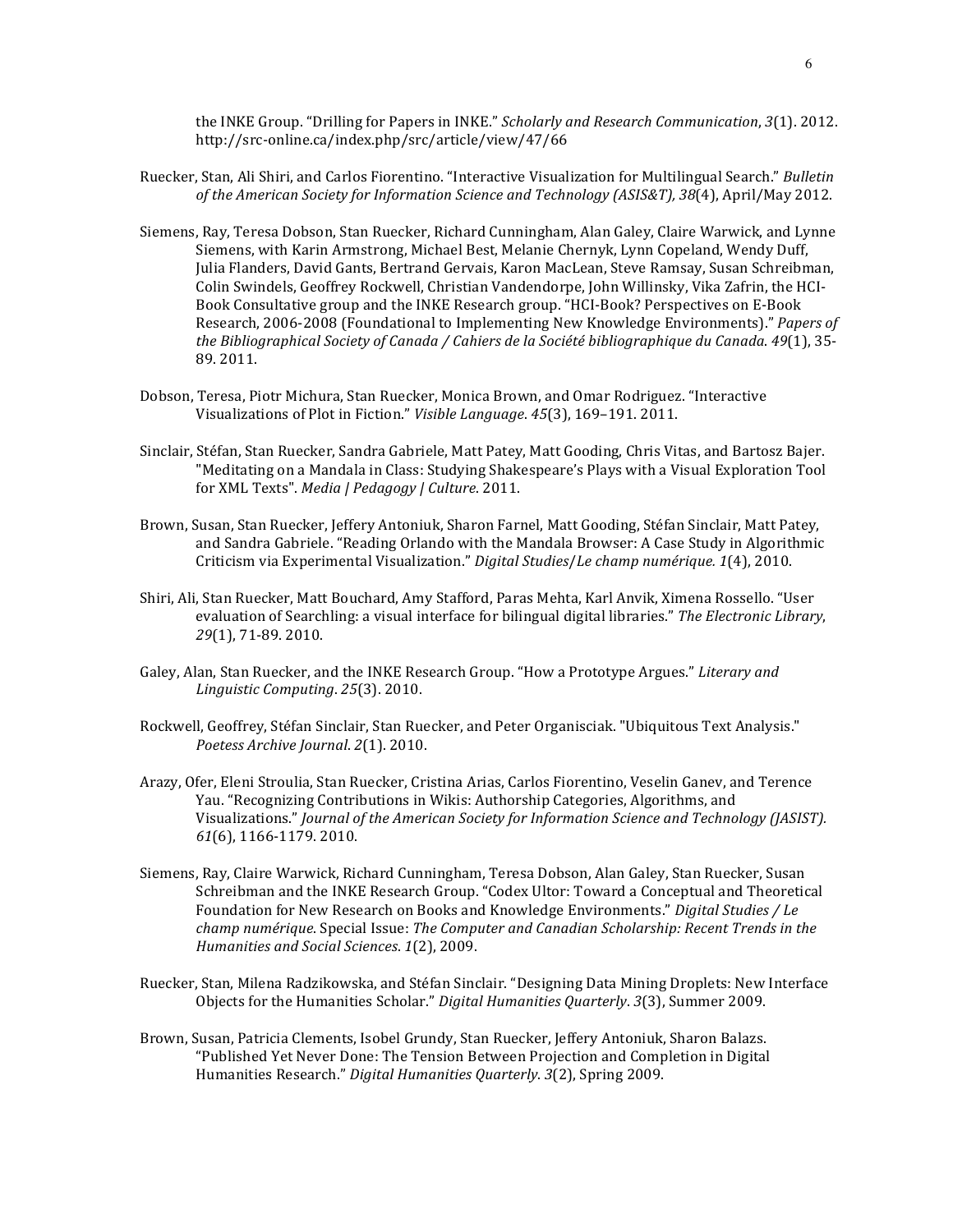- Gainor, Rhiannon, Stéfan Sinclair, Stan Ruecker, Matt Patey, and Sandra Gabriele. "A Mandala Browser User Study: Visualizing XML Versions of Shakespeare's Plays." Visible Language 43(1), 60-85. 2009.
- Ruecker, Stan, Milena Radzikowska, Piotr Michura, Carlos Fiorentino, and Tanya Clement. "Visualizing Repetition in Text." Reassembling the Disassembled Book: Symposium of the Congress of the Humanities and Social Sciences, University of Saskatchewan, May 2007. Brent Nelson, editor. Special Issue of *CH Working Papers*. August 2008.
- Given, Lisa, Stan Ruecker, Heather Simpson, Bess Sadler, and Andrea Ruskin. "Inclusive Interface Design for Seniors: Exploring the Health Information-Seeking Context." *[ASIST. 58*(11), 1610-1617. 2007.
- Brown, Susan, Stan Ruecker, Jeffrey Antoniuk, Sharon Balasz, Patricia Clements, Isobel Grundy. "Designing Rich-Prospect Access to a Feminist Literary History." *WWR: The Official Magazine of Women Writing and Reading*. *2*(1), 12-17. 2007.
- Ruecker, Stan, Stéfan Sinclair, and Milena Radzikowska. "Confidence, Visual Research and the Aesthetic Function." Partnership: the Canadian Journal of Library and Information Practice and Research. *2*(1). 2007.
- Frascara, Jorge and Stan Ruecker. "Medical Communications and Information Design." *Information Design Journal and Document Design*. *15*(1), 44-53. 2007.
- Ruecker, Stan, Lisa Given, Heather Simpson, Bess Sadler, and Andrea Ruskin. "Design of a Rich-Prospect Browsing Interface for Seniors: A Qualitative Study of Image Similarity Clustering." Visible *Language*. *41*(1), 4-22. 2007.
- Ruecker, Stan and Kirsten C. Uszkalo. "Binding the Electronic Book: Design Features for Bibliophiles." *Visible Language*. *41*(1), 50-69. 2007.
- Ruecker, Stan. "Experimental Interfaces Involving Visual Grouping During Browsing." *Partnership: the Canadian Journal of Library and Information Practice and Research.* 1(1). 2006.
- Ruecker, Stan and Susan Liepert. "Taking Mendeleyev's Correspondence Course: Interface Design Lessons from the Periodic Table of the Elements." *Information Design Journal and Document Design*. *14*(3), 236-245. 2006.
- Ruecker, Stan. "The Sensual Pleasures of Books." *The Senses and Society*. 1(1), 109-111. 2006.
- Devereaux, Zachary and Stan Ruecker. "Online Issue Mapping of International News and Information Design." *Human IT: Journal* for Information Technology Studies as a Human Science. 8(3), 1–27. 2006.
- Ruecker, Stan, Eric Homich and Stéfan Sinclair. "Multi-level Document Visualization." Visible Language. 39(1), 33-41. Jan/Feb 2005.
- Ruecker, Stan. "A conceptual taxonomy of SGML tags: based on the tagging in the Orlando Project." Special issue of the *Journal of Applied Systems Studies* (JASS) on WEB Information Systems Applications. *3*(2). 2002.

### **EDITED SPECIAL ISSUES OF JOURNALS**

Ruecker, Stan, Ed. Design Research Leading Matters of Concern. *Diseña*. (13), 2018.

Ruecker, Stan, Ed. The Future of Reading. *Interdisciplinary Science Reviews*. 40(1), 2015.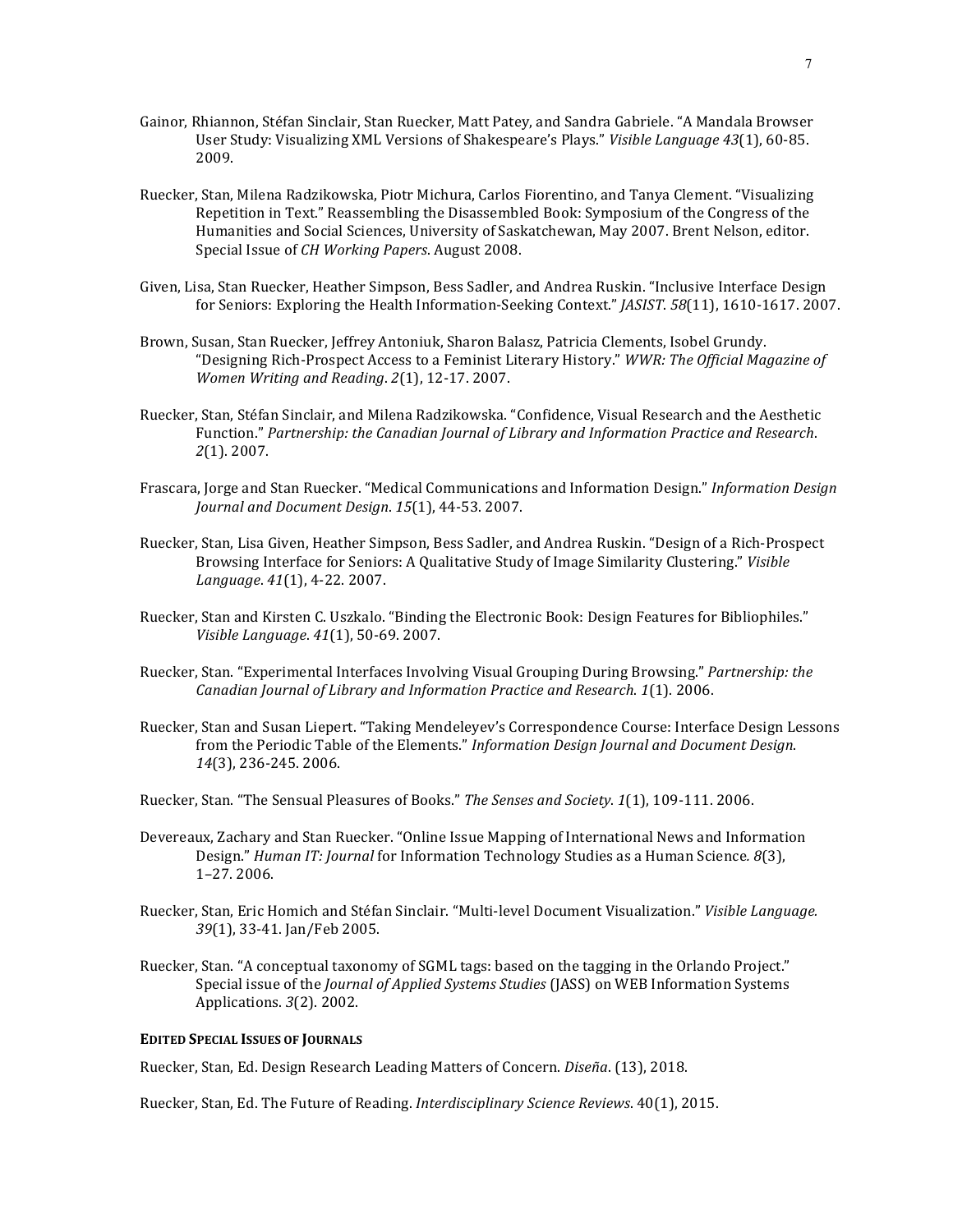Brown, Susan, and Stan Ruecker, Eds. Text Tools for the Arts. *Digital Studies/Le champ numérique*. (3), 2012.

#### **INTERVIEWS CONDUCTED**

- Ruecker, Stan. Interview of Laura Forlano. "The Imaginary Framing and the Lived Experience of Technologies," Stan Ruecker, Ed. (2018). *Special Issue of Diseña on Design Research Leading Matters of Concern.* (13). pp. 58-83. English and Spanish.
- Ruecker, Stan. Interview of Jorge Frascara and Guillermina Nöel. "Distributed Leadership," Stan Ruecker, Ed. (2018). *Special Issue of Diseña on Design Research Leading Matters of Concern.* (13). pp. 24-57. English and Spanish.

### **UNREFEREED JOURNAL ARTICLES**

- Roberts-Smith, Jennifer, Kathryn Harvey, Shawn DeSouza-Coelho, Teresa Dobson, Sandra Gabriele, Alexandra (Sasha) Kovacs, Omar Rodriguez-Arenas, Stan Ruecker, and Stéfan Sinclair. "Is There an Archivist in the Sim?: Teaching Literacy through Experience in a Post-positivist, Mixed-media Virtual Theatre Archive." *Canadian Theatre Review*. 156: 40-45. 2013.
- Frascara, Jorge and Stan Ruecker. "Comunicaciones médicas y diseño de información." Typografica. 28-33. Also includes English translation in insert. Aug/Sept 2006.
- Sinclair, Stéfan and Stan Ruecker. "The Digital Play Book: An Environment for Interacting with Play Scripts." Canadian Theatre Review. 127, 38-41. Summer 2006.

#### **REPRINTS**

- Siemens, Ray, Claire Warwick, Richard Cunningham, Teresa Dobson, Alan Galey, Stan Ruecker, Susan Schreibman et L'équipe du projet Implementing New Knowledge Environments (INKE). Codex Ultor : Vers des fondations conceptuelles et théoriques pour de nouvelles recherches sur les livres et les environnements documentaires. *Érudit.* 1(1). 2009.
- Ruecker, Stan, Milena Radzikowska, Piotr Michura, Carlos Fiorentino, and Tanya Clement. "Visualizing Repetition in Text." Digital Studies/*Le champ numérique*. August 2009. Reprinted from Reassembling the Disassembled Book: Symposium of the Congress of the Humanities and Social Sciences, University of Saskatchewan, May 2007. Brent Nelson, editor. Special Issue of CH *Working Papers*. August 2008.

#### **REFEREED CONFERENCE PROCEEDINGS**

- Ferronato, Priscilla Boff, Zhaoyuan (Nick) Su, and Stan Ruecker. "Conversation Modeling: How the 3D aspect can influence collaborative interpretation." Working paper presentation in the Proceedings of NordiCHI. Oslo, Norway. Oct 1-3, 2018.
- Ferronato, Priscilla Boff and Stan Ruecker. (2018). "Smart Citizenship: Designing the interaction between citizens and smart cities." *Proceedings of the Design Research Society (DRS)*. Limerick, Ireland. June 25-28, 2018.
- Scaletsky, Celso, Stan Ruecker, and Piotr Michura. (2018). "The Prototype is an Idea Brought Back from the Future." Proceedings of Design Culture Symposium: Research Through Design. UNISINOS, Porto Alegre, Brazil. June 7-8, 2018.
- De la Rosa, J., Kolher, K. and Ruecker, S. (2017), Prototyping as a resource to investigate future states of the system. Proceedings of RSD6 Conference. Oslo, Norway.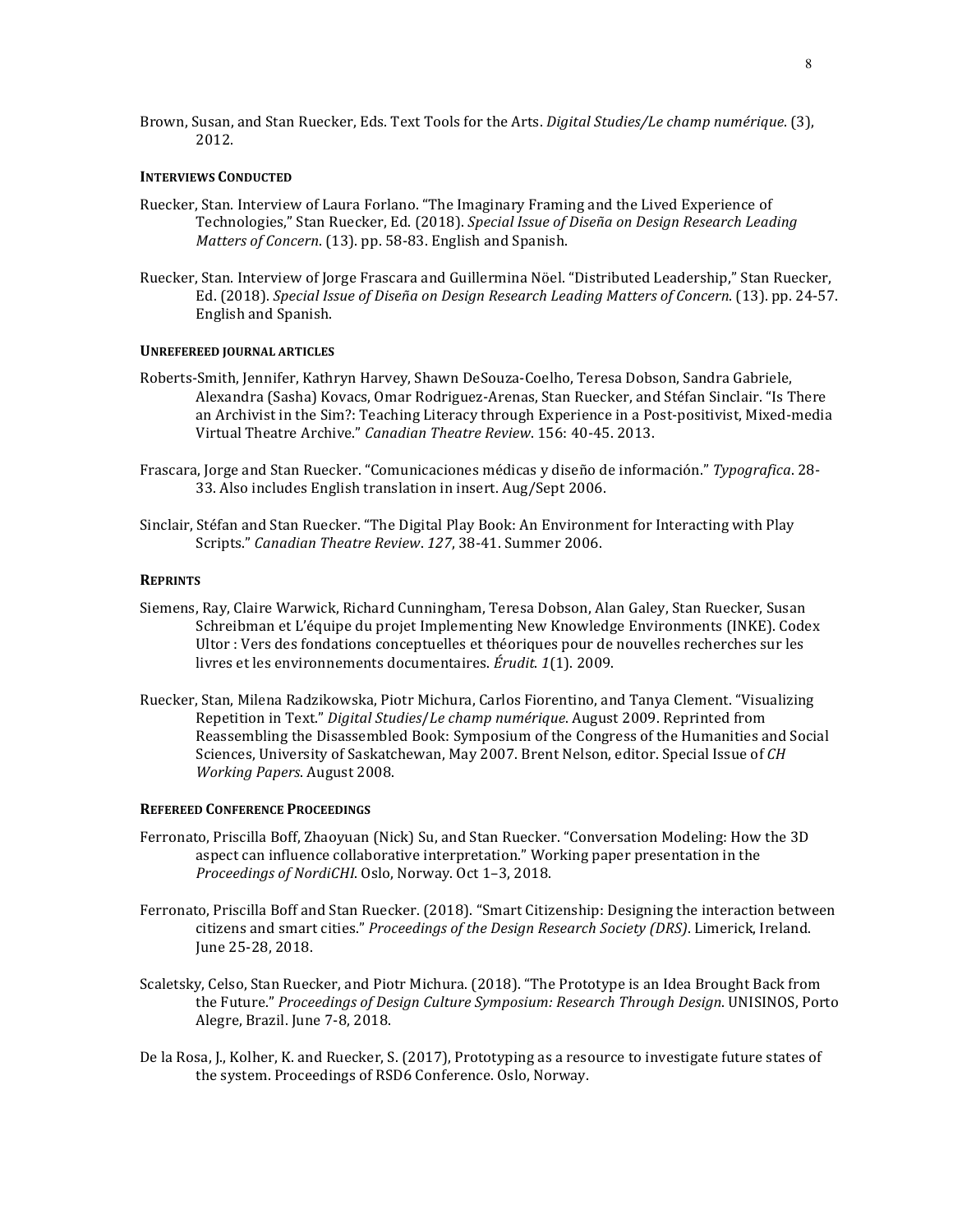- Ferronato, Priscilla and Stan Ruecker. (2017). "Strategic Design, Scenarios and Anticipatory Systems." *Proceedings of ISPIM Innovation Summit - Building the Innovation Century.* Melbourne, Australia. Dec 10-13, 2017.
- Radzikowska, Milena and Stan Ruecker. (2017). "(Un)intended Value Implications of Graphical Representations of Data." *Proceedings of the bi-annual conference of the International Association* of Societies of Design Research (IASDR). Cincinnati. Nov 3, 2017.
- Liem, André, Stan Ruecker, and Juan Alfonso de la Rosa. "Using Studio Teaching as an Initiator and Driver for Research Collaboration in Design." Proceedings of the  $21<sup>st</sup>$  International Conference on Engineering Design (ICED17). Vancouver, August 21-25, 2017.
- Ruecker, Stan, Jennifer Roberts-Smith, and Milena Radzikowska. "The Delineation of Environments for Collaborative Thinking." Proceedings of the INKE conference Networked Open Social Scholarship. Victoria, BC. Jan 17, 2017
- Meyer, Guilherme, Celso Scalestky, Stan Ruecker, Piotr Michura, and Gerry Derksen. "Modelando Conversações de Design." *Proceedings of the 12<sup>th</sup> Annual Research and Development + Design* Conference (P&D Design 2016). Belo Horizonte, Brazil. Oct 4-7, 2016.
- Michura, Piotr, Stan Ruecker, Celso Scaletsky, Guilherme Meyer, Chiara Del Gaudio, Gerry Derksen, Julia Dias, Elizabeth Jernegan, Juan de la Rosa, Xinyue Zhou, Priscilla Ferronato. "A Physical Modeling Tool to Support Collaborative Interpretation of Conversations." *Proceedings of the 50th Anniversary Design Research Society (DRS) Conference. Design + Research + Society: future-focused*  thinking. Brighton, 27-30 June 2016.
- Ruecker, Stan. "Pilot Testing in the Digital Humanities." *Proceedings of the INKE conference New* Knowledge Models: Sustaining Partnerships to Transform Scholarly Production. Whistler, BC, Jan 19, 2016. pp. 247-250.
- Brown, Susan, Linda Cameron, Anita Culic, Mihaela Ilovan, Olga Ivanova, Ruth Knechtel, Andrew MacDonald, Brent Nelson, Stan Ruecker, Stéfan Sinclair and the INKE Research Group. "An Experiment in Hybrid Open-Access Online Scholarly Publishing: Regenerations." *Proceedings of* the INKE conference New Knowledge Models: Sustaining Partnerships to Transform Scholarly *Production.* Whistler, BC, Jan 19, 2016. pp. 91-96.
- Radzikowska, Milena, Stan Ruecker, & Geoffrey Rockwell. "Introducing the New Interface Commons." *Proceedings of the INKE conference New Knowledge Models: Sustaining Partnerships to Transform Scholarly Production.* Whistler, BC, Jan 19, 2016. pp. 74-90.
- Radzikowska, Milena, Stan Ruecker, and Stéfan Sinclair. "From A to B via Z: Strategic Interface Design in the Digital Humanities." Proceedings of the bi-annual conference of the International Association of Societies of Design Research (IASDR). Nov 2-5, 2015. Brisbane.
- Scaletsky, Celso, Guilherme Meyer, and Stan Ruecker. "Rich-Prospect Browsing for Design Scenario Information." Proceedings of "The Value of Design Research" 11th International European *Academy of Design Conference*, Boulogne, France. April 22-24th 2015.
- Hodges, Peter, Roberto Faller, Amanda Geppert, Jaime Rivera, Stan Ruecker, and Celso Scaletsky. "Beyond the Science of Design: Criteria for "Umbrella" Design Theories." *Proceedings of "The Value of* Design Research" 11th International European Academy of Design Conference, Boulogne, France. April 22-24th 2015.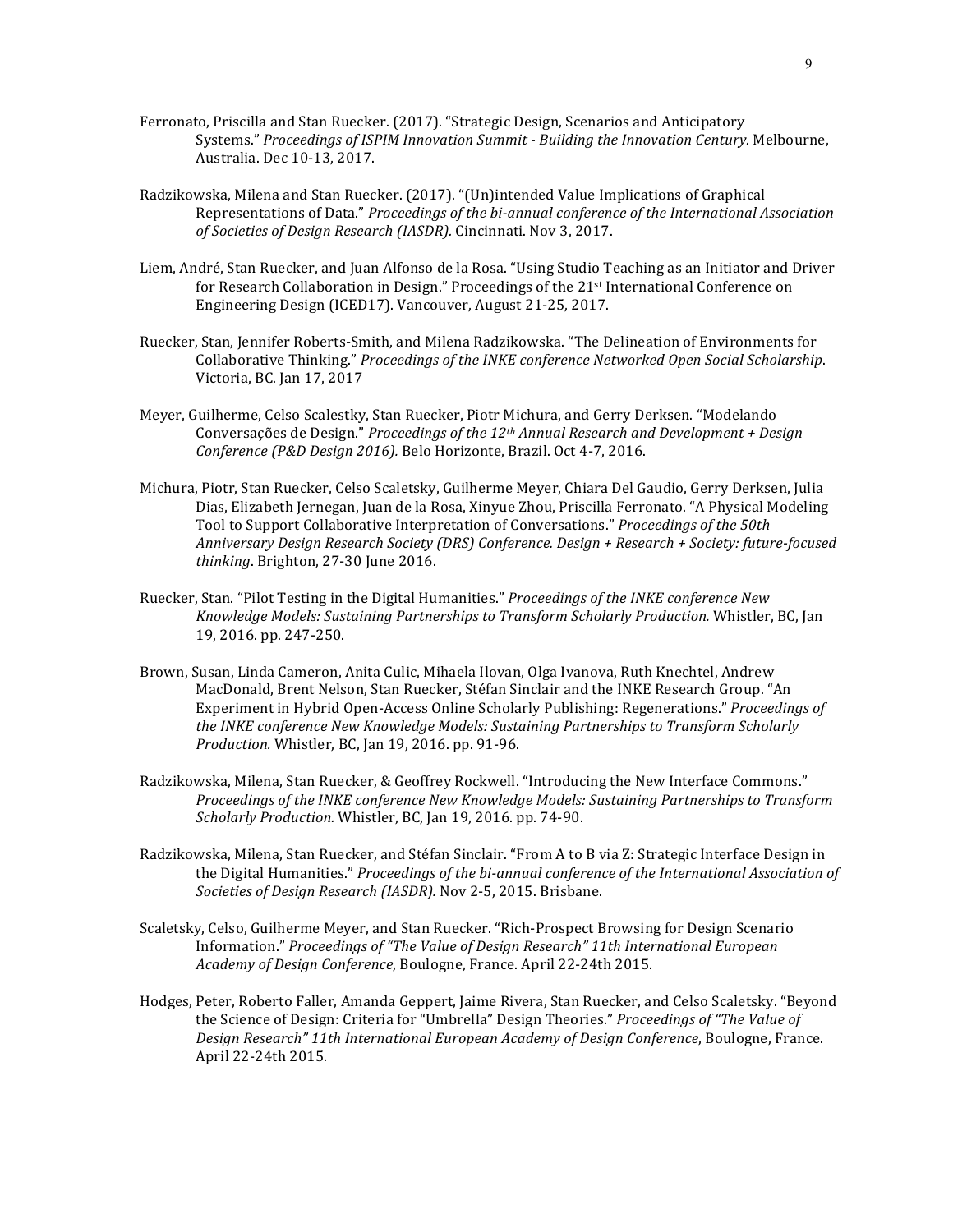- Ruecker, Stan and the INKE Research Group. "The Multiple Uses of Prototypes in the Digital Humanities and Design." *Proceedings of Sustaining Partnerships to Transform Scholarly Production*. Whistler, Jan 27-8, 2015. pp. 8-13.
- Rivera, Jaime, Yassine Abouhazim, Laura Matthis, Stan Ruecker, and Patricia Wang. "Visual Workflows for Design Project Knowledge Management." Proceedings of the 9th International Conference on Design and Emotion. Bogota, Columbia. Oct 16, 2014.
- Ruecker, Stan, Peter Hodges, Nayaab Lokhandwala, Szu-Ying Ching, Jennifer Windsor, and Antonio Hudson. "Experimental Interface Priorities and the Application Programming Interface." Proceedings of the 2014 INKE Birds of a Feather Conference, Sydney, Australia. Dec 8, 2014.
- Scaletsky, Celso, Santosh Basapur, and Stan Ruecker. "The Generative Similarities of Designs, Prototypes, and Scenarios." *Proceedings of the 11<sup>th</sup> Annual Research and Development + Design Conference (P&D Design 2014).* Sept 29-Oct 12, 2014. Gramado, Brazil.
- Ruecker, Stan and the INKE Research Group. "Digital Apparatus". *Proceedings of Building Partnerships to Transform Scholarly Publishing*. Whistler, Feb 5-6, 2014.
- Ruecker, Stan, Nadine Adelaar, Susan Brown, Teresa Dobson, Ruth Knechtel, Andrew MacDonald, Ernesto Peña, Milena Radzikowska, Geoff G. Roeder, Stéfan Sinclair, Jennifer Windsor, and the INKE Research Group. (2013). "The Pace of Academic Prototyping." *Proceedings of Research* Foundations for Understanding Books and Reading in the Digital Age: E/Merging Reading, Writing, and Research Practices. Sept 26-27, 2013. NYU, NY, NY.
- Radzikowska, Milena, Piotr Michura, Teresa Dobson, Gerry Derksen, Stan Ruecker, and the INKE Research Group. (2013). "Capturing the Visual Interpretation of Non-Textual Information." Proceedings of *Research Foundations for Understanding Books and Reading in the Digital Age: E/Merging Reading, Writing, and Research Practices.* Sept 26-27, 2013. NYU, NY, NY.
- Ruecker, Stan, Gerry Derksen, and the INKE Research Group. (2013). "Analyse, Discuss, and Swot: 3 Student Projects in Design and DH at the IIT Institute of Design." *Proceedings of Research* Foundations for Understanding Books and Reading in the Digital Age: E/Merging Reading, Writing, and Research Practices. Sept 26-27, 2013. NYU, NY, NY.
- Bernardes, Mauricio, Geisa Oliveira, Keiichi Sato, and Stan Ruecker. "What can we learn from designers who work for large companies? Research opportunities in design management to enhance the competitiveness of small companies." *Proceedings of the International Association of Societies of Design Research (IASDR).* Tokyo, Aug 26-30, 2013. pp. 864-875.
- Mayfield, Matt, and Stan Ruecker. "Strategy Simulation in Design: The Role of Simulation in Exploring Both Business & Design Decisions." Proceedings of the International Association of Societies of *Design Research (IASDR).* Tokyo, Aug 26-30, 2013. pp. 202-209.
- Derksen, Gerry, Piotr Michura, Stan Ruecker, Ted Pollari, Teresa Dobson, Hugh Musick, and Scott Audette. "The Role of Conversational Sculpture in Design Education." *Proceedings of the International* Association of Societies of Design Research (IASDR). Tokyo, Aug 26-30, 2013.
- Ruecker, Stan, Gerry Derksen, Ted Pollari, Piotr Michura, Amanda Geppert, Lauren Braun, Kwame Green, Samia Pedraça, and Scott Audette. "Applying Models of Help Desk Conversations to the Design of a Customer Decision Support Interface." *Proceedings of the 2013 International Conference on Engineering and Design (ICED2013).* Seoul, Aug 19-22, 2013. pp. 355-364.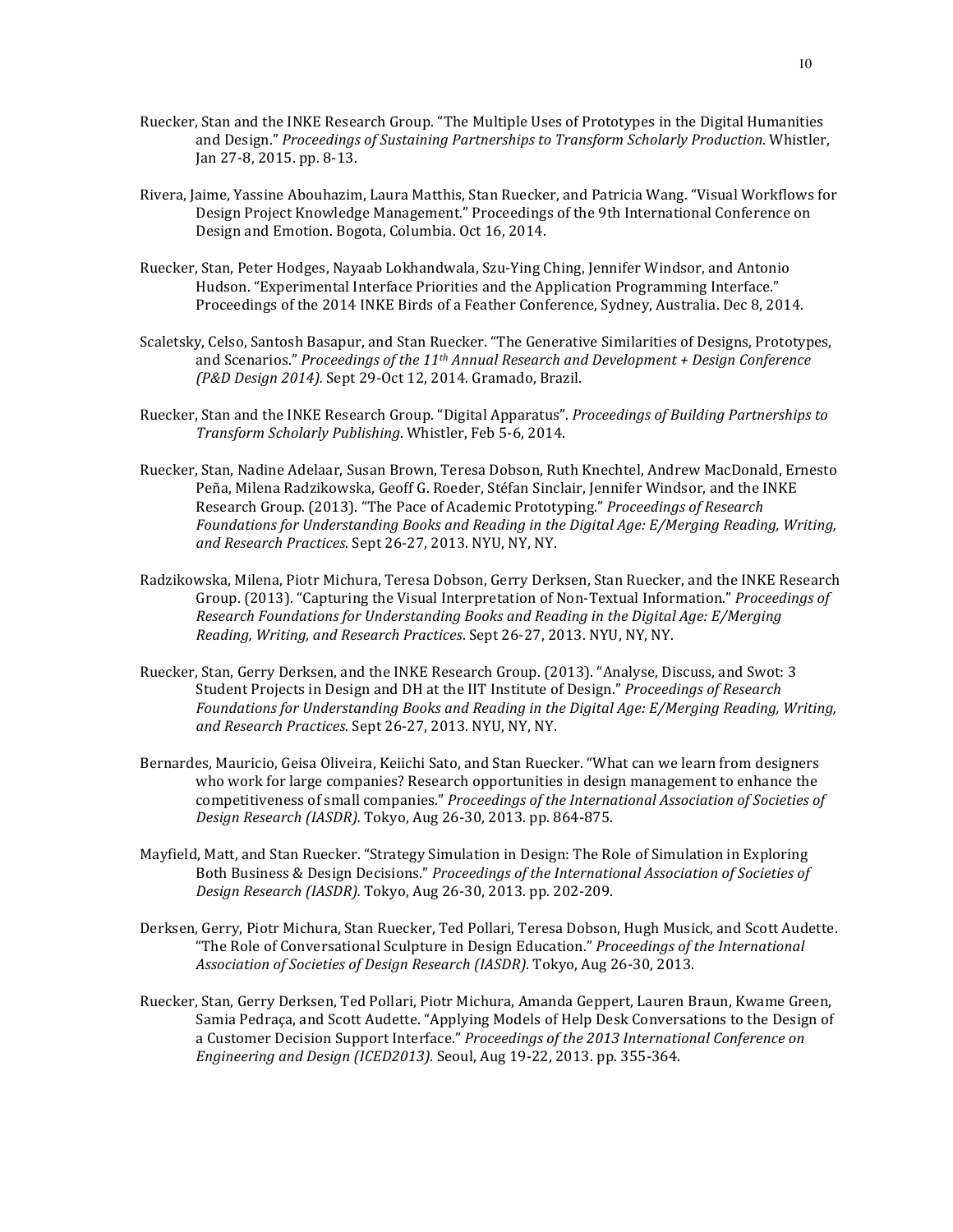- Ruecker, Stan, Ali Shiri, Carlos Fiorentino, Amy Stafford, Mark Bieber and Matthew Bouchard. "Exploratory Search Interfaces for the UNESCO Multilingual Digital Library: Combining Visualization and Semantics." *Proceedings of the Chicago Colloquium on Digital Humanities and Computer Science*. Northwestern University. Nov 19-21, 2010.
- Shiri, Ali, Stan Ruecker, Carlos Fiorentino, Amy Stafford, Matthew Bouchard, and Mark Bieber. "Designing a Semantically Rich Visual Interface for Cultural Digital libraries Using the UNESCO Multilingual Thesaurus." Proceedings of the annual conference on Cultural Attitudes Toward Technology and *Education (CATAC 2010).* fay sudweeks, herbert hrachovec, and charles ess [Eds]. Vancouver, BC. University of British Columbia, June 15-18, 2010. pp. 45-52.
- Dobson, Teresa, Piotr Michura, and Stan Ruecker. "Visualizing Plot in 3D." Proceedings of the Fourth *International Conference on Digital Society (ICDS 2010).* February 10-16, 2010 - St. Maarten, Netherlands Antilles. pp. 285-289.
- Rockwell, Geoffrey, Garry Wong, Stan Ruecker, Megan Meredith-Lobay, and Stéfan Sinclair. "Big See: Large Scale Visualization." *Proceedings of the Chicago Colloquium on Digital Humanities and Computer Science*. Chicago, The Illinois Institute of Technology, Nov. 14-16, 2009.
- Siemens, Lynne, Ray Siemens, Richard Cunningham, Teresa Dobson, Alan Galey, Stan Ruecker, Claire Warwick. "INKE Administrative Structure, Omnibus Document." *Proceedings of the INKE 2009: Research Foundations for Understanding Books and Reading in the Digital Age.* 23-24 October 2009.
- Siemens, Ray, Richard Cunningham, Alan Galey, Stan Ruecker, Lynne Siemens, Claire Warwick, and the INKE Research Group. "Implementing New Knowledge Environments: Year 1 Research Foundations." Proceedings of the INKE 2009: Research Foundations for Understanding Books and Reading in the Digital Age. 23-24 October 2009.
- Roberts-Smith, Jennifer, Sandra Gabriele, Stan Ruecker, and Stéfan Sinclair with Matt Bouchard, Shawn DeSouza-Coelho, Diane Jakacki, Annemarie Akong, David Lam, and Omar Rodriguez. "The Text and the Line of Action: Re-conceiving Watching the Script." *Proceedings of the INKE 2009: Research* Foundations for Understanding Books and Reading in the Digital Age. 23-24 October 2009.
- Song, Min, Paul Youngman, and Stan Ruecker. "Indications of Emotional Connection: Epistolary Text Mining for Intimate Language." Proceedings of the BooksOnline'09 Workshop of the European Conference on Digital Libraries (ECDL). Corfu, Greece. Oct 2, 2009. http://research.microsoft.com/en-us/um/cambridge/events/booksonline09/papers.htm
- Siemens, Ray, Richard Cunningham, Alan Galey, Stan Ruecker, Lynne Siemens, Claire Warwick and the INKE Research Group. "Implementing New Knowledge Environments: Laying Research Foundations for Understanding Books and Reading in the Digital Age." *Proceedings of the BooksOnline'09 Workshop* of the *European Conference on Digital Libraries* (*ECDL*). Corfu, Greece. Oct 2, 2009. http://research.microsoft.com/en-us/um/cambridge/events/booksonline09/papers.htm
- Radzikowska, Milena, Brian Traynor, Stan Ruecker, and Norman Vaughn. "Teaching user-centered design through low-fidelity sketches." Proceedings of the 4th Information Design International *Conference*. Rio De Janeiro, Brazil. Sept 9-12, 2009. pp. 744-756.
- Brown, Susan, Stan Ruecker, Milena Radzikowska, Matt Patey, Stéfan Sinclair, Jeffery Antoniuk, Sharon Farnel, and Isobel Grundy. "Visualizing Varieties of Association in Orlando." Proceedings of the *Chicago Colloquium on Digital Humanities and Computer Science*. *1*(1). 2009.
- Mehta, Paras, Amy Stafford, Matthew Bouchard, Stan Ruecker, Karl Anvik, Ximena Rossello, and Ali Shiri. "Four Ways of Making Sense: Designing and Implementing Searchling, a Visual Thesaurus-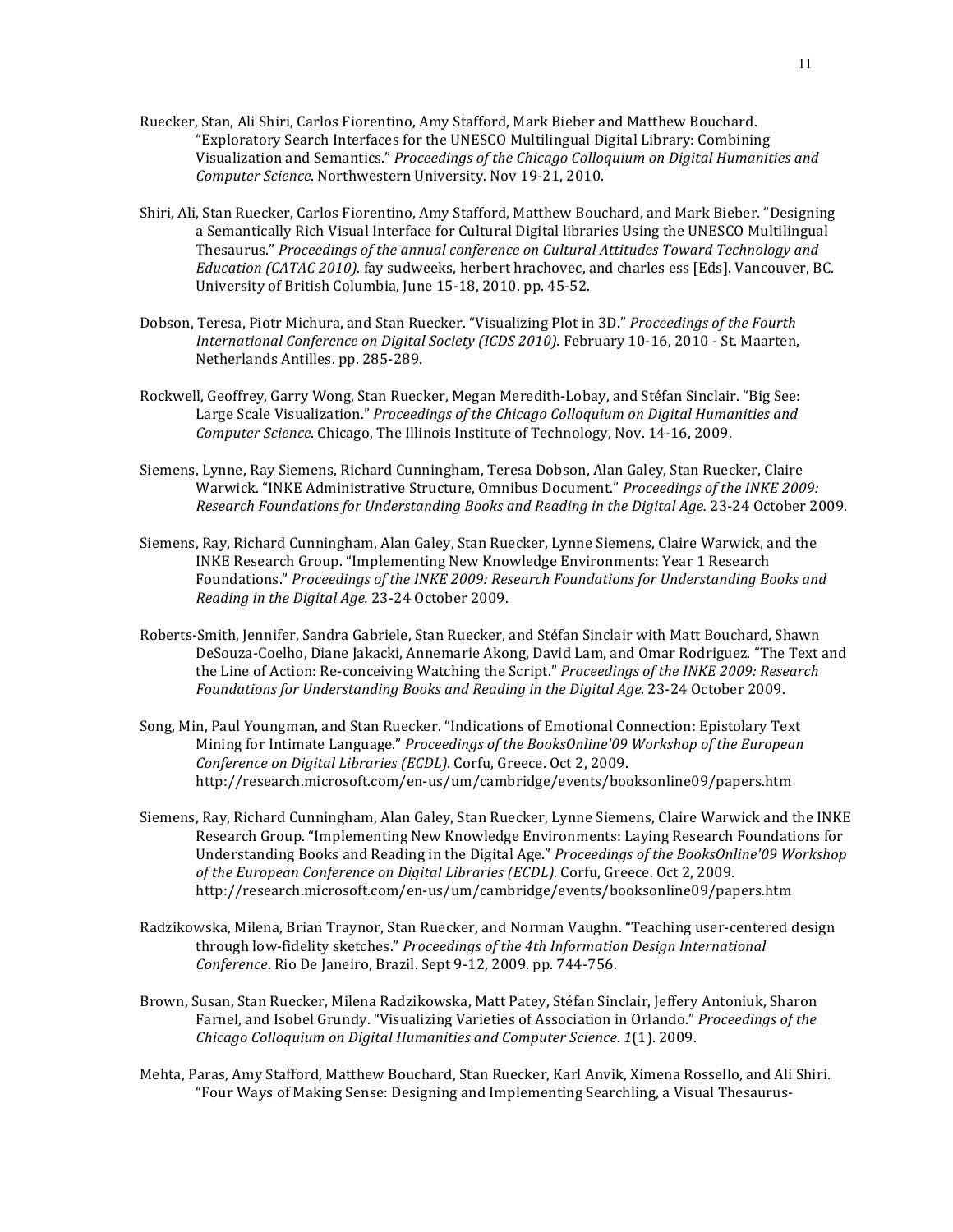Enhanced Interface for Multilingual Digital Libraries." *Proceedings of the Chicago Colloquium on Digital Humanities and Computer Science*. *1*(1). 2009.

- Siemens, Ray, Claire Warwick, Stan Ruecker and the INKE Research Group. "Codex Redux: Books and New Knowledge Environments." *Proceedings of the BooksOnline'08 Workshop on "Setting the Roadmap for Research Advances in Large Digital Book Repositories."* Napa Valley, CA. October 30, 2008, in conjunction with CIKM 2008.
- Radzikowska, Milena, Patricia Derbyshire, Barbara McNicol, Chris Irish, Matt Bouchard, Jacob Quinlan, and Stan Ruecker. "There's a Grizzly Bear in Sector 7: Emotional triggers in an online GIS-based information system for parks management and safety." *Proceedings of the 6<sup>th</sup> International Design* and Emotion Conference. Hong Kong Polytechnic University, Oct 6-8, 2008. pp. 462-476.
- Ruecker, Stan and Milena Radzikowska. "The Design of a Project Charter for Interdisciplinary Research." *Proceedings of Designing Interactive Systems (DIS 2007).* Cape Town. 25-28 February 2008.
- Ruecker, Stan and Bernie Roessler. "Benchmarking Design Performance of Selected Canadian Academic Detailing Materials." Proceedings of the International Association of Societies of Design Research (IASDR07) conference. Hong Kong: The Hong Kong Polytechnic University. 11-15 November 2007.
- Shiri, Ali, Stan Ruecker, Ximena Rossello, Matthew Bouchard, and Paras Mehta. "Development of a Thesaurusenhanced Visual Interface for Multilingual Digital Libraries." *Proceedings of the 35th Annual Conference of the Canadian Association for Information Science, Information Sharing in a Fragmented World: Crossing Boundaries, K. Dalkir and C. Arsenault (eds.), Montreal, May 10-12, 2007. 1-8.*
- Chow, Rosan and Stan Ruecker. "Transferability A Wonder on the Ground of Design Research." *Proceedings of Wonderground.* Lisbon, Portugal. November 1-5, 2006. pp. 1-6.
- Ruecker, Stan, Sara Dorow, Heather Jiang, Zachary Devereaux, and Christopher Moore. "Shallow, Narrow, Deep and Wide: Issue Crawling for Chinese Adoption." *Proceedings of CaSTA 2006. Breadth of* Text: A Joint Computer Science and Humanities Computing Conference. Fredericton, New Brunswick. October 11-14, 2006. pp. 21-32.
- Ruecker, Stan, Milena Radzikowska and Stéfan Sinclair. "Communicating Process with Form: Designing the Visual Morphology of the Nora Data Mining Kernels." *Proceedings of CaSTA 2006. Breadth of* Text: A *Joint Computer Science and Humanities Computing Conference*. Fredericton, New Brunswick. October 11-14, 2006. pp. 57-68.
- Ruecker, Stan, Stéfan Sinclair, Bernie Roessler, Sandra Gabriele, Anthony Sapp, Milena Radzikowska, and Kirsten C. Uszkalo. "Watch My Moves: From Digital Plays To the Digital Playbook." *Proceedings of* the Ninth International Conference on Computers and Advanced Technology in Education (CATE 2006). October 4-6, 2006. Lima, Peru. pp. 175-180.
- Radzikowska, Milena and Stan Ruecker. "The design of a collaborative on-line environment for people at different stages of a life threatening illness." Proceedings of the 10th International Conference on *Internet and Multimedia Systems and Applications (IMSA) 2006.* August 14-16, 2006. Honolulu, Hawaii, USA.
- Sinclair, Stéfan, Stan Ruecker, Sandra Gabriele, and Anthony Sapp. "Digital Scripts on a Virtual Stage: The Design of New Online Tools for Drama Students." *Proceedings of the Fifth International* Conference on Web-Based Education (WBE 2006). Ed. V. Uskov. ACTA Press. Puerto Vallarta, Mexico. Jan 23-25, 2006. pp. 155-9.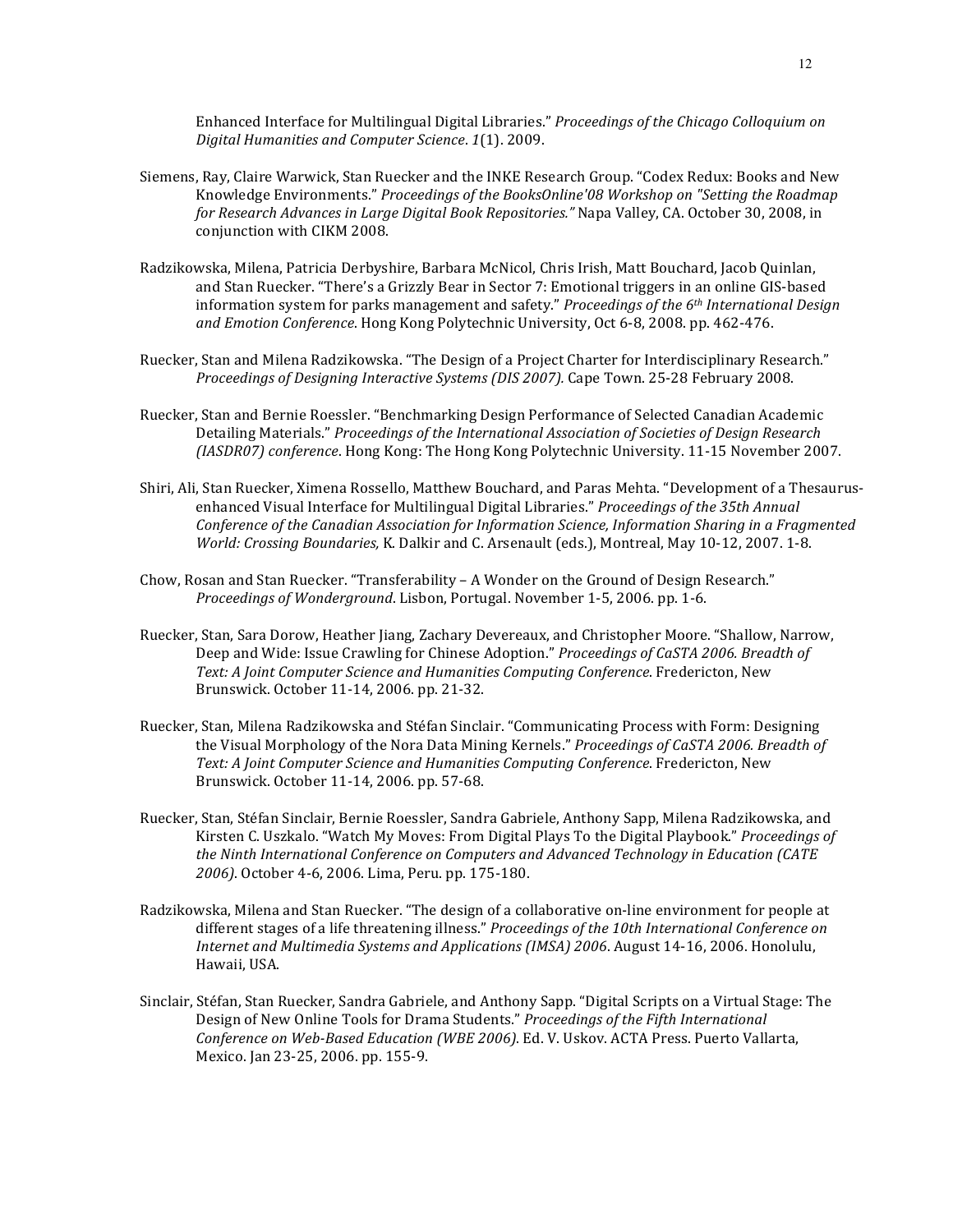- Ruecker, Stan and Zachary Devereaux. "Comparing Issue Crawling and Just-in-Time Text Analysis on Information Design and Visualization Research." *Proceedings of Design Systems Evolution*. 6th international conference of the European Academy of Design, University of the Arts, Bremen, Germany. March 29-31, 2005.
- Liepert, Susan and Stan Ruecker. "Voluntary and Irrational Action: The Implications of Body Theory for Design Research." Proceedings of Design Systems Evolution. 6th international conference of the European Academy of Design, University of the Arts, Bremen, Germany. March 29-31, 2005.
- Chow, Rosan, Stan Ruecker, and Milena Radzikowska. "Reflection and Inaction." The Good, The Bad, and The Irrelevant: Proceedings from the conference sponsored by COST 269: User Aspects of *Information and Communications Technologies.* University of Art and Design. Helsinki, Finland. Sept 3-5, 2003.
- Ruecker, Stan and Rosan Chow. "The significance of prospect in interfaces to health-related web sites for the elderly." *Proceedings from Include 2003*. Helen Hamlyn Research Institute, Royal College of Art, London England March 25-8, 2003. CD format. pp. 273-7.
- Ruecker, Stan. "A conceptual taxonomy of SGML tags: based on the tagging in the Orlando Project." *Proceedings of the First International Conference on Web Information Systems Engineering; Workshop on Web Semantics*. Vol. 2. Hong Kong. June 19-21, 2000. pp. 2-10.

### **REFEREED CONFERENCE PRESENTATIONS**

- Ruecker, Stan, Hernan Perez, Farly Leon, Luis Marmolejo, Jairo Rodriguez, Claudia Grisales, Fabio Fajardo. (2018). "Using the design process to contribute to peace." Invited presentation to the World Affairs Council of Central Illinois, Dec 12, 2018.
- Ruecker, Stan. (2018). "Designing for Preferred Futures." Invited keynote for the Business Symposium of SIGGRAPH 2018. Vancouver, BC. Aug 11-12, 2018.
- Ruecker, Stan. (2018). "The Uses of Prototypes in Research Through Design." Invited video keynote at the Design Culture Symposium: Research Through Design. Porto Alegre, Brazil. June 7-8, 2018.
- Porteanu, Monica and Stan Ruecker. (2018). "The AR of Letting Go: The Role of Augmented Reality in Creating a Post-Consumption Society." Presentation at Energizing Futures– Sustainable Development and Energy in Transition. Tampere, Finland: Finland Futures Research Centre, University of Turku. June 13-14, 2018.
- Liepert, Marley, Susan Liepert, and Stan Ruecker. "Emulators for Digital Preservation." Presentation in the panel Emulation is the Sincerest Form of Flattery at the Canadian Society for Digital Humanities (CSDH/SCHN). Regina, SK, May 26-28, 2018.
- Liepert, Marley and Stan Ruecker. "Emulators Plus: the Case of Speed Running." Presentation in the panel Emulation is the Sincerest Form of Flattery at the Canadian Society for Digital Humanities (CSDH/SCHN). Regina, SK, May 26-28, 2018.
- Saklofske, Jon and Stan Ruecker. "Guided Tours of Abandoned Virtual Worlds." Presentation in the panel Emulation is the Sincerest Form of Flattery at the Canadian Society for Digital Humanities (CSDH/SCHN). Regina, SK, May 26-28, 2018.
- Roberts-Smith, Jennifer, Liza Giffen, Kathryn Harvey, and Stan Ruecker. "How Theatre Matters: Making an Audience Archive." Panel presentation in From Theatre Archive to Theatrical Archive: Four Futures for the Festival's Collections. Shakespearean Theatre Conference. University of Waterloo-Stratford Festival. June 2017.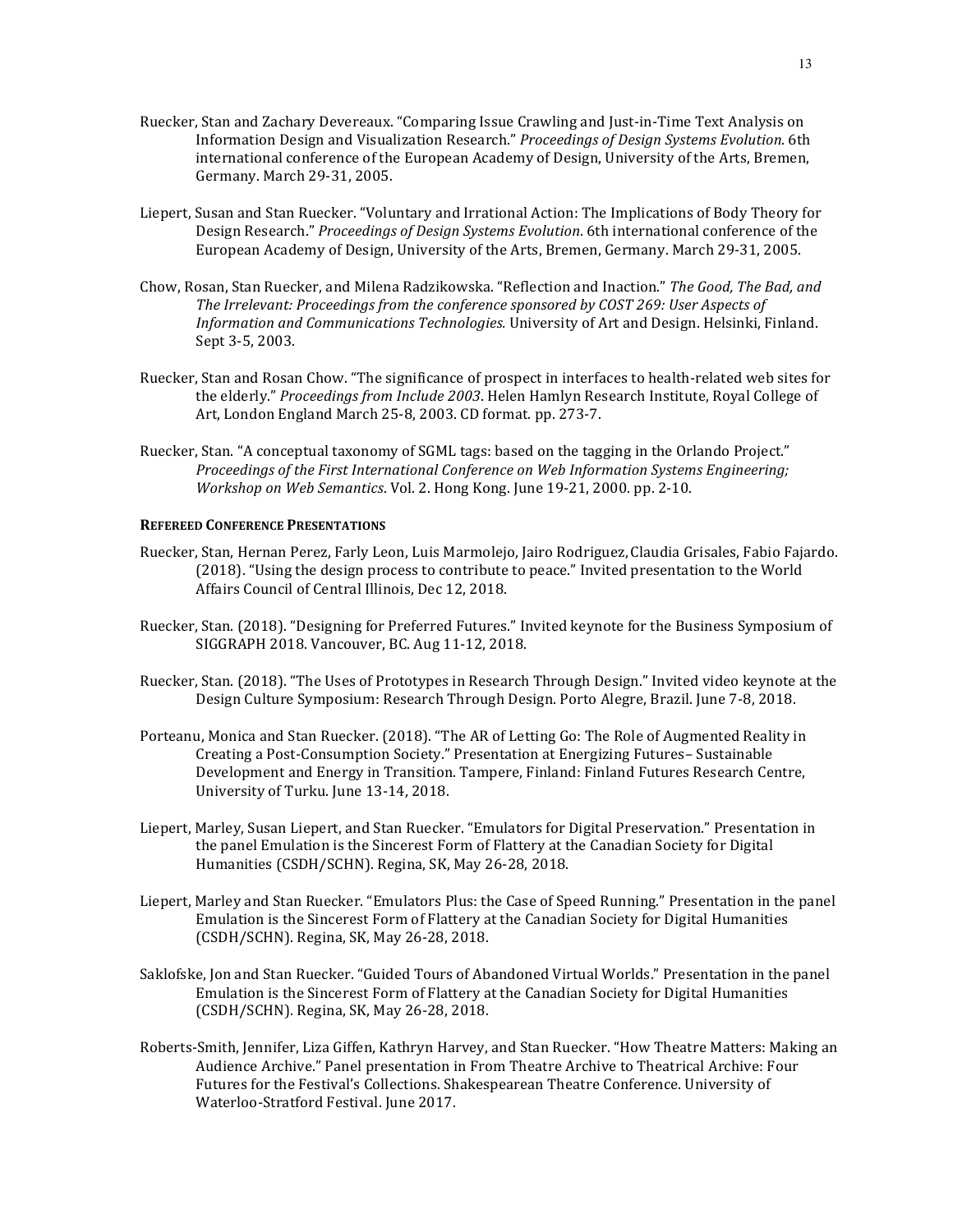- Ruecker, Stan. "Task-Based Design for Digital Scholarly Editions." Keynote Presentation at the International Symposium on Digital Scholarly Editions as Interfaces. DiXiT, Austrian Centre for Digital Humanities at the University of Graz. Sept 23-24, 2016.
- Ruecker, Stan. "Prototyping to Refine the Research Question." Keynote Presentation at the 2nd Congreso Internacional de Investigación en Diseño. Universidad Nacional de Colombia. Especialización en Pedagogía del Diseño, Especialización en Diseño y, Desarrollo de Producto, Escuela de Diseño Industrial, Escuela de Diseño Gráfi co, Maestría en Diseño, Facultad de Artes. Bogota, Colombia. Aug 28-Sept 3, 2016.
- Ruecker, Stan, Celso Scaletsky, Guilherme Meyer, Chiara Del Gaudio, Piotr Michura, and Gerry Derksen. "Prototypes." Paper presented at Building Partnerships to Transform Scholarly Publishing, Innovations in DH Pedagogy/ Local, National, and International. July 11, 2016. Krakow, Poland.
- Roberts-Smith, Jennifer, Stan Ruecker, Andrea Zehr, and the INKE Research Group. "The Design of an Interpretive Environment for Theatre Lobbies." Presentation at the conference Innovative Interrogations: Modelling, Prototyping and Making. Implementing New Knowledge Environments (INKE). Digital Humanities Summer Institute (DHSI) 2016, University of Victoria. June 10-11, 2016.
- Bitela, Chaiane, Pedro Rossa, Guilherme Meyer, Celso Scaletsky, Priscilla Ferronato, Piotr Michura, Chiara Del Gaudio, Gerry Derksen, Stan Ruecker. "Enhancing Physical Analysis Tools with Virtual Affordances." Presentation at the Canadian Society for Digital Humanities/ Société canadienne des humanités numériques (CSDH/SCHN) annual conference at the 2016 Congress of the Social Sciences and Humanities, Calgary, Alberta May 30-June 1, 2016.
- Radzikowska, Milena and Stan Ruecker. "Materializing Text Analytical Experiences: Taking Bubblelines Literally." Presentation at the Canadian Society for Digital Humanities/ Société canadienne des humanités numériques (CSDH/SCHN) annual conference at the 2016 Congress of the Social Sciences and Humanities, Calgary, Alberta May 30-June 1, 2016.
- Ruecker, Stan. "Collaborative Hermeneutics and Scholarly Engagement in the Humanities." Invited Keynote at the National Federation of Advanced Information Services (NFAIS) Humanities Roundtable. Chicago, Oct 2, 2015.
- Ruecker, Stan, Kim Erwin, Celso Scaletsky, Guilherme Meyer, Xinli Lin, Elizabeth Jernegan, and Júlia Dias. "Why We Are Designing Hardware Peripherals for Text Analysis." Presentation at the Canadian Society for Digital Humanities/ Société canadienne des humanités numériques (CSDH/SCHN) annual conference at the 2015 Congress of the Social Sciences and Humanities, University of Ottawa, June 1-3, 2015.
- Roberts-Smith, Jennifer, Paul Cegys, Stan Ruecker, and the INKE Research Group. "Leveraging Performance for the Digital Humanities." Presentation at the Canadian Society for Digital Humanities/ Société canadienne des humanités numériques (CSDH/SCHN) annual conference at the 2015 Congress of the Social Sciences and Humanities, University of Ottawa, June 1-3, 2015.
- Budac, Andrea, Geoffrey Rockwell, Zachary Palmer, Robert Budac, Stan Ruecker, and the INKE Research Group. "Wiscking Ideas." Presentation at the Canadian Society for Digital Humanities/ Société canadienne des humanités numériques (CSDH/SCHN) annual conference at the 2015 Congress of the Social Sciences and Humanities, University of Ottawa, June 1-3, 2015.
- Brown, Susan, Linda Cameron, Mihaela Ilovan, Olga Ivanova, Ruth Knechtel, Brent Nelson, Stan Ruecker, Stéfan Sinclair and members of the INKE Research Group. "A Hybrid Open-Access Experiment: Regenerations." Presentation at the Canadian Association for the Study of Book Culture annual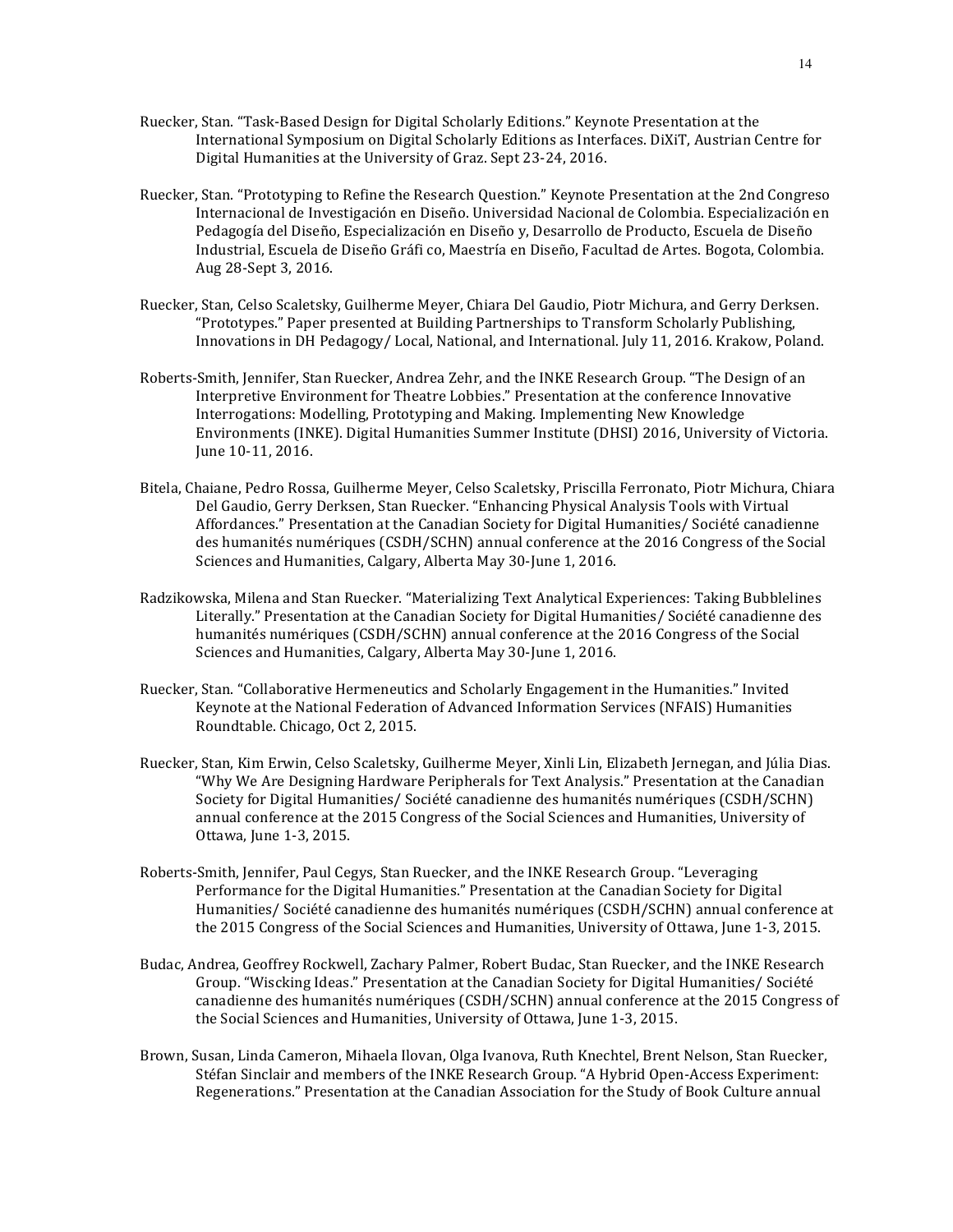conference at the 2015 Congress of the Social Sciences and Humanities, University of Ottawa, June 1-3, 2015.

- Ruecker, Stan. "The Preferred Situation." Invited Keynote. The 11<sup>th</sup> Annual Research and Development + Design Conference (P&D Design 2014). Sept 29-Oct 12, 2014. Gramado, Brazil.
- Montague, John Joseph, Geoffrey Rockwell, Stan Ruecker, Stéfan Sinclair, Susan Brown, Ryan Chartier, Luciano Frizzera, John Simpson. "Seeing the Trees & Understanding the Forest: Prototyping Visualization Models for Text Mining." DH2014 Lausanne. July 7-12, 2014.
- Simpson, John, Geoffrey Rockwell, Stéfan Sinclair, Stan Ruecker, and the INKE Research Group. "The Epidemiology of Ideas." Presentation in the panel Visualization, Epidemiology and Contagion at the Canadian Society for Digital Humanities/ Société canadienne des humanités numériques (CSDH/SCHN) annual conference at the 2014 Congress of the Social Sciences and Humanities, Brock University, May 26-28, 2014.
- Ruecker, Stan, and the INKE Research Group. "Introduction to the lifecycle of the interface." Presentation in the panel The Lifecycle of the Interface at the Canadian Society for Digital Humanities/ Société canadienne des humanités numériques (CSDH/SCHN) annual conference at the 2014 Congress of the Social Sciences and Humanities, Brock University, May 26-28, 2014.
- Vela, Sarah, Lisa Cerrato, Mihaela Ilovan, Tianyi Li, Geoffrey Rockwell, Stan Ruecker and the INKE Research Group. "The biography of an interface: Perseus Digital Library." Presentation in the panel The Lifecycle of the Interface at the Canadian Society for Digital Humanities/ Société canadienne des humanités numériques (CSDH/SCHN) annual conference at the 2014 Congress of the Social Sciences and Humanities, Brock University, May 26-28, 2014.
- Ilovan, Mihaela, Luciano Frizzera, Jennifer Windsor, Piotr Michura, Daniel Sondheim, Geoffrey Rockwell, Stan Ruecker and the INKE Research Group. "CiteLens: splicing text analysis with citation analysis." Presentation in the panel The Lifecycle of the Interface at the Canadian Society for Digital Humanities/ Société canadienne des humanités numériques (CSDH/SCHN) annual conference at the 2014 Congress of the Social Sciences and Humanities, Brock University, May 26-28, 2014.
- Romaniuk, Laurentia, Lisa Cerrato, Mihaela Ilovan, Ben Carroll, Geoffrey Rockwell, Stan Ruecker, and the INKE Research Group. "Articulating the Mobile Interface: Usability Design for the next generation of Perseus". Presentation in the panel The Lifecycle of the Interface at the Canadian Society for Digital Humanities/ Société canadienne des humanités numériques (CSDH/SCHN) annual conference at the 2014 Congress of the Social Sciences and Humanities, Brock University, May 26-28, 2014.
- Montague, John, Luciano Frizzera, Geoffrey Rockwell, Stan Ruecker, Simone Sperhacke, Mauricio Bernardes and the INKE Team (2014). "Have You Ever Been DH--Experienced? The DH Experience: A Game of Digital Research." Presentation at the Canadian Game Studies Association Conference. Brock University, St. Catherines, ON.
- Frizzera, Luciano, John Montague, Simone Sperhacke, Maurício Bernardes, Geoffrey Rockwell, Stan Ruecker and the INKE Research Group. "Structured Surfaces for Digital Board Games: The DH Experience." Presentation in the panel The Lifecycle of the Interface at the Canadian Society for Digital Humanities/ Société canadienne des humanités numériques (CSDH/SCHN) annual conference at the 2014 Congress of the Social Sciences and Humanities, Brock University, May 26-28, 2014.
- Li, Tianyi Li, Mihaela Ilovan, Laurentia Romaniuk, Lisa Cerrato, Geoffrey Rockwell, Stan Ruecker and the INKE Research Group. "Where Do Good Interfaces Go When They Die: Preserving Perseus Interface History." Presentation in the panel The Lifecycle of the Interface at the Canadian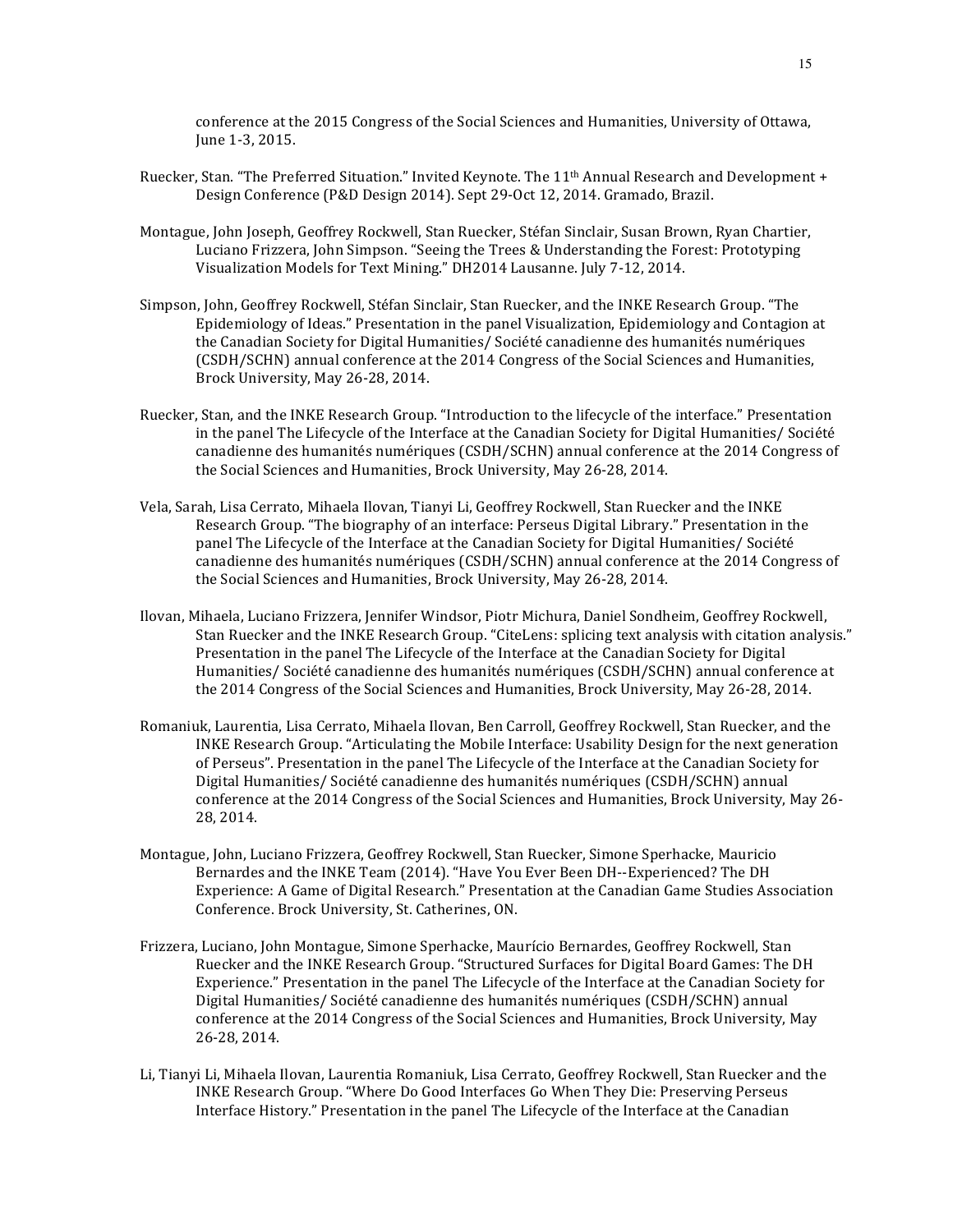Society for Digital Humanities/ Société canadienne des humanités numériques (CSDH/SCHN) annual conference at the 2014 Congress of the Social Sciences and Humanities, Brock University, May 26-28, 2014.

- Ichikawa, Tomoko, Kim Erwin, and Stan Ruecker. "Confusing, Misleading, and What Now?: Critiquing Visualizations." Presentation in the panel Thinking Critically About Information Visualization at the Canadian Society for Digital Humanities/ Société canadienne des humanités numériques (CSDH/SCHN) annual conference at the 2014 Congress of the Social Sciences and Humanities, Brock University, May 26-28, 2014.
- Montague, John, Geoffrey Rockwell, Stan Ruecker, Stéfan Sinclair, Ryan Chartier, Luciano Frizzera, John Simpson, and the INKE team. "Hybrid Dendrogram and Word-Cloud Visualizations for Text Mining." Presentation in the panel Thinking Critically About Information Visualization at the Canadian Society for Digital Humanities/ Société canadienne des humanités numériques (CSDH/SCHN) annual conference at the 2014 Congress of the Social Sciences and Humanities, Brock University, May 26-28, 2014.
- Erwin, Kim, Stan Ruecker, Tomoko Ichikawa, and Jennifer Windsor. "Task-Relevant Visualization in the Humanities." Presentation in the panel Thinking Critically About Information Visualization at the Canadian Society for Digital Humanities/ Société canadienne des humanités numériques (CSDH/SCHN) annual conference at the 2014 Congress of the Social Sciences and Humanities, Brock University, May 26-28, 2014.
- Frizzera, Luciano, Sarah Vela, Mihaela Ilovan, Piotr Michura, Daniel Sondheim, Geoffrey Rockwell, Stan Ruecker, and the INKE Research Group. "A Variorum Reader for Multi-Touch Technology." Presentation in the panel "The Design of New Knowledge Environments" at the annual Digital Humanities conference (DH2013), Lincoln, Nebraska. July 16-19, 2013.
- Ruecker, Stan, Geoffrey Rockwell, and the INKE Research Group. "An Introduction to New Knowledge Environments." Presentation in the panel "The Design of New Knowledge Environments" at the annual Digital Humanities conference (DH2013), Lincoln, Nebraska. July 16-19, 2013.
- Radzikowska, Milena, Tiffany Maxwell Sostar and Stan Ruecker. "Against the Binary: A Case for Considering the Many Dimensions of Gender in DH Research." Presentation at the annual Digital Humanities conference (DH2013), Lincoln, Nebraska. July 16-19, 2013.
- Brown, Susan, Brent Nelson, Stan Ruecker, Stéfan Sinclair, Nadine Adelaar, Ruth Knechtel, Jennifer Windsor and the INKE Research Group. "Text Encoding, the Index, and the Dynamic Table of Contexts." Presentation at the annual Digital Humanities conference (DH2013), Lincoln, Nebraska. July 16-19, 2013.
- Li, Tianyi, Luciano Frizzera, Milena Radzikowska, Stan Ruecker and the INKE Research Group. "Tangible Workflows: Feeling the flow of information." Presentation in the INKE ID panel "Touch-a touch-a touch-a touch me": restoring materiality to the reader, at the Canadian Society for Digital Humanities conference at the 2013 Congress of the Social Sciences and Humanities, University of Victoria. June 3-5, 2013.
- Vela, Sarah, Luciano Frizzera, Mihaela Ilovan, Piotr Michura, Daniel Sondheim, Geoffrey Rockwell, Stan Ruecker and the INKE Research Group. "Manipulating Multiple Editions with the Multi-touch Variorum (MtV) Project." Presentation in the INKE ID panel "Touch-a touch-a touch-a touch me": restoring materiality to the reader, at the Canadian Society for Digital Humanities conference at the 2013 Congress of the Social Sciences and Humanities, University of Victoria. June 3-5, 2013.
- Mohseni, Atefeh, Geoffrey Rockwell, Stan Ruecker and the INKE Research Group. "In Touch with E-Books." Presentation in the INKE ID panel "Touch-a touch-a touch-a touch me": restoring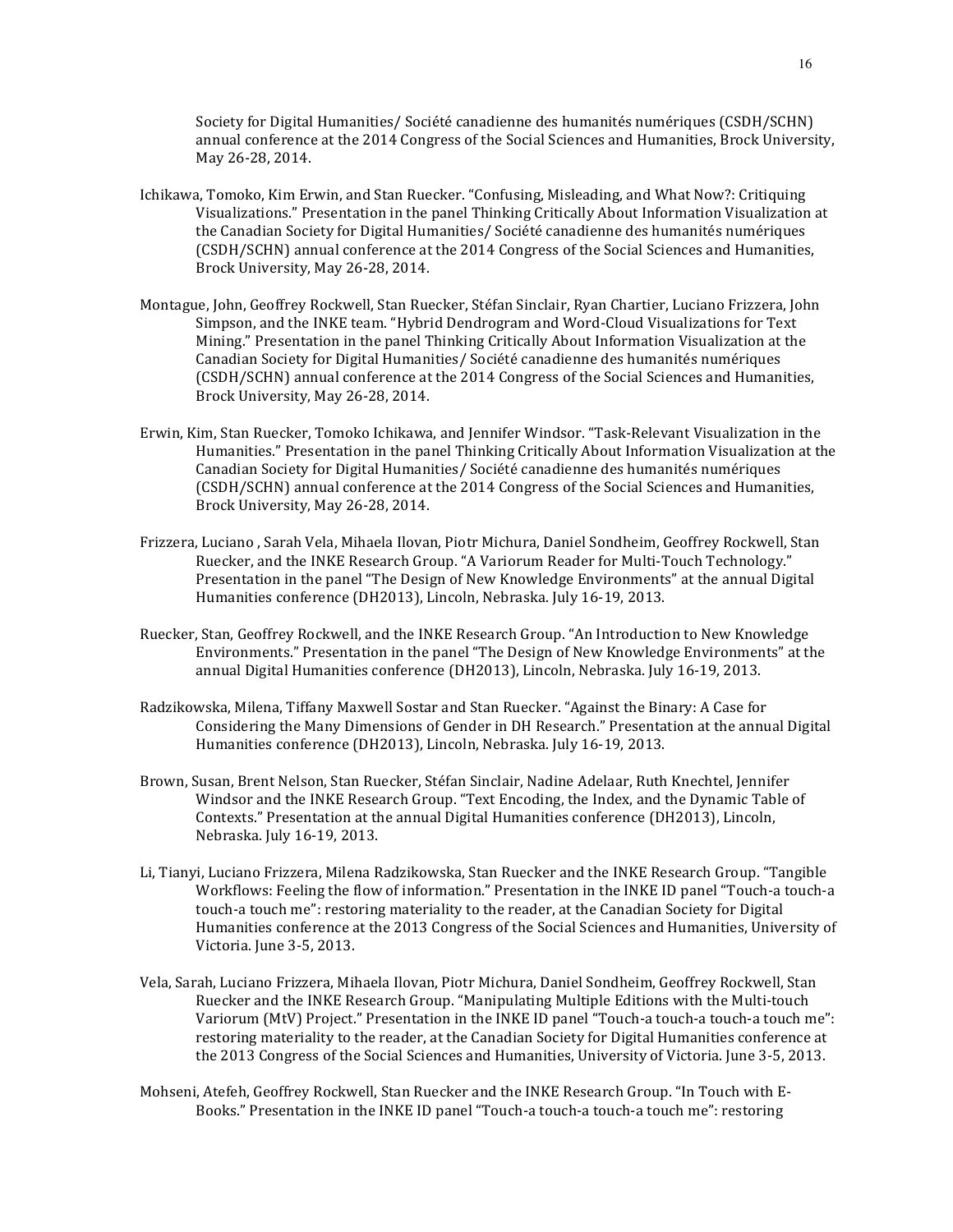materiality to the reader, at the Canadian Society for Digital Humanities conference at the 2013 Congress of the Social Sciences and Humanities, University of Victoria, June 3-5, 2013.

- Windsor, Jennifer, Stan Ruecker, Brent Nelson, Susan Brown, Stéfan Sinclair and the INKE Research Group. "The Unbearable Lightness of eReaders." Presentation in the INKE ID panel "Touch-a touch-a touch-a touch me": restoring materiality to the reader, at the Canadian Society for Digital Humanities conference at the 2013 Congress of the Social Sciences and Humanities, University of Victoria. June 3-5, 2013.
- Ruecker, Stan, Geoffrey Rockwell and the INKE Research Group. "Introduction to the interface to touch." Presentation in the INKE ID panel "Touch-a touch-a touch-a touch me": Restoring materiality to the reader," at the Canadian Society for Digital Humanities conference at the 2013 Congress of the Social Sciences and Humanities, University of Victoria. June 3-5, 2013.
- Gabriele, Sandra, Gerry Derksen, Stan Ruecker, Jennifer-Roberts-Smith, Teresa Dobson, and Stéfan Sinclair. "Is the classroom ready for clients? Mediating unconventional collaborations in the classroom." Presentation at the Canadian Society for Digital Humanities conference at the 2013 Congress of the Social Sciences and Humanities, University of Victoria. June 3-5, 2013.
- Sato, Keiichi, Stan Ruecker, and Gerry Derksen. "Human-Centred Design in Humanities Computing." Presentation at the Canadian Society for Digital Humanities conference at the 2013 Congress of the Social Sciences and Humanities, University of Victoria. June 3-5, 2013.
- Michura, Piotr, Stan Ruecker, Gerry Derksen, Ted Pollari, and Scott Audette. "New Narratives Using Conversational Sculptures." Presentation at the 2013 annual conference of HASTAC. Toronto, Apr 25-28, 2013.
- Sinclair, Stéfan, Stan Ruecker, Geoffrey Rockwell, Milena Radzikowska, Teresa Dobson, Ann Blandford, Susan Brown, and Brent Nelson with Andrew Macdonald, Daniel Sondheim, Mihaela Ilovan, Jennifer Windsor, Mark Bieber, Sarah Faisal, Alejandro Giacometti, Piotr Michura, Luciano Frizzera, Kamal Ranaweera, Carlos Fiorentino, Omar Rodriguez, Brooke Heller, Geoff Roeder, and the INKE Research Group. "Toward Tool Integration in a Digital Scholarly Environment". Presentation at the 2013 annual INKE Birds of a Feather Conference. Havana, Dec 12, 2012.
- Roberts-Smith, Jennifer, and Kathryn Harvey with Teresa Dobson, Sandra Gabriele, Shawn DeSouza-Coelho, Omar Rodriguez-Arenas, Stan Ruecker, and Stéfan Sinclair. "Is There an Archivist in the Sim? : Literacy As Agency in a Post-positivist, Mixed-Media Virtual Theatre Archive." Presentation in the 2013 conference of ASTR/TLA. Dallas Nov 7-10, 2012.
- Windsor, Jennifer, Mihaela Ilovan, Daniel Sondheim, Luciano Frizzera, Stan Ruecker, Stéfan Sinclair, Geoffrey Rockwell, and the INKE Research Group. "Implementing Text Analysis E-reader Tools to Create Ad-hoc Scholarly Editions." Presentation in the panel "Designing Interactive Reading Environments for the Online Scholarly Edition" at the DH2012 conference, Hamburg, Germany. July 16-20, 2012.
- Frizzera, L., Ruecker, S., Radzikowska, M., Rockwell, G., Brown, S., and the INKE Research Group. (2012). "Workflows as Structured Surfaces" (pp. 324-326). Presentation at the DH2012 conference, Hamburg, Germany. July 16-20, 2012. Retrieved from http://www.dh2012.unihamburg.de/conference/programme/abstracts/workflows-as-structured-surfaces/
- Arazy, Ofer, Stan Ruecker, Omar Rodriguez, Alejandro Giacometti, Lu Zhang, and Su Chun. "Mapping the Information Science Domain." Presentation at the DH2012 conference, Hamburg, Germany. July 16-20, 2012.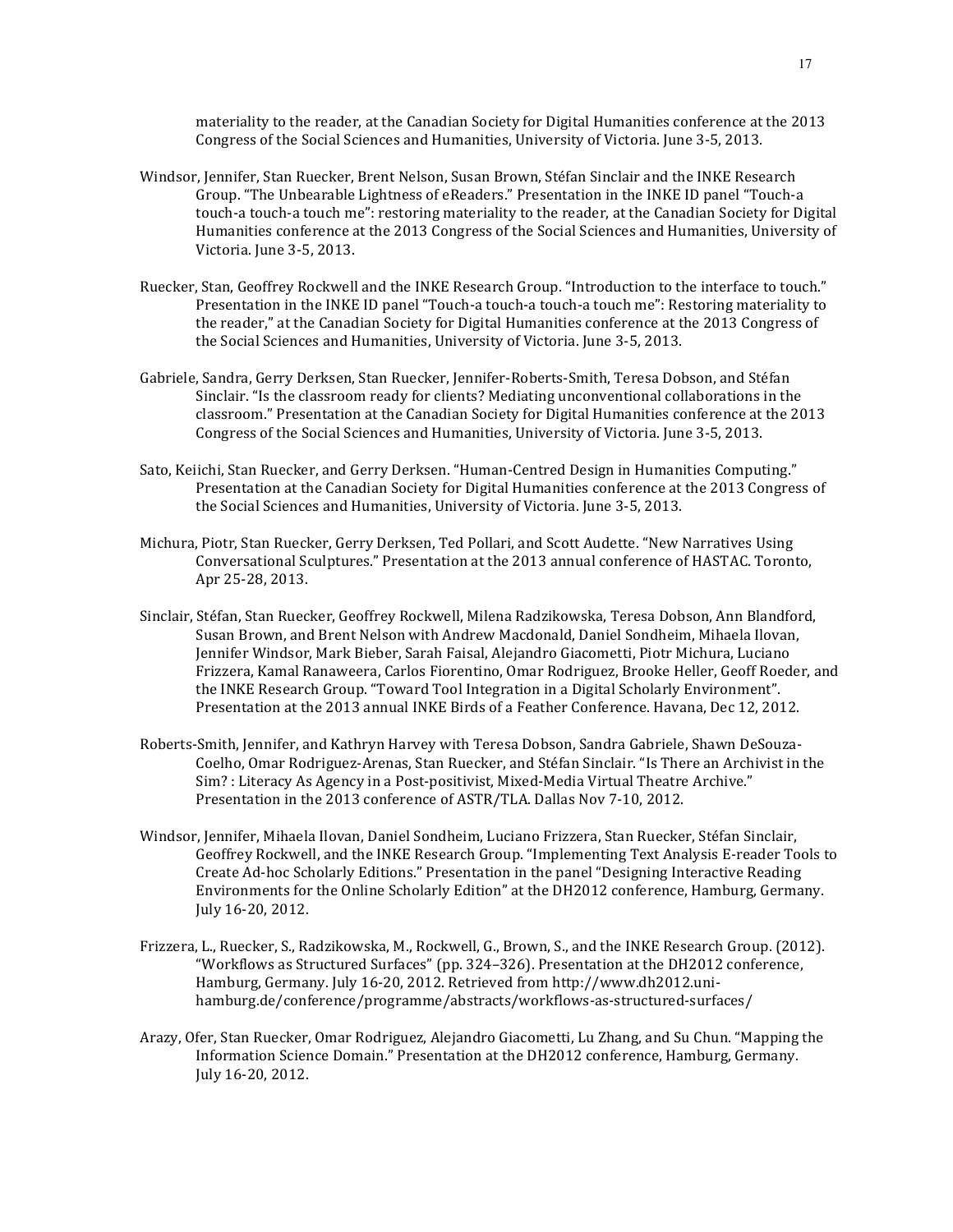- Ruecker, Stan, Geoffrey Rockwell, Milena Radzikowska, and the INKE Research Group. "Introduction to Designing Interactive Reading Environments for the Online Scholarly Edition." Presentation in the panel "Designing Interactive Reading Environments for the Online Scholarly Edition" at the DH2012 conference, Hamburg, Germany. July 16-20, 2012.
- Dobson, Teresa, Brooke Heller, Stan Ruecker, Milena Radzikowska, Mark Bieber, Susan Brown, and the INKE Research Group. "The Dynamic Table of Contexts: User Experience and Future Directions." Presentation in the panel "Designing Interactive Reading Environments for the Online Scholarly Edition" at the DH2012 conference, Hamburg, Germany, July 16-20, 2012.
- Blandford, Ann, Sarah Faisal, Carlos Fiorentino, Alejandro Giacometti, Stan Ruecker, Stéfan Sinclair, Claire Warwick, and the INKE Research Group. "The Usability of Bubblelines: A Comparative Evaluation of Two Prototypes." Presentation in the panel "Designing Interactive Reading Environments for the Online Scholarly Edition" at the DH2012 conference, Hamburg, Germany. July 16-20, 2012.
- Sondheim, Daniel, Geoffrey Rockwell, Mihaela Ilovan, Luciano Frizzera, Jennifer Windsor, Stan Ruecker, and the INKE Research Group. "From Print to the Web and Back: The Current State of Scholarly Editions." Presentation at the 2012 conference of the INKE Textual Studies Research Group: "Beyond Accessibility: Textual Studies in the 21st Century" University of Victoria, June 2-3, 2012.
- Shiri, Ali, Stan Ruecker, and Emily Murphy. "Linear vs. Visual Cognitive Style and Faceted vs. Visual Interaction in Digital Library User Interfaces". Presentation in the 2012 annual conference of the Canadian Association for Information Studies (CAIS/ACSI) at the 2012 Congress of the Social Sciences and Humanities, University of Waterloo May 26-June 2, 2012.
- Radzikowska, Milena Dominika and Stan Ruecker. "Prospect on Constraints: Extending rich-prospect browsing theory into decision support design." Presentation at the Society for Digital Humanities/ Société pour l'étude des médias interactifs annual conference at the 2012 Congress of the Social Sciences and Humanities, University of Waterloo May 26-June 2, 2012.
- Frizzera, L., Ruecker, S., Radzikowska, M., Rockwell, G., Brown, S., & INKE TEAM. (2012b). Workflow Interface for Editorial Process. Presentation at the Society for Digital Humanities/ Société pour l'étude des médias interactifs annual conference at the 2012 Congress of the Social Sciences and Humanities, University of Waterloo May 26-June 2, 2012.
- Ilovan, Mihaela Viorica, Luciano Frizzera, Piotr Michura, Geoffrey Rockwell, Stan Ruecker, Daniel Sondheim, Jennifer Windsor, and the INKE Research Group. "Exploring humanist citation practice through visualization". Presentation at the Society for Digital Humanities/ Société pour l'étude des médias interactifs annual conference at the 2012 Congress of the Social Sciences and Humanities, University of Waterloo May 26-June 2, 2012.
- DeSouza, Shawnathan, Daniel So, Stéfan Sinclair, Jennifer Roberts-Smith, Teresa Dobson, Sasha Kovacs, Sandra Gabriele, Omar Rodriguez, and Stan Ruecker. "Control Freaks: An Iterative Story of Designing a Scholarly Theatrical Environment in 3D." Presentation at the Society for Digital Humanities/ Société pour l'étude des médias interactifs annual conference at the 2012 Congress of the Social Sciences and Humanities, University of Waterloo May 26-June 2, 2012.
- Sondheim, Daniel Martin, Susan Brown, Teresa Dobson, Luciano Frizzera, Mihaela Ilovan, Milena Radzikowska, Geoffrey Rockwell, Stan Ruecker, Stéfan Sinclair, Jennifer Windsor, Christian Vandendorpe, and the INKE Research Group. "Interface to Interface Research". Presentation in the panel at the Society for Digital Humanities/ Société pour l'étude des médias interactifs annual conference at the 2012 Congress of the Social Sciences and Humanities, University of Waterloo May 26-June 2, 2012.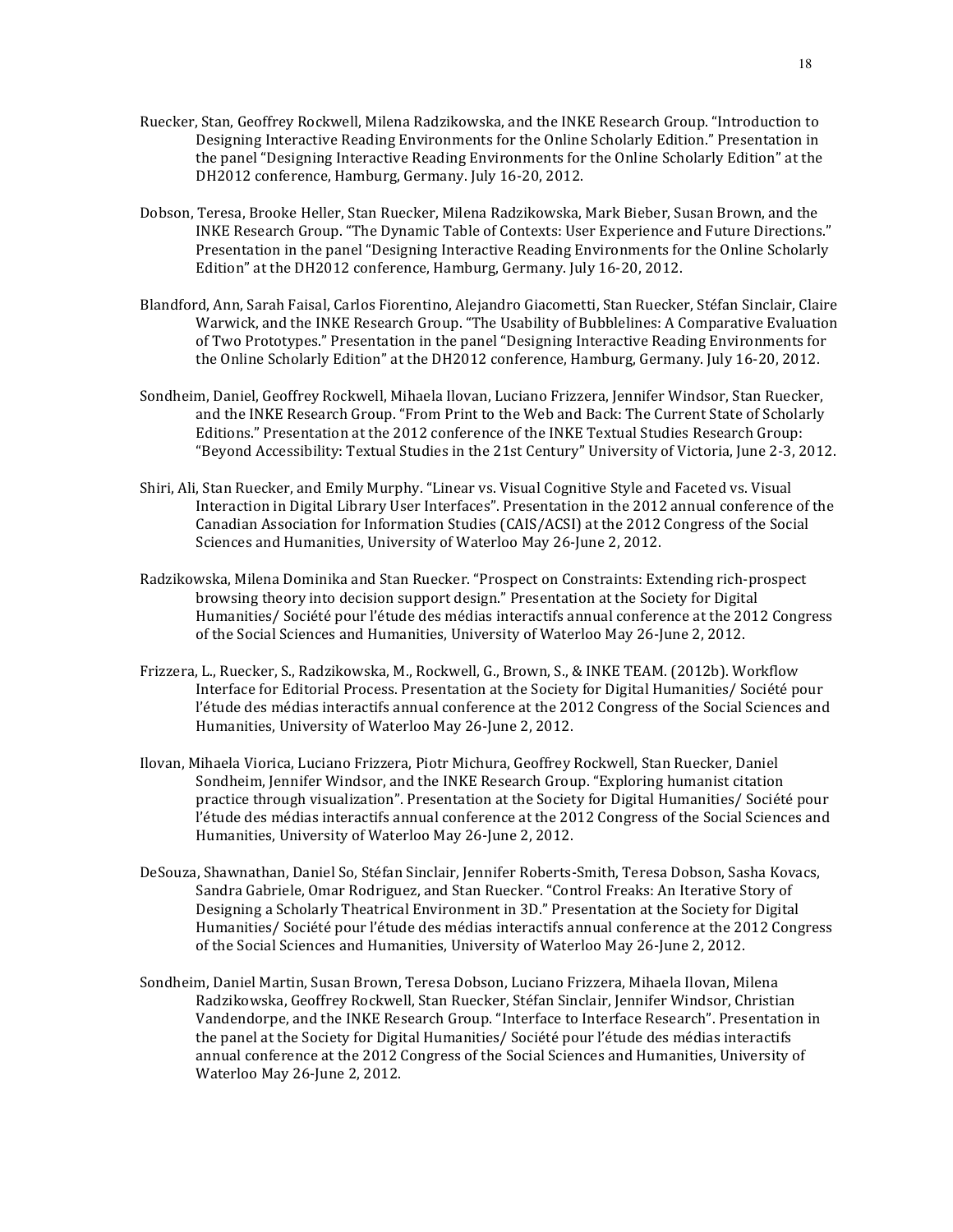- Roberts-Smith, Jennifer, Shawn DeSouza-Coelho, Teresa Dobson, Sandra Gabriele, Omar Rodriguez-Arenas, Stan Ruecker, and Stéfan Sinclair with Daniel So. "Virtual Collaboration Across Time and Space: Substance and Citation." Presentation in the panel: The Queen's Men Online: Visualizing Collaboration. Come Together: Digital Collaboration in the Academy and Beyond. Queen's University, Kingston, Ontario. May 11-13, 2012.
- Ruecker, Stan, and the INKE Research Group. "New Forms of Reading." Invited presentation at the IIT Institute of Design. Design Strategy Conference. Chicago. May 9-10, 2012.
- Dobson, Teresa, Stan Ruecker, Monica Brown, and Dustin Grue. "Neither Bicycles Nor Sheep: Crowdsourcing Semantic Encoding for Elements of Plot." Presentation at the conference on Scholarly Digital Editions, Tools and Infrastructure. Interedition, COST (European Cooperation in Science and Technology) Action IS0704. March 19-20, 2012, Huygens ING, The Hague, The Netherlands.
- Ruecker, Stan, Geoffrey Rockwell, Stéfan Sinclair, Milena Radzikowska, Teresa Dobson, Ann Blandford, Susan Brown and Brent Nelson with Daniel Sondheim, Mihaela Ilovan, Jennifer Windsor, Mark Bieber, Sara Faisal, Alejandro Giacometti, Piotr Michura, Luciano Frizzera, Kamal Ranaweera, Carlos Fiorentino, Omar Rodriguez, and the INKE Research Group. "The beginning, the middle, and the end: new tools for the scholarly edition." Presentation at INKE: Research Foundations for Understanding Books and Reading in a Digital Age: Text and Beyond. November 18, 2011. Ritsumeikan University, Kyoto, Japan.
- Rockwell, Geoffrey, Stan Ruecker, Mihaela Ilovan, Daniel Sondheim, Jennifer Windsor, and the INKE Research Group. "The Face of Interface: Studying Interface to the Scholarly Corpus and Edition." Presentation at INKE: Research Foundations for Understanding Books and Reading in a Digital Age: Text and Beyond. November 18, 2011. Ritsumeikan University, Kyoto, Japan.
- Brown, Susan, Ofer Arazy, Stan Ruecker, Milena Radzikowska, Geoffrey Rockwell, Ashley Moroz, Megan Sellmer, and the INKE Research Group. "From CRUD to CREAM: imagining a rich scholarly repository interface." Presentation at INKE: Research Foundations for Understanding Books and Reading in a Digital Age: Text and Beyond. November 18, 2011. Ritsumeikan University, Kyoto, Japan.
- Nelson, Brent, Stan Ruecker, Milena Radzikowska, Stéfan Sinclair, Susan Brown, Mark Bieber, and the INKE Research Group. "A Short History and Demonstration of the Dynamic Table of Contexts." Presentation at INKE: Research Foundations for Understanding Books and Reading in a Digital Age: Text and Beyond. November 18, 2011. Ritsumeikan University, Kyoto, Japan.
- Radzikowska, Milena, Stan Ruecker, Chung Ta, Walter Bischof, and Fraser Forbes. "Human Decisions for a Machine World: Designing Experimental Interface Alternatives that Support Decision Making." Presentation at the International Conference on Interaction Design, Hong Kong Polytechnic, Nov 9–11, 2011.
- Ruecker, Stan, Jim Allman, Jason Boyd, Susan Brown, Michael Burden, Johanna Drucker, Carlos Fiorentino, Wayne Graham, Bethany Nowviskie, Geoffrey Rockwell, Omar Rodriguez-Arenas, Milena Radzikowska. "The Visual Representation of Time." Presentation at the Canadian Women Writers Conference: Space / Place / Play. Ryerson University, Toronto, ON. Oct 27-29, 2011.
- Sinclair, Stéfan, Teresa Dobson, Sandra Gabriele, Jennifer Roberts-Smith, Stan Ruecker. "Loose Media: The Play between Text and Stage in the Simulated Environment for Theatre." Presentation at the Canadian Women Writers Conference: Space / Place / Play. Ryerson University, Toronto, Ontario. Oct 27–29, 2011.
- Ruecker, Stan. "Supporting Interpretative Reading." Invited presentation at the IIT Institute of Design. Design Research Conference. Chicago. Oct 25, 2011.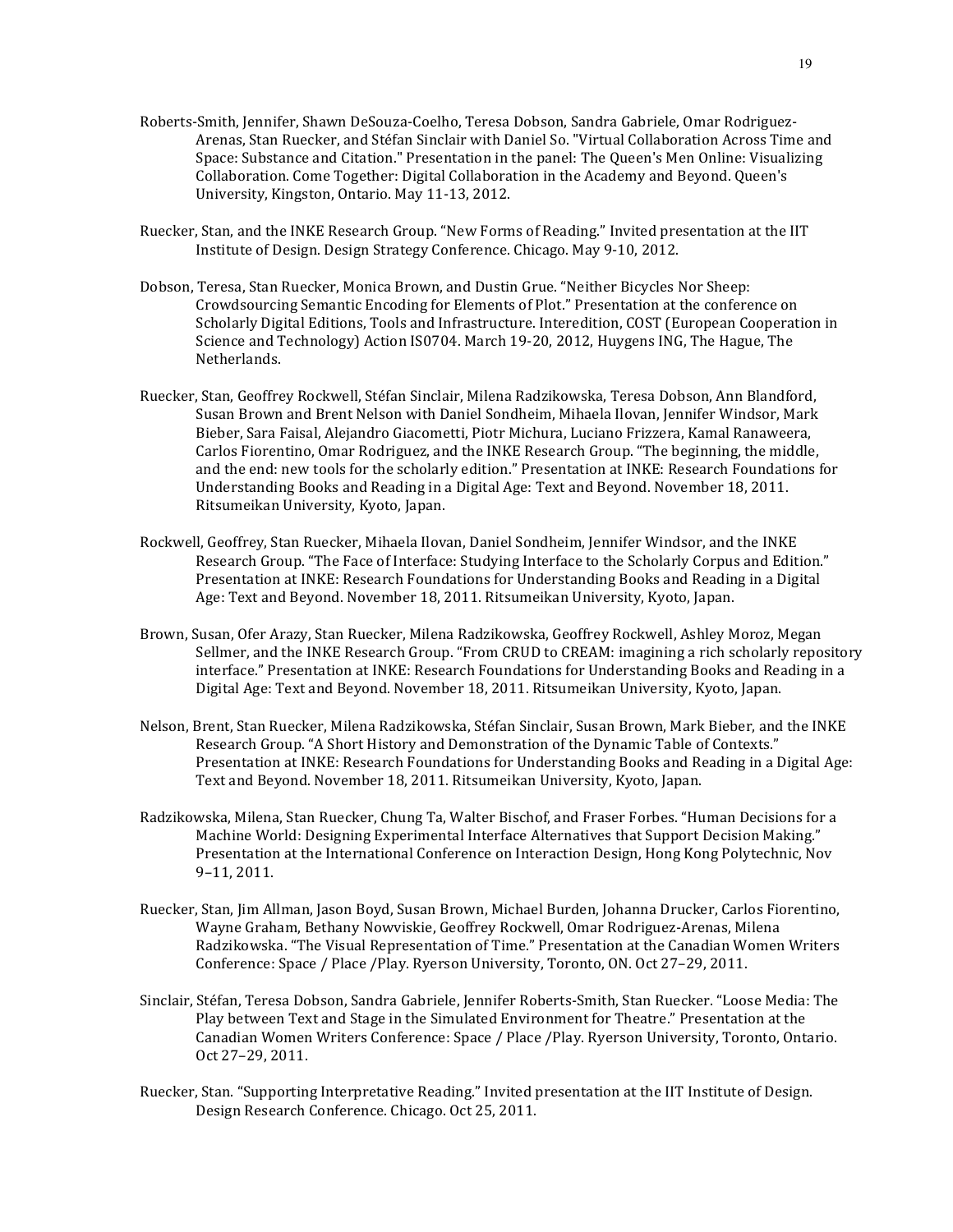- Shiri, Ali, Stan Ruecker, Lindsay Doll, Matthew Bouchard, and Carlos Fiorentino. "An Evaluation of Thesaurus-Enhanced Visual Interfaces for Multilingual Digital Libraries." Presentation at the International Conference on Theory and Practice of Digital Libraries (TPDL). Berlin. September 26-28, 2011.
- Ruecker, Stan, Lisa M. Given with Myah Slade, Moyra Lang, Mark Bieber, Matt Bouchard, and Carlos Fiorentino. "An Interdisciplinary Digital Humanities Project on Canadian Health Information Design (CHI)." Presentation at the Osaka Symposium on Digital Humanities (OSDH2011). Osaka, Japan, Sept 12-14, 2011.
- Radzikowska, Milena, Stan Ruecker, Susan Brown, Peter Organisciak, and the INKE Research Group. "Structured Surfaces for JiTR." Presentation at the Digital Humanities 2011 conference. Stanford, June 19-21, 2011.
- Ruecker, Stan and the INKE Research Group. "The Paper Drill." Presentation at the Digital Humanities 2011 conference. Stanford, June 19-21, 2011.
- Dobson, Teresa, Stan Ruecker, and Monica Brown. "Introduction to PlotVis as a Form of Distant Reading." Presentation at the Digital Humanities 2011 conference. Stanford, June 19-21, 2011.
- Ruecker, Stan, Piotr Michura, Omar Rodriguez, and Teresa Dobson. "PlotVis: Design and Programming." Presentation at the Digital Humanities 2011 conference. Stanford, June 19-21, 2011.
- Ruecker, Stan and the INKE Research Group. "Introduction to Comparative Search Visualization." Presentation at the Society for Digital Humanities/ Société pour l'étude des médias interactifs annual conference at the 2011 Congress of the Social Sciences and Humanities, University of New Brunswick, Fredericton. May 30-June 1, 2011.
- Ruecker, Stan and the INKE Research Group. "An Introduction to Corpora Interfaces." Presentation at the Society for Digital Humanities/ Société pour l'étude des médias interactifs annual conference at the 2011 Congress of the Social Sciences and Humanities, University of New Brunswick, Fredericton. May 30-June 1, 2011.
- Ruecker, Stan, Milena Radzikowska, Alejandro Giacometti, Mark Bieber, and the INKE Research Group. "Corpora Interface Prototypes." Presentation at the Society for Digital Humanities/ Société pour l'étude des médias interactifs annual conference at the 2011 Congress of the Social Sciences and Humanities, University of New Brunswick, Fredericton. May 30-June 1, 2011.
- Radzikowska, Milena, Stan Ruecker, and Chung Ta. "So, Why is this a Digital Humanities Project: An Interdisciplinary Case Study in Connecting DH, Engineering and Industry." Presentation at the Society for Digital Humanities/ Société pour l'étude des médias interactifs annual conference at the 2011 Congress of the Social Sciences and Humanities, University of New Brunswick, Fredericton. May 30-June 1, 2011.
- Radzikowska, Milena, Stan Ruecker, Susan Brown, and Jeff Antoniuk. "Slicing, Dicing, and Splicing on the Orlando Breadboard." Presentation at the Society for Digital Humanities/ Société pour l'étude des médias interactifs annual conference at the 2011 Congress of the Social Sciences and Humanities, University of New Brunswick, Fredericton. May 30-June 1, 2011.
- Grotkowski, Ali, Stan Ruecker, Sandra Gabriele, Jennifer Roberts-Smith, Stéfan Sinclair, Teresa Dobson, Annemarie Akong, Sally Fung, and Omar Rodriguez. "From Pillars of Light to Four-Legged Friends and Chess Pieces with Noses: Avatar Design for the Simulated Environment for Theatre." Presentation at the Society for Digital Humanities/ Société pour l'étude des médias interactifs annual conference at the 2011 Congress of the Social Sciences and Humanities, University of New Brunswick, Fredericton. May 30-June 1, 2011.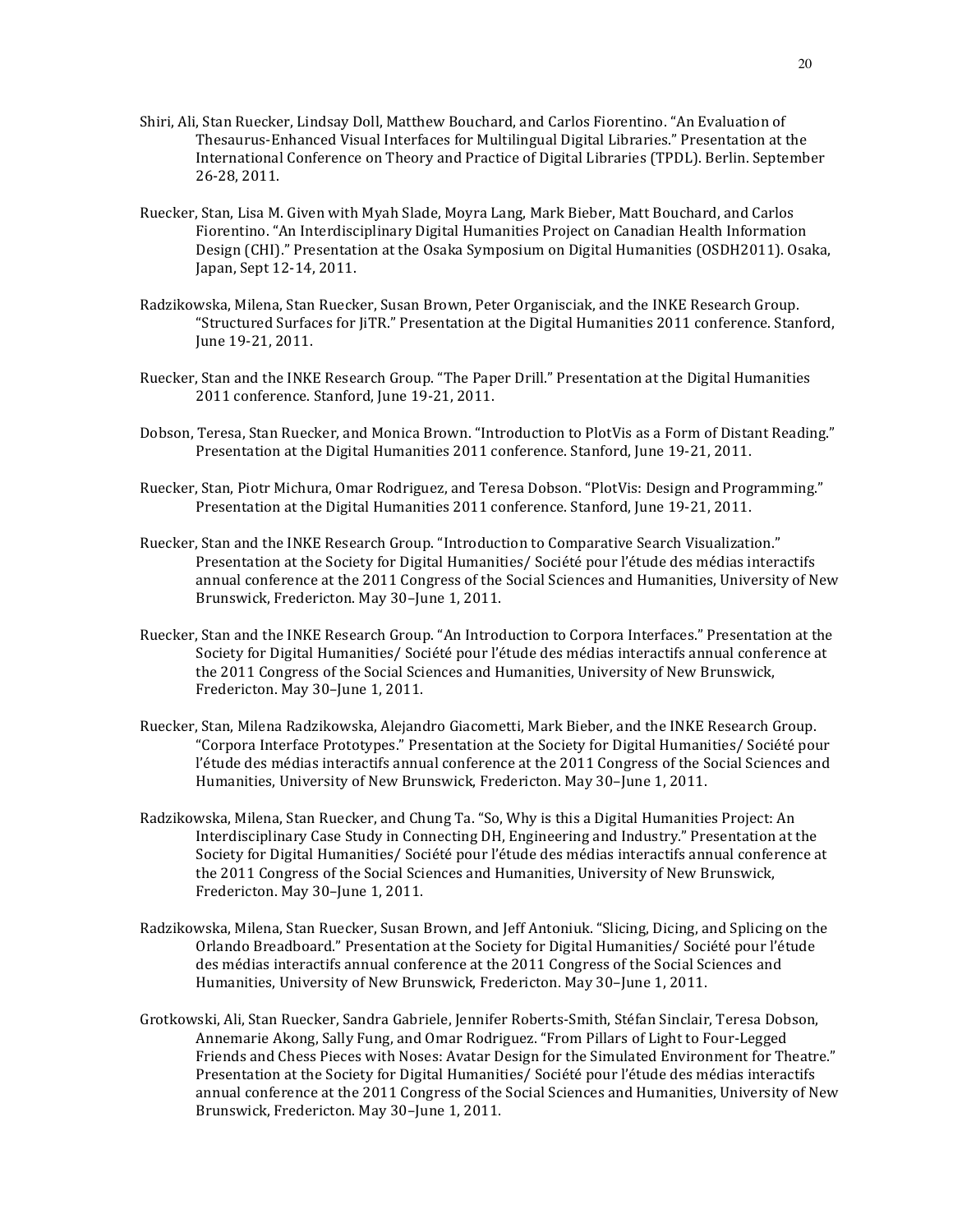- Radzikowska, Milena, Stan Ruecker, and Geoffrey Rockwell. "Seeing, Thinking, Making: Students Experiment with Humanities Data Visualization." 2011 Pica Design Conference, Banff, Alberta. May 1-3, 2011.
- Cunningham, Richard, Stan Ruecker, Lynne Siemens, Ray Siemens, Claire Warwick, and the INKE Research Group. "INKE at  $1\frac{1}{2}$ : The first eighteen months of a Major Collaborative Research Initiative." Invited presentation at the Digital Humanities Symposium, Hudson-Strode Graduate Program. University of Alabama, March 5, 2011.
- Ruecker, Stan and the INKE Research Group. "Introducing the Dynamic Table of Contexts for Scholarly Editions." Presentation at the Modern Language Association (MLA) Conference. Los Angeles, CA. Jan 6-8, 2011.
- Roberts-Smith, Jennifer, Stan Ruecker, Sandra Gabriele, Stéfan Sinclair. "The Ontology of Stage Directions." Presentation at the Pacific Northwest Renaissance Conference. Victoria, BC. Oct 21-23, 2010.
- Radzikowska, Milena, Stan Ruecker, Walter Bischof, Michelle Annette, and Fraser Forbes. "Geared Decisions: Experimenting with Decision Support Visualizations." Presentation at the Design and Emotion conference. Illinois Institute of Technology. Chicago. Oct 5-7, 2010.
- Brown, Susan, Jeffery Antoniuk, Mike Bauer, Jenn Berberich, Milena Radzikowska, Stan Ruecker, and Terence Yung. "How Do You Visualize a Million Links?" Presentation at the Digital Humanities 2010 conference. King's College London, July 7-11, 2010.
- Organisciak, Peter, Geoffrey Rockwell, and Stan Ruecker. "The Day of DH." Presentation at the Digital Humanities 2010 conference. King's College London, July 7-11, 2010.
- Menezes, Christopher, Blair Nonnecke, Susan Brown, Stan Ruecker, and Claire Warwick. "VidLog: Understanding and Visualizing Website Usage through Logfile Analysis." Presentation at the Society for Digital Humanities/ Société pour l'étude des médias interactifs annual conference at the 2010 Congress of the Social Sciences and Humanities, Concordia University, Montreal, Quebec. May 31-June 2, 2010.
- Siemens, Ray, Richard Cunningham, Claire Warwick, Stan Ruecker, and the INKE Research Group. "Research Foundations for Understanding Books and Reading in the Digital Age." Presentation at the Society for Digital Humanities/ Société pour l'étude des médias interactifs annual conference at the 2010 Congress of the Social Sciences and Humanities, Concordia University, Montreal, Quebec. May 31-June 2, 2010.
- Gabriele, Sandra, Stéfan Sinclair, Jennifer Roberts-Smith, Stan Ruecker, Omar Rodriguez and Marcelo Hong. "From Surface to Space: Adding a Dimension to a Theatrical Visualization Interface." Presentation at the Society for Digital Humanities/ Société pour l'étude des médias interactifs annual conference at the 2010 Congress of the Social Sciences and Humanities, Concordia University, Montreal, Quebec. May 31-June 2, 2010.
- Wynne, Maryanne, Stan Ruecker, Thomas M. Nelson, Melissa Schlachter, Waleed Albakry, Michael Strong, Michael Lewcio, and Michael Plouffe. "Emotion and the Other: A Mandala Study of Children's Memories of Dreams and Waking Events." Presentation at the Society for Digital Humanities/ Société pour l'étude des médias interactifs annual conference at the 2010 Congress of the Social Sciences and Humanities, Concordia University, Montreal, Quebec. May 31-June 2, 2010.
- Organisciak, Peter, Geoffrey Rockwell, Stéfan Sinclair, Stan Ruecker. "Text Analysis for me Too: An embeddable text analysis widget." Presentation at the Society for Digital Humanities/ Société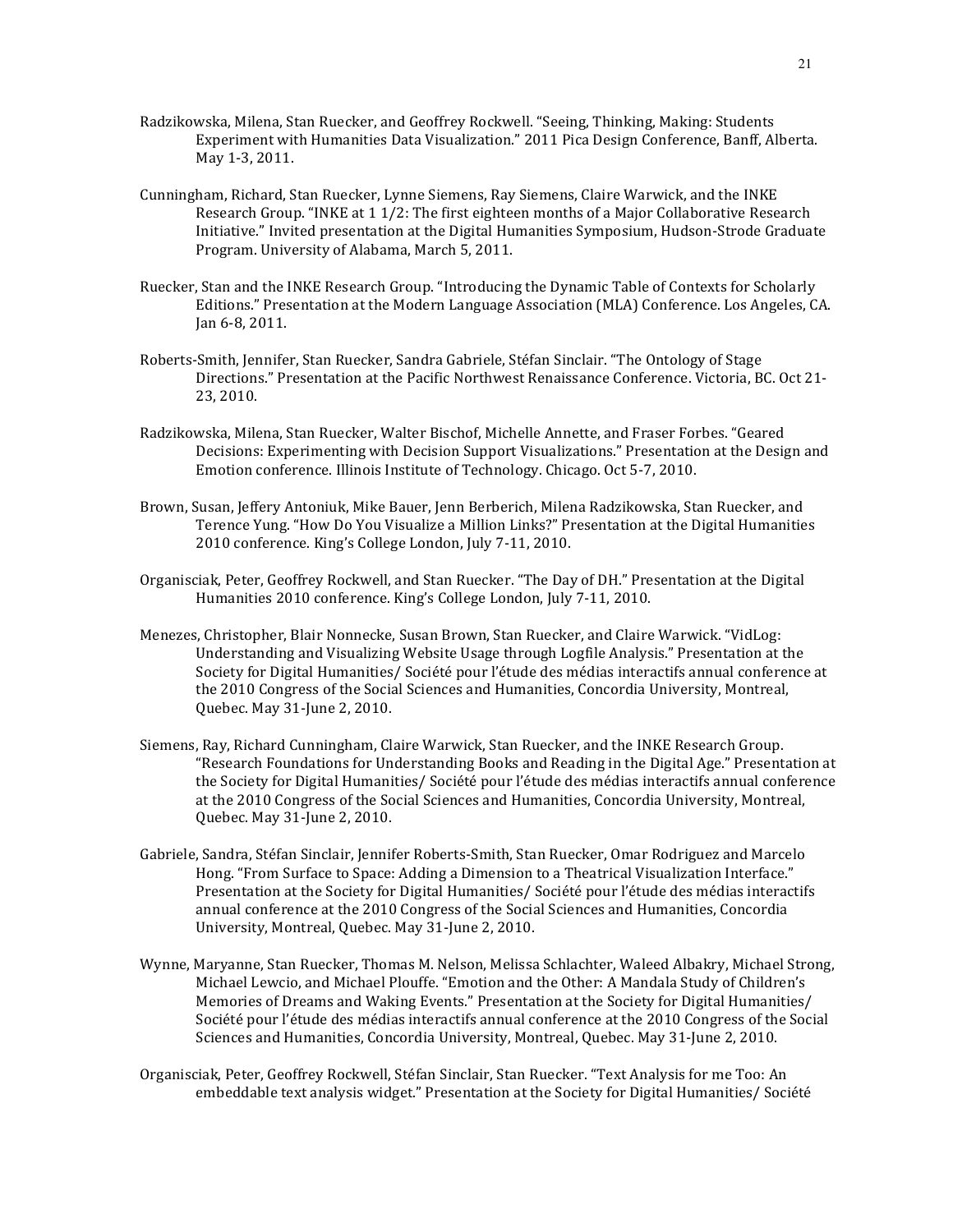pour l'étude des médias interactifs annual conference at the 2010 Congress of the Social Sciences and Humanities, Concordia University, Montreal, Ouebec, May 31-June 2, 2010.

- Ruecker, Stan, Milena Radzikowska, Mark Bieber, Shannon Lucky, Geoffrey Rockwell, Daniel Sondheim, Teresa Dobson, Karen Taylor, Stéfan Sinclair, Cyril Briquet, Jenn Ross, Christian Vandendorpe, and the INKE Research Group. "INKE Interface Design Panel on Citation Design." Presentation at the Society for Digital Humanities/ Société pour l'étude des médias interactifs annual conference at the 2010 Congress of the Social Sciences and Humanities, Concordia University, Montreal, Quebec. May 31-June 2, 2010.
- Rockwell, Geoffrey, Stan Ruecker, Peter Organisciak, Megan Meredith-Lobay, Kamal Ranaweera, Julianne Nyhan. "What do we say about ourselves? An analysis of the Day of DH 2009 data." Presentation at the Society for Digital Humanities/ Société pour l'étude des médias interactifs annual conference at the 2010 Congress of the Social Sciences and Humanities, Concordia University, Montreal, Quebec. May 31-June 2, 2010.
- Ruecker, Stan, Johanna Drucker, Susan Brown, Megan Meredith-Lobay, Geoffrey Rockwell, Sean Gouglas, Harvey Quamen, Victoria Smith, Sophia Hoosein, and Bethany Nowviskie. "Timelines for Conflicting Witnesses: Three Historical Case Studies." Panel presented at the Canadian Historical Association annual conference at the 2010 Congress of the Social Sciences and Humanities, Concordia University, Montreal, Quebec. May 30-June 1, 2010.
- Shiri, Ali, Stan Ruecker, Carlos Fiorentino, Amy Stafford, and Matthew Bouchard. "Exploratory Interaction with Information through Visualization and Semantics: Designing a Visual User Interface Using the UNESCO Multilingual Thesaurus." Presentation at the 38th Annual Conference of the Canadian Association for Information Science at the 2010 Congress of the Social Sciences and Humanities, Concordia University, Montreal, Quebec. June 2-4, 2010.
- Siemens, Ray, Stan Ruecker, and the INKE Research Group. "Framing HPC in the Humanities, Toward Understanding Foundational Points of Engagement." paper at the BCNET CANARIE Conference 2010, New Ideas for Shared Solutions. May 4-5, 2010. Vancouver, BC.
- Galey, Alan and Stan Ruecker. "Design as a Hermeneutic Process: Thinking Through Making from Book History to Critical Design." Presentation at the Digital Humanities 2009 conference. University of Maryland. June 22-25, 2009.
- Rockwell, Geoffrey, Stan Ruecker, Peter Organisciak, and Stéfan Sinclair. "Ubiquitous text analysis." Presentation at the Digital Humanities 2009 conference. University of Maryland. June 22-25, 2009.
- Organisciak, Peter, Geoffrey Rockwell, Stan Ruecker, and Susan Brown. "Mashing Texts: Supporting collections-level text analysis." Presentation at the Digital Humanities 2009 conference. University of Maryland. June 22-25, 2009.
- Arazy, Ofer, Stan Ruecker and Esther Brainin. "The Monologue of the Group: Wiki Affordances and Organizational Work." Invited paper for the 2009 conference of CORS/INFORM. Toronto, ON. June 14-17, 2009.
- Given, Lisa M., Stan Ruecker, Martina King, Moyra Lang, and Myah Slade. "Health information online: An examination of consumers' experiences in managing complex health regimes." Presentation at Mapping the 21st Century Information Landscape: Borders, Bridges and Byways - the 37th Annual Conference of the Canadian Association for Information Science. Ottawa ON, June 2009.
- Giacometti, Alejandro, John Simpson, Chris Lepine, and Stan Ruecker. "Online Social Networking for Preexisting Groups: the Scouts Canada CampSite Project." Presentation at the Society for Digital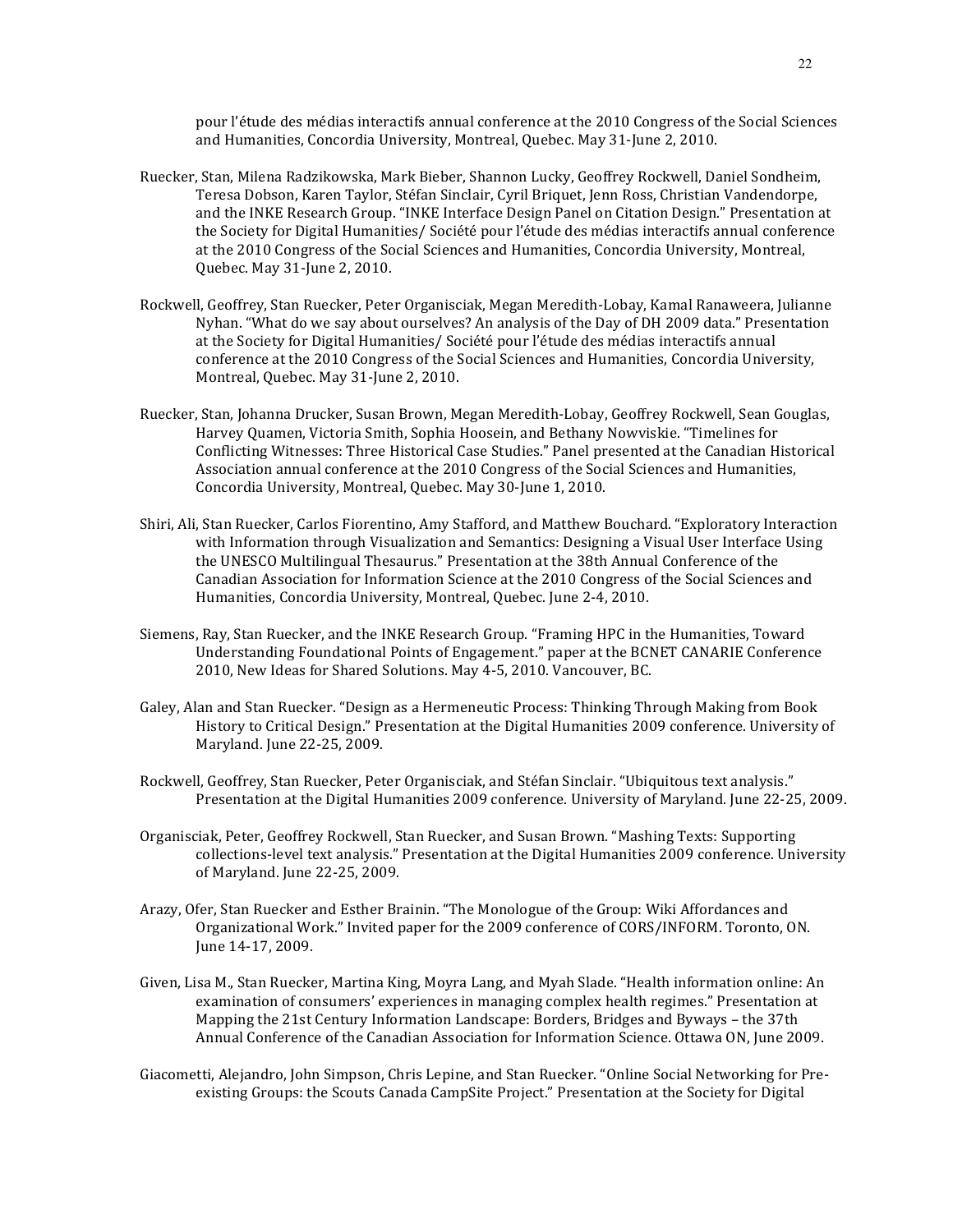Humanities/ Société pour l'étude des médias interactifs annual conference at the 2009 Congress of the Social Sciences and Humanities, Carleton University, Ottawa, Ontario, May 25-27, 2009.

- Giacometti, Alejandro, Mariana Paredes Olea, and Stan Ruecker. "Tell me what those blogs are about: comparing corpus-based automatic keyword generation for blog posts with folksonomic tagging." Presentation at the Society for Digital Humanities/ Société pour l'étude des médias interactifs annual conference at the 2009 Congress of the Social Sciences and Humanities, Carleton University, Ottawa, Ontario. May 25-27, 2009.
- Michura, Piotr, Stan Ruecker, Carlos Fiorentino, and Milena Radzikowska. "Text as image: visualization components of text analysis tools." Presentation at the Society for Digital Humanities/ Société pour l'étude des médias interactifs annual conference at the 2009 Congress of the Social Sciences and Humanities, Carleton University, Ottawa, Ontario. May 25-27, 2009.
- Uszkalo, Kirsten C. and Stan Ruecker. "Conjuring and Transmogrifying: A Review of Two Digital Tools in the Context of Studying Early Modern Witchcraft Trials." Presentation at the Society for Digital Humanities/ Société pour l'étude des médias interactifs annual conference at the 2009 Congress of the Social Sciences and Humanities, Carleton University, Ottawa, Ontario. May 25-27, 2009.
- Brown, Susan, Blair Nonnecke, Stan Ruecker, and Claire Warwick. "Studying Orlando's Interfaces." Presentation at the Society for Digital Humanities/ Société pour l'étude des médias interactifs annual conference at the 2009 Congress of the Social Sciences and Humanities, Carleton University, Ottawa, Ontario. May 25-27, 2009.
- Ruecker, Stan, Lisa Given, Martina King, Moyra Lang, Myah Slade, and Carlos Fiorentino. "User Information for the Design of Visual Interfaces for Health Information and the Management of Complex Health Regimes." Presentation at the Society for Digital Humanities/ Société pour l'étude des médias interactifs annual conference at the 2009 Congress of the Social Sciences and Humanities, Carleton University, Ottawa, Ontario. May 25-27, 2009.
- Rockwell, Geoffrey, Stan Ruecker, and Peter Organisciak. "A Day in the Life of the Digital Humanities." Presentation at the Society for Digital Humanities/ Société pour l'étude des médias interactifs annual conference at the 2009 Congress of the Social Sciences and Humanities, Carleton University, Ottawa, Ontario. May 25-27, 2009.
- Rockwell, Geoffrey, Stan Ruecker, Stéfan Sinclair, Susan Brown, and Peter Organisciak. "Mashing Texts: Exploring New Possibilities in Rapid Research Document Management." Presentation at the Society for Digital Humanities/ Société pour l'étude des médias interactifs annual conference at the 2009 Congress of the Social Sciences and Humanities, Carleton University, Ottawa, Ontario. May 25-27, 2009.
- Uszkalo, Kirsten C. and Stan Ruecker. "With His Tongue: Searching for Malefic Sexuality." Presentation at the Canadian Renaissance Society annual conference at the 2009 Congress of the Social Sciences and Humanities, Carleton University, Ottawa, Ontario. May 23-25, 2009.
- Brown, Susan, Jeffery Antoniuk, Sharon Farnel, Isobel Grundy, Stan Ruecker, Matt Patey, Stéfan Sinclair, and Milena Radzikowska. "Making Sense of Literary History: The Dense Associative Web of Orlando." Presentation at the third Digital Humanities and Computer Science (DHCS) Colloquium. Nov 1-3, 2008. Chicago: University of Chicago, 2008.
- MacDonald, Andrew, Amit Kumar, Matt Bouchard, Alejandro Giacometti, Matt Patey, Milena Radzikowska, Piotr Michura, Carlos Fiorentino, Stan Ruecker, Catherine Plaisant, and Stefan Sinclair. "Dozens of Little Radio Stations: Getting Technologies Talking in the MONK Workbench." Presentation at the third Digital Humanities and Computer Science (DHCS) Colloquium. Nov 1-3, 2008. Chicago: University of Chicago, 2008.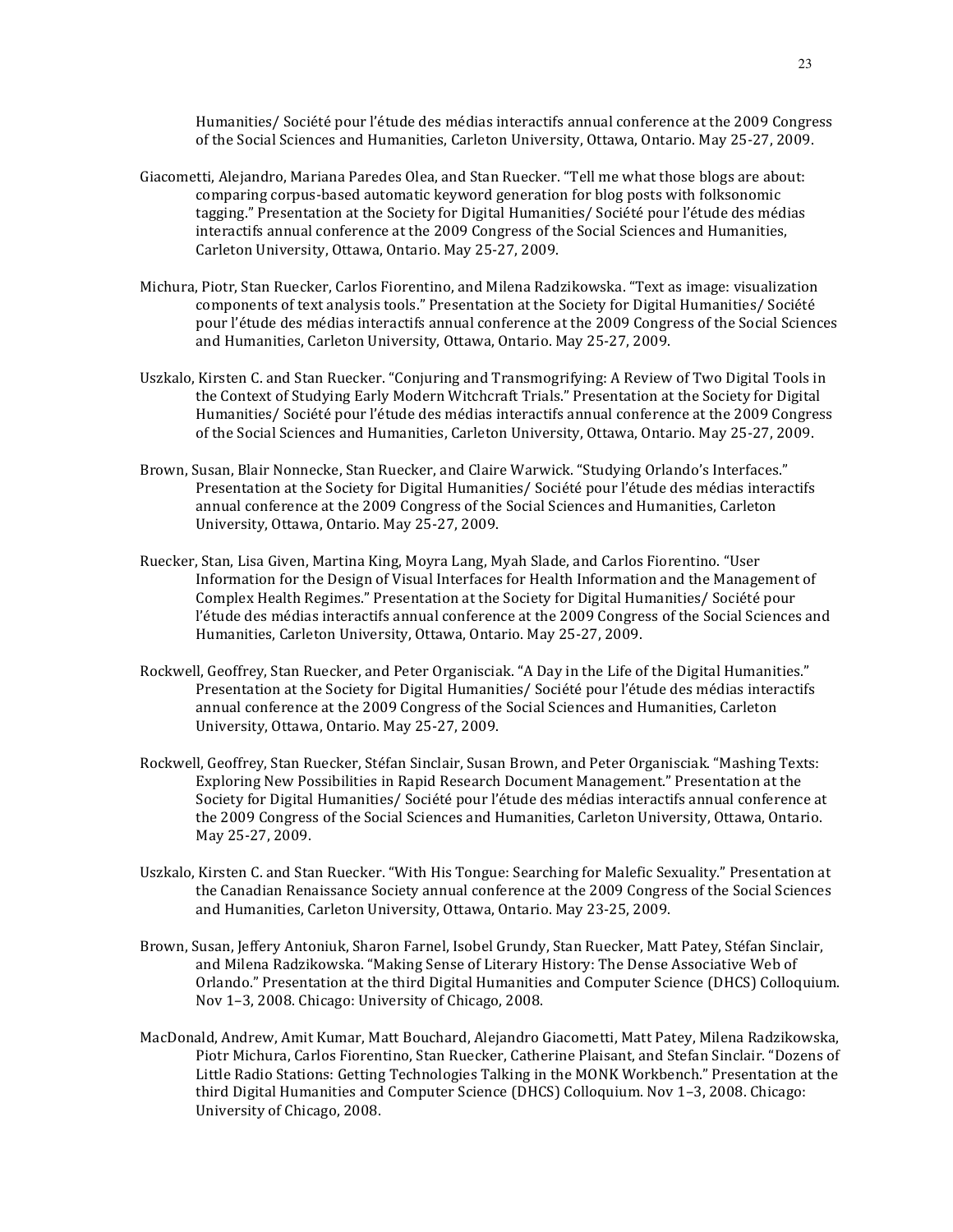- Giacometti, Alejandro, Stan Ruecker, Ian Craig, Gerry Derksen, and Milena Radzikowska. "Introducing the Ripper Interface for Text Collections." Presentation at the Canadian Symposium on Text Analysis (CaSTA) Conference: New Directions in Text Analysis. A Joint Humanities Computing, Computer Science Conference at University of Saskatchewan, Saskatoon, October 16-18, 2008.
- Paredes-Olea, Mariana, Stan Ruecker, Carlos Fiorentino, and Fraser Forbes. "Using an Affordance Strength Approach to Study the Possible Redeployment of Designs for Decision Support Visualization." Presentation at the 9th Advances in Qualitative Methods Conference 2008. Banff, Canada. October 8-11, 2008.
- Uszkalo, Kirsten C. and Stan Ruecker. "A Book is not a Display: A Theoretical Evolution of the E-Book Reader." Presentation in the panel "The Building Blocks of the New Electronic Book" chaired by Ray Siemens at the Digital Humanities 2008 conference. Oulu, Finland. June 25-29, 2008.
- Sinclair, Stéfan, Stan Ruecker and John Unsworth. "Hackey: A Rapid Online Prototyping Game for Designers and Programmers." Presentation at the Digital Humanities 2008 conference. Oulu, Finland. June 25-29, 2008.
- Ruecker, Stan, Milena Radzikowska and Stéfan Sinclair. "Hackfests, Designfests, and Writingfests: The Role of Intense Periods of Face-to-Face Collaboration in International Research Teams." Presentation at the Digital Humanities 2008 conference. Oulu, Finland. June 25-29, 2008.
- Sinclair, Stéfan, Andrew Macdonald, Matthew Bouchard, Mike Plouffe, Alejandro Giacometti, Amit Kumar, Milena Radzikowska, Stan Ruecker, Piotr Michura, Carlos Fiorentino, Matthew Kirschenbaum, and Catherine Plaisant. "Late Nights at the Scriptorium: Interim Results from the Interface Cell of the MONK Project." Presentation at the Society for Digital Humanities/ Société pour l'étude des médias interactifs annual conference at the 2008 Congress of the Social Sciences and Humanities, University of British Columbia. June 2-3, 2008.
- Moore, Christopher, Alan Galey, and Stan Ruecker. "Registers of Usage: Results from Usability Testing of the Electronic New Variorum Shakespeare." Presentation at the Society for Digital Humanities/ Société pour l'étude des médias interactifs annual conference at the 2008 Congress of the Social Sciences and Humanities, University of British Columbia. June 2-3, 2008.
- Brown, Susan, Patricia Clements, Isobel Grundy, Stan Ruecker, Jeffery Antoniuk, Sharon Balazs, Stéfan Sinclair and Matt Patey. "Thinking Beyond the Text: Using the Mandala Browser to Explore Orlando." Presentation at the Society for Digital Humanities/ Société pour l'étude des médias interactifs annual conference at the 2008 Congress of the Social Sciences and Humanities, University of British Columbia. June 2-3, 2008.
- Ruecker, Stan, Ray Siemens, Geoffrey Rockwell, and Harvey Quamen. "Into Something Rich and Strange: The Digital Humanities in the Humanities." Panel presented at the Society for Digital Humanities/ Société pour l'étude des médias interactifs annual conference at the 2008 Congress of the Social Sciences and Humanities, University of British Columbia. June 2-3, 2008.
- Michura, Piotr, Stan Ruecker, Milena Radzikowska, and Carlos Fiorentino. "The Novel as a List of Words." The Potential and Limitations of a List: an International Transdisciplinary Workshop. At the Center for Theoretical Study, the Charles University and the Philosophical Institute of the Academy of the Sciences of the Czech Republic, Prague. Nov 8-9, 2007.
- Ruecker, Stan, Milena Radzikowska, Susan Brown, Thomas M. Nelson, Isobel Grundy, Patricia Clements, Sharon Balasz, Jeff Antoniuk, and Stéfan Sinclair. "The Dynamic Table of Contents: Extending a Venerable List in a Digital Context." *The Potential and Limitations of a List: an International Transdisciplinary Workshop.* At the Center for Theoretical Study, the Charles University and the Philosophical Institute of the Academy of the Sciences of the Czech Republic, Prague. Nov 8-9, 2007.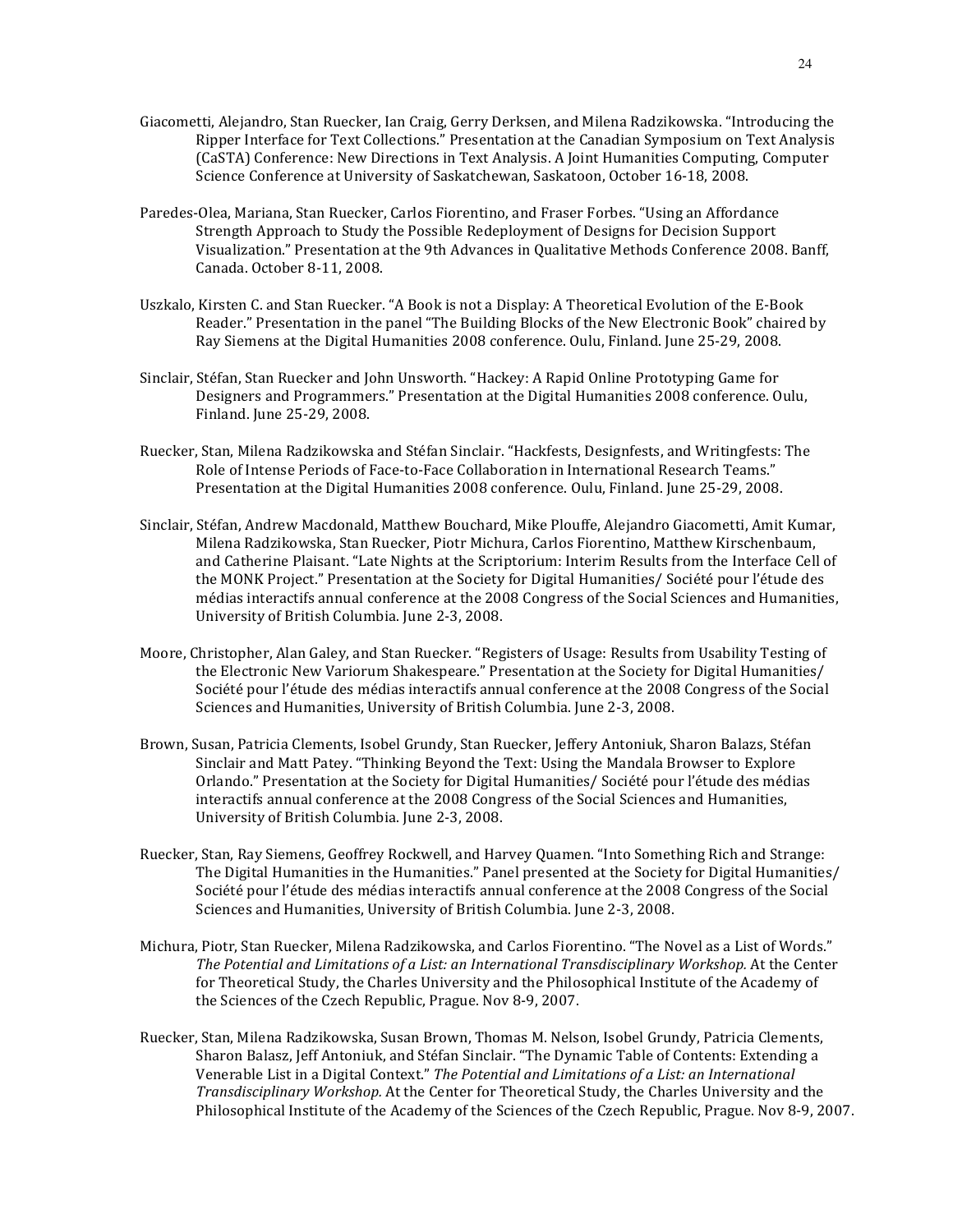- Brown, Susan, Patricia Clements, Isobel Grundy, Stan Ruecker, Jeffery Antoniuk, and Sharon Balasz. "'Countless Links': Qualitative Query Potential in *Orlando*." Second Annual Chicago Colloquium on Digital Humanities and Computer Science: Querying text and image archives for collaborative scholarship. October 21-22, 2007. Northwestern University. Evanston, Illinois.
- Ruecker, Stan and Stéfan Sinclair. "Multilevel Displays and Document Blueprinting: Dynamic Browsing Using XML Structures and Text Features." Presentation at the Digital Humanities 2007 conference. University of Illinois at Urbana-Champaign. June 4-7, 2007.
- Vandendorpe, Christian, Stan Ruecker, and Stéfan Sinclair. "Explorations in a variety of interfaces for the reading of a database." Presentation in Society Panel (SDH/SEMI) at the Digital Humanities 2007 conference. University of Illinois at Urbana-Champaign. June 4-7, 2007.
- Wynne, Maryanne, Stan Ruecker, Thomas M. Nelson, Waleed Albakry, Michael Strong, Michael Lewcio, and Michael Plouffe. "The rich prospect of tension, affiliation and reward: from social capital to image analysis." Presentation at the Society for Digital Humanities (SDH/SEMI) conference. University of Saskatchewan, Saskatoon. May 28-30, 2007.
- Fiorentino, Carlos, Stan Ruecker, Piotr Michura, Milena Radzikowska. "Dial "R" for Repetition." Presentation at the Society for Digital Humanities (SDH/SEMI) conference. University of Saskatchewan, Saskatoon. May 28-30, 2007.
- Michura, Piotr, Stan Ruecker, Carlos Fiorentino, and Milena Radzikowska. "A Text Is a String of Words." Presentation at the Society for Digital Humanities (SDH/SEMI) conference. University of Saskatchewan, Saskatoon. May 28-30, 2007.
- Radzikowska, Milena, Stan Ruecker, Carlos Fiorentino, and Piotr Michura. "The Novel as Slot Machine." Presentation at the Society for Digital Humanities (SDH/SEMI) conference. University of Saskatchewan, Saskatoon. May 28-30, 2007.
- Uszkalo, Kirsten C. and Stan Ruecker. "Playing with Witchcraft: Digitizing, Structuring, and Visualizing Early Modern English Witchcraft Texts." Presentation at the Rooms of Their Own: Women in the Knowledge Economy and Society conference. University of Alberta, Edmonton. May 2-4, 2007.
- Brown, Susan, Stan Ruecker, Jeffrey Antoniuk, Sharon Balasz, Patricia Clements, and Isobel Grundy. "Interfaces for Reading Women's Writing History." Presentation at the Women Writing and Reading conference. University of Alberta, Edmonton. May 4-6, 2007.
- Sinclair, Stéfan, Anthony Sapp, and Stan Ruecker. "Experimental Reading: A Humanities Visualization Toolset for the TEI." Presentation at the TEI Annual Members' Meeting. Victoria, BC. October 27-28, 2006.
- Ruecker, Stan. "Experimental Interfaces for the Dynamic Visual Grouping of Data During Browsing." Invited paper for Access 2006. Library Technology Conference. Ottawa, Ontario. Oct 11-14, 2006. Invited as the "Annual David Binkley Paper on Emerging Technology Award", sponsored by Gibson Library Connections.
- Ruecker, Stan. "Proposing an Affordance Strength Model to Study New Interface Tools." Presentation at the Digital Humanities 2006 conference, at the Sorbonne, Paris, France. July 5-9, 2006.
- Ruecker, Stan, Ximena Rossello, Greg Lord, and Milena Radzikowska. "The Clear Browser: Visually Positioning an Interface for Data Mining by Humanities Scholars." Presentation at the Digital Humanities 2006 conference, at the Sorbonne, Paris, France. July 5-9, 2006.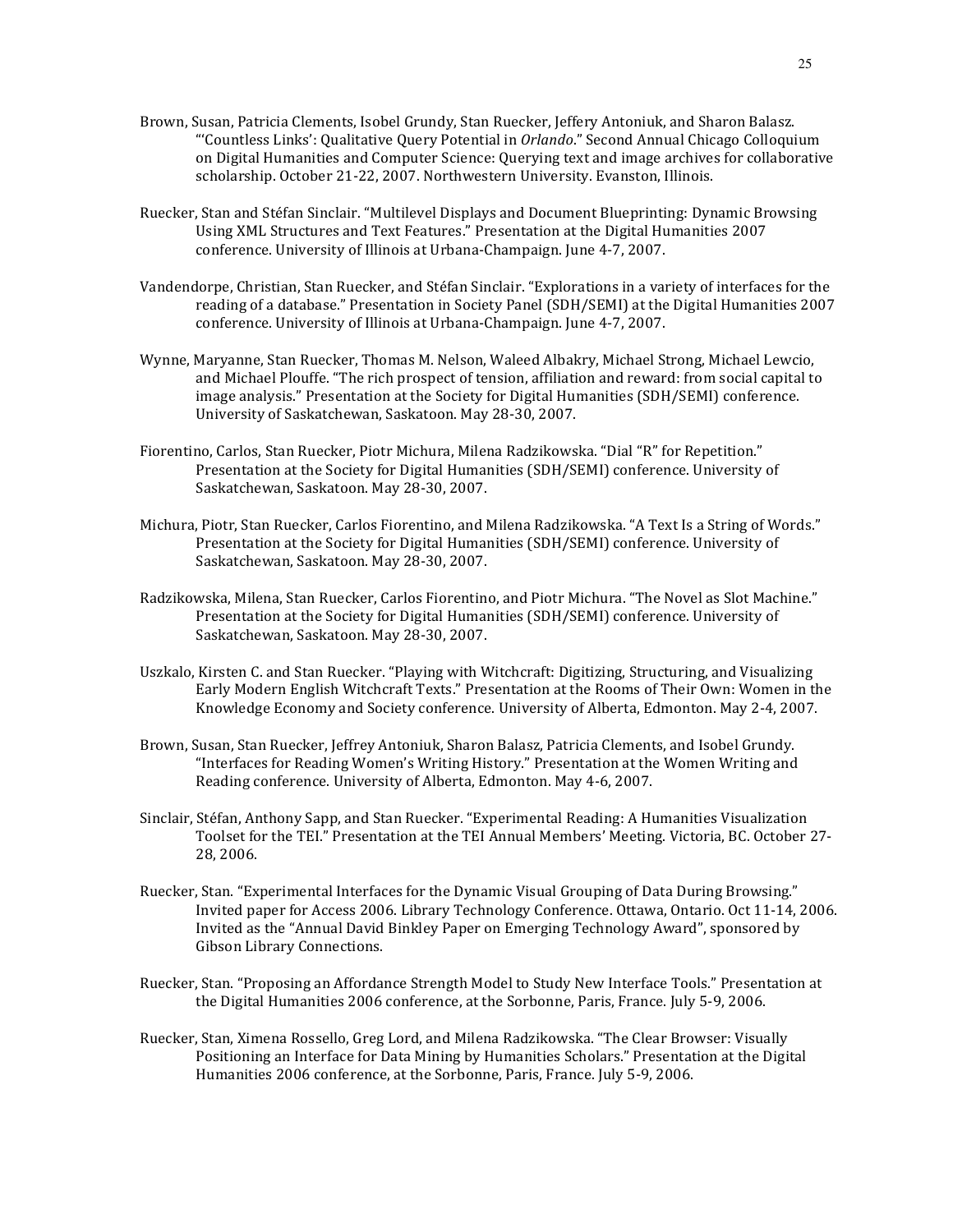- Chow, Rosan and Stan Ruecker. "The Many Arts of Designing Research." Presentation at the Workshop on Explaining Design as a Research Activity. Designing Interactive Systems (DIS 2006). Penn State. June 26-8, 2006.
- Ruecker, Stan, Michael Lewcio, Michael Plouffe, and Maryanne Wynne. "I never forget a face: A richprospect image browser for conferences." Presentation at the Society for Digital Humanities (SDH/SEMI) conference. York University, Toronto. May 29-31, 2006.
- Anvik, Karl, Ali Shiri, Ximena Rossello, and Stan Ruecker. "A Tabular Thesaurus Browser to Support Multilingual Queries." Presentation at the Society for Digital Humanities (SDH/SEMI) conference. York University, Toronto. May 29-31, 2006.
- Cheypesh, Oksana, Constanza Pacher, Sandra Gabriele, Stéfan Sinclair, Drew Paulin and Stan Ruecker. "Centering the mind and calming the heart: mandalas as interfaces." Presentation at the Society for Digital Humanities (SDH/SEMI) conference. York University, Toronto. May 29-31, 2006.
- Given, Lisa, Bess Sadler, Stan Ruecker, and Andrea Ruskin. "Similarity Clustering as a Design Principle for Digital Collections: Creating Usable Interfaces for Seniors." Presentation at the conference of the American Society for Information Science and Technology (ASIS&T) 2005. Charlotte, North Carolina. Oct 28 - Nov 2, 2005.
- Ruecker, Stan. "Visual Arrangement of Content in Rich-Prospect Browsing Interfaces." Invited paper for Access 2005. Library Technology Conference. Edmonton, Alberta. Oct 17-8, 2005.
- Ruecker, Stan, Stéfan Sinclair, and Milena Radzikowska. "The Aesthetic Function: The role of visual communication design in interface research." Presentation at the Joint International Conference of the Association for Literary and Linguistic Computing (ALLC) and the Association for Computers and the Humanities (ACH). Victoria, BC. June 15-18, 2005.
- Ruecker, Stan. "The Electronic Book Table of Contents as a Research Tool." Presentation at the President's Panel. Congress of the Humanities and Social Sciences: Consortium for Computers in the Humanities / Consortium pour Ordinateurs en Sciences Humaines (COCH/COSH) Annual Conference. London, Ontario. May 27-30, 2005.
- Ruecker, Stan, Lisa M. Given, Bess Sadler, and Andrea Ruskin. "Building Accessible Web Interfaces for Seniors: Similarity Clustering of Pill Images." Presentation at the Include 2005 conference. London. Helen Hamlyn Institute. Royal College of Art. April 5-8, 2005.
- Ruecker, Stan and Zachary Devereaux. "Scraping Google and Blogstreet for Just-in-Time Text Analysis." Presentation at CaSTA 2004: The Face of Text. 3rd conference of the Canadian Symposium on Text Analysis, McMaster University, Hamilton, Ontario. November 19-21, 2004.
- Homich, Eric, Stefan Sinclair, and Stan Ruecker. "Text Document Prospect." Presentation at the Joint International Conference of the Association for Literary and Linguistic Computing (ALLC) and the Association for Computers and the Humanities (ACH). Göteborg, Sweden. June 11-16, 2004.
- Ruecker, Stan and Susan Liepert. "Strategies for Creating Rich Prospect in Interfaces." Presentation at the Joint International Conference of the Association for Literary and Linguistic Computing (ALLC) and the Association for Computers and the Humanities (ACH). Göteborg, Sweden. June 11-16, 2004.
- Ruecker, Stan, Stefan Sinclair, and Eric Homich. "Watching the Script." Presentation at the Congress of the Humanities and Social Sciences: Consortium for Computers in the Humanities / Consortium pour Ordinateurs en Sciences Humaines (COCH/COSH) Annual Conference. Winnipeg, Manitoba. May 29- June 6, 2004.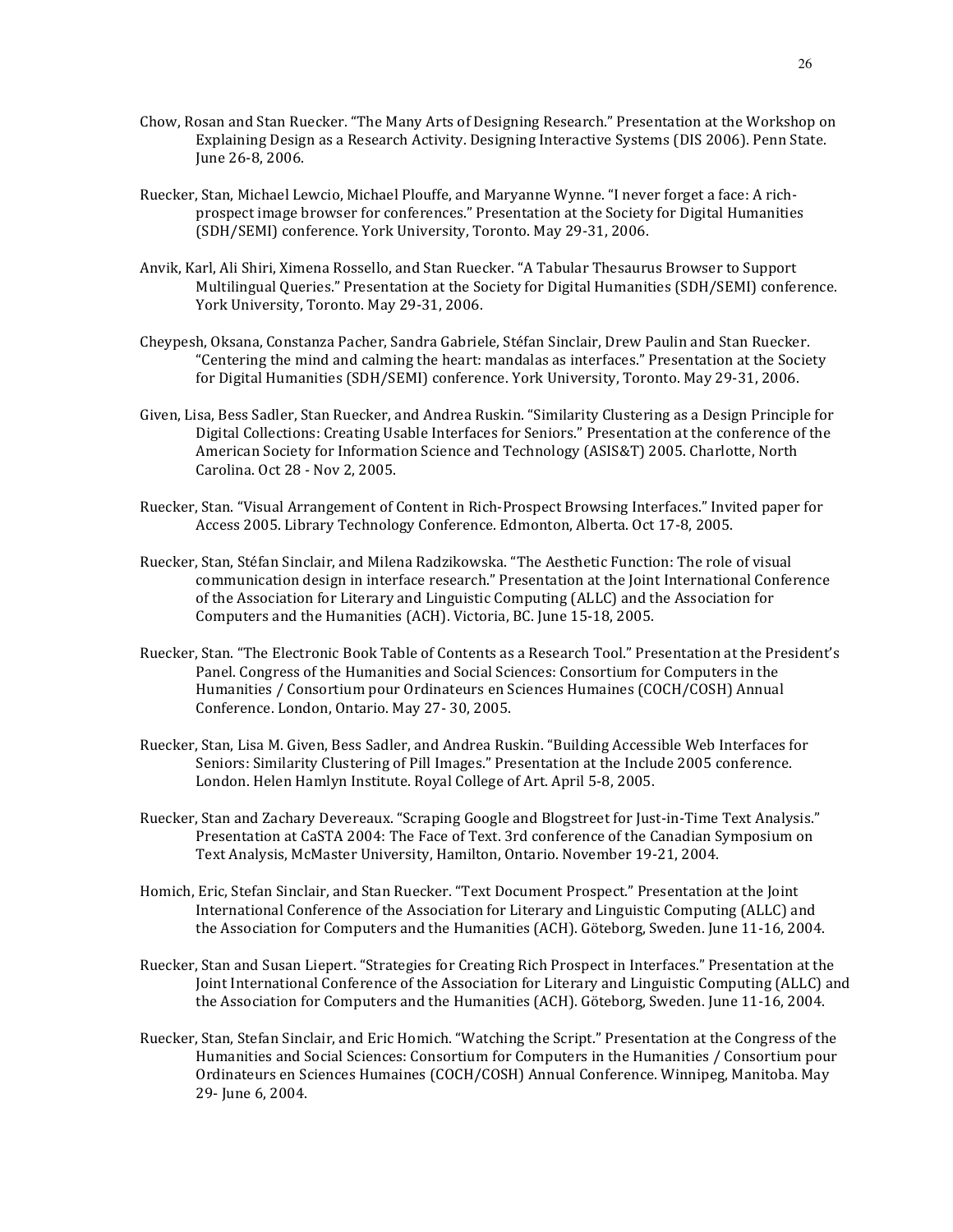- Ruecker, Stan. "Traces of Previous Use: The Communicational Possibilities of Interaction Histories." Presentation at the Communicational Spaces conference. University of Alberta, Edmonton May 1-4, 2003.
- Ruecker, Stan and Rosan Chow. "The significance of the affordances of prospect in interfaces to healthrelated Web sites." Presentation at the Human Factors in Universal Design conference. University of Alberta, Edmonton October 24-5, 2002.
- Ruecker, Stan. "Intimacy through private language in the letters of Lady Mary Wortley Montagu." Presentation at the British Society for Eighteenth Century Studies conference. Oxford January 3-5, 2001.
- Ruecker, Stan. "Carrying the pleasure of books into the design of the electronic book." Presentation at the First International Workshop on Pleasure in Design. Copenhagen April 9-12, 2000.

### **REFEREED CONFERENCE POSTERS**

- Brown, Susan, Linda Cameron, Mihaela Ilovan, Olga Ivanova, Ruth Knechtel, Brent Nelson, Stan Ruecker, Stéfan Sinclair and members of the INKE Research Group. "Regenerations: Online Open Access Edition Using the Dynamic Table of Contexts." Poster/demo at the Canadian Society for Digital Humanities/ Société canadienne des humanités numériques (CSDH/SCHN) annual conference at the 2015 Congress of the Social Sciences and Humanities, University of Ottawa, June 1-3, 2015.
- Brown, Susan, Nadine Adelaar, Teresa Dobson, Ruth Knechtel, Andrew MacDonald, Brent Nelson, Milena Radzikowska, Geoff Roeder, Stan Ruecker, Stéfan Sinclair, Jennifer Windsor, Ernesto Peña. "Probing Digital Scholarly Curation through the Dynamic Table of Contexts." Poster at DH2014 Lausanne, July 7-10, 2014.
- Derksen, Gerry, and Stan Ruecker. "Demonstrating Data Using Storyboard Visualization Tool." Demo at the 6<sup>th</sup> International Symposium on Visual Information Communication and Interaction (VICI). Tianjin, Aug 17-18, 2013.
- Given, Lisa, Ali Grotkowski, Quinn Fletcher and Stan Ruecker. "Customizable Avatars for a Health Information System: An Exploratory Design." Poster presented at the conference of the American Society for Information Science and Technology (ASIS&T) 2010. Pittsburgh, PA, Oct. 22-27, 2010.
- Roberts-Smith, Jennifer, Teresa Dobson, Sandra Gabriele, Stan Ruecker, and Stéfan Sinclair, Matt Bouchard, Shawn DeSouza-Coelho, Annemarie Akong, David Lam, Omar Rodriguez, and Karen Taylor. "English Theory and Theatre Practice: Watching the Script and the Simulated Environment for Theatre." Poster presented at the Digital Humanities 2010 conference. King's College London, 7-11 July 2010.
- Dobson, Teresa M., Michael Eberle-Sinatra, Stan Ruecker, Shannon Lucky, and the INKE Research Group. "Citation Rhetoric Examined" / "Une évaluation de la rhétorique des citations scientifiques." Poster presented at the Digital Humanities 2010 conference. King's College London, 7-11 July 2010.
- Radzikowska, Milena, Stan Ruecker, Walter F. Bischof, Michelle Annett, and Fraser Forbes. "Sprockets for Gears: Interactive Decision Support Visualization for Multi-Modal Industries." Poster presented at the Chicago Colloquium on Digital Humanities and Computer Science. Chicago, The Illinois Institute of Technology, Nov. 14-16, 2009.
- Stafford, Amy, Ali Shiri, Stan Ruecker, Matthew Bouchard, Paras Mehta, Karl Anvik, and Ximena Rossello. "Making Sense of Interface Design: Implementing Searchling, a Visual Thesaurus-Enhanced Interface for Multilingual Digital Libraries." Poster presented at the third Digital Humanities and Computer Science (DHCS) Colloquium. Nov 1-3, 2008. Chicago: University of Chicago, 2008.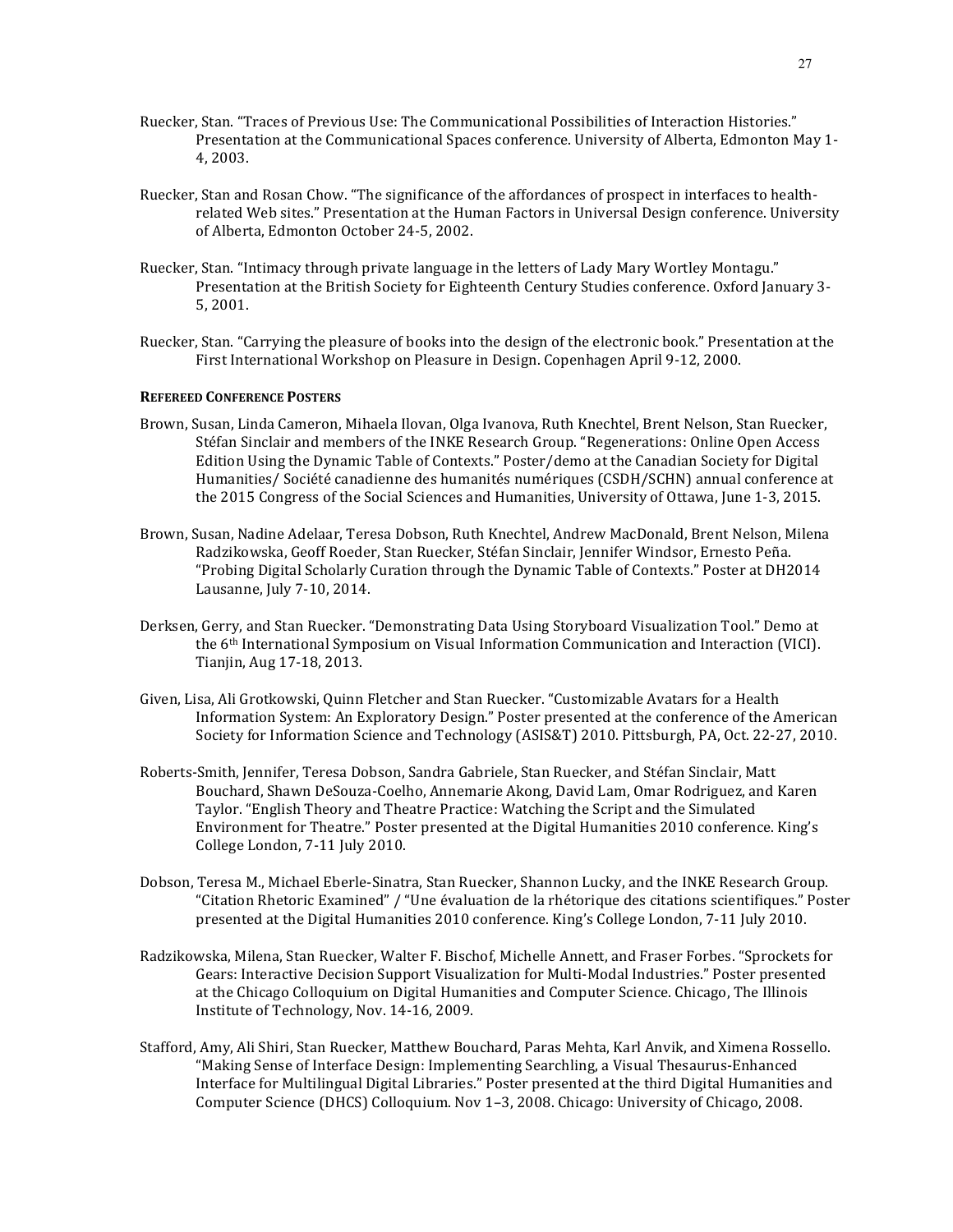- Ruecker, Stan, Carlos Fiorentino, Cristina Arias, Matt Bouchard, Veselin Ganev, Ofer Arazy, and Eleni Stroulia. "Visualizing Relative Wiki Contributions." Poster presented at the third Digital Humanities and Computer Science (DHCS) Colloquium. Nov 1-3, 2008. Chicago: University of Chicago, 2008.
- Brown, Susan, Patricia Clements, Isobel Grundy, Stan Ruecker, Jeffrey Antoniuk, and Sharon Balasz. "Teaching Texts Anew: Orlando's Digital Literary History." Poster presented at the Society for the History of Authorship, Reading and Publishing International Conference. Oxford. June 24-26, 2008.
- Gainor, Rhiannon, Lisa Given, Stan Ruecker, Andrea Ruskin, Bess Sadler, and Heather Simpson. "Visualization as a Research and Design Approach for LIS: Exploring Seniors' Use of a Visual Search Interface." Poster presentation at the 6th International Conference on Conceptions of Library and Information Science: "Featuring the Future." Boras, Sweden: Swedish School of Library and Information Science, University College of Boras & Goteborg University. 13-16 August 2007.
- Shiri, Ali, Stan Ruecker, Karl Anvik and Ximena Rossello. "Thesaurus-enhanced Visual Interfaces for Multilingual Information Retrieval." Poster presentation at ASIS&T. Austin, Texas. 3-8 November 2006.
- Shiri, Ali, Stan Ruecker, Karl Anvik and Ximena Rossello. "Rich Prospect Visual Interfaces for Multilingual Query Enhancement Using Thesauri." Poster presentation at CaSTA 2006. Breadth of Text: A Joint Computer Science and Humanities Computing Conference. Fredericton, New Brunswick. 11-14 October, 2006.

### **PANELS**

- Ruecker, Stan. (2016). "Cognición y Pensamiento de Diseño." Panel at Universidad Nacional de Colombia. Especialización en Pedagogía del Diseño, Especialización en Diseño y, Desarrollo de Producto, Escuela de Diseño Industrial, Escuela de Diseño Gráfi co, Maestría en Diseño, Facultad de Artes. Bogota, Colombia. Aug 28-Sept 3, 2016.
- Ruecker, Stan, Geoffrey Rockwell, Peter Organisciak, Jean-Guy Meunier, Ray Siemens, Michael Eberle-Sinatra, Alan Galey, Aimee Morrison. "Graduate Education in the Digital Humanities." Panel at the Society for Digital Humanities/ Société pour l'étude des médias interactifs annual conference at the 2009 Congress of the Social Sciences and Humanities, Carleton University, Ottawa, Ontario. May 25-27, 2009.
- Ruecker, Stan. "Faculty Members and Graduate Students." Moderator Cara Leitch. Panel at the Canadian Symposium on Text Analysis (CaSTA) Conference: New Directions in Text Analysis. A Joint Humanities Computing, Computer Science Conference at University of Saskatchewan, Saskatoon, October 16-18, 2008.
- Ruecker, Stan. "Text Analysis Developers' Alliance (TADA) and T-REX." Moderator Stéfan Sinclair. The Digital Humanities 2008 conference. Oulu, Finland. June 25-29, 2008.
- Ruecker, Stan. "Predicting the future of humanities computing over the next 50 years." Moderator Joyce Tam. Bridging Dimensions: 2003 Humanities Computing Graduate Conference. University of Alberta. Edmonton. Dec 4-5, 2003.
- Ruecker, Stan. "Who Needs the Social Sciences?" Moderator Rosan Chow. The Good, The Bad, and The Irrelevant Conference. Sponsored by COST 269: User Aspects of Information and Communications Technologies. University of Art and Design. Helsinki, Finland. Sept 3-5, 2003. Published in an online video archive.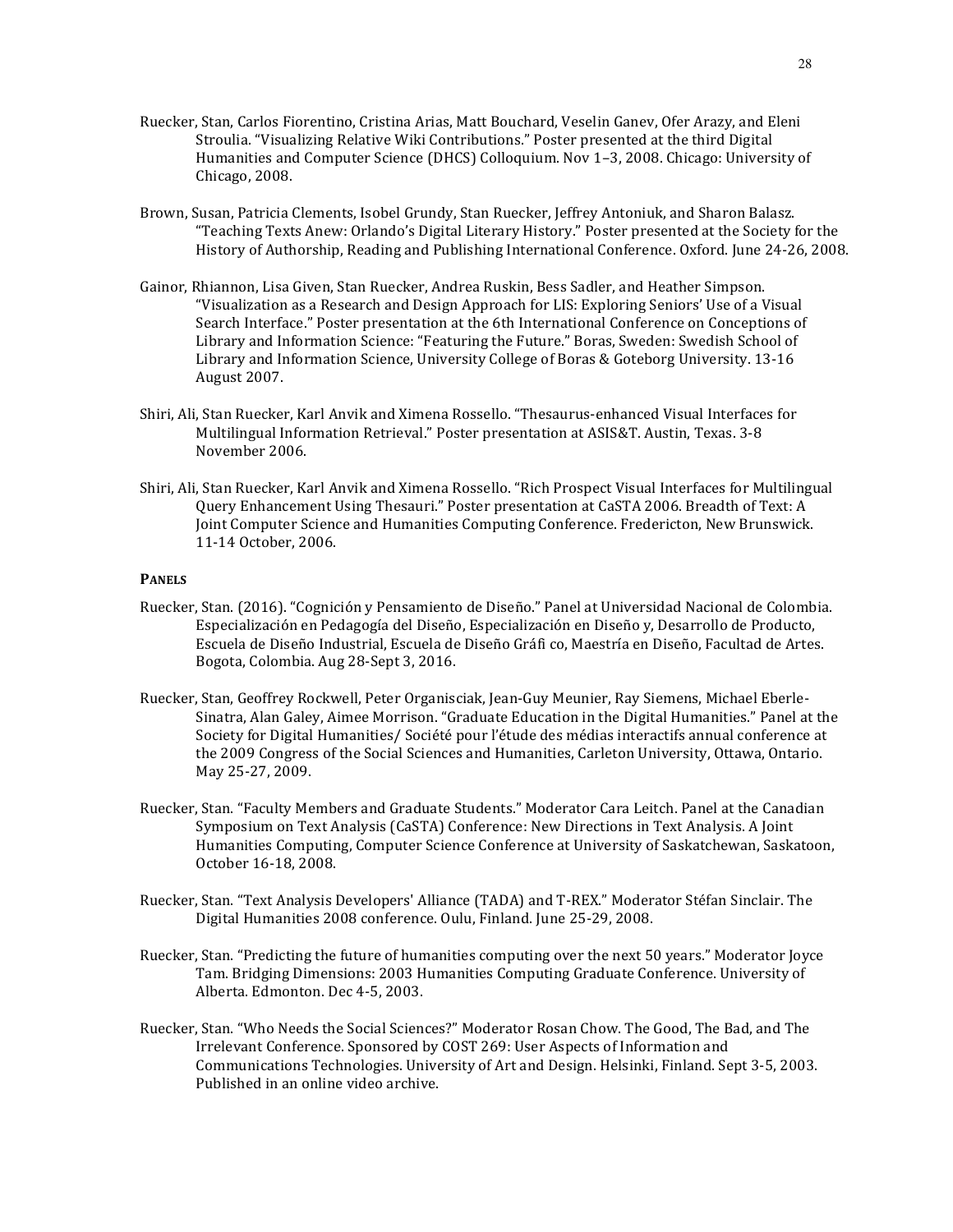#### **INVITED PRESENTATIONS AND PUBLIC LECTURES (NON-CONFERENCE)**

- Ruecker, Stan and Jennifer Roberts-Smith. "New Knowledge in Design Research." Invited presentation to Dalian University of Technology. Dalian, China. November 27, 2017.
- Ruecker, Stan, Milena Radzikowska, Jennifer Roberts-Smith, Monica Porteanu, Eunmi Moon, and Miriam Salah. "The Problem of Validity in Design Research." Invited public presentation for the Master of Design Program at the National University of Colombia, Bogota. Nov 14, 2017.
- Ruecker, Stan, Jennifer Roberts-Smith, Joao Ricardo Bruning Alves, Yasmin Galdino Lins De Moura, Filipe Artur Honorato Ferreira De Souza, and Ruanivalson Santos E. Santos. "Collaborating on the Show Before the Show." Invited presentation at the meeting of the INKE Partnership for Networked Open Social Scholarship. Toronto, Ontario. Sept 7-8, 2016.
- Ruecker, Stan. "Prototyping to Address the Research Question." Invited Presentation to Universidad Nacional de Colombia. Especialización en Pedagogía del Diseño, Especialización en Diseño y, Desarrollo de Producto, Escuela de Diseño Industrial, Escuela de Diseño Gráfi co, Maestría en Diseño, Facultad de Artes. Bogota, Colombia. Aug 28-Sept 3, 2016.
- Ruecker, Stan. "The Digital is Gravy." Invited presentation at 3DH: Three Dimensional Dynamic Data Visualization and Exploration for Digital Humanities Research. University of Hamburg, June 25, 2016.
- Ruecker, Stan. "What Does the Term 'Research' Mean to Designers?" Invited presentation at the University of Illinois at Urbana-Champaign. April 26, 2016.
- Ruecker, Stan. "Selling Products and Services as a Side Effect of Managing Information." Invited presentation at Federal University of Alagoas (UFAL), CTEC (Center of Technology), Alagoas, Maceió, Brazil. Mar 14, 2016.
- Ruecker, Stan. "The PhD in Design." Invited presentation at the Annual Meeting of Coordinators of Design PhD Programs in Brazil. Unisinos, Porto Alegre, Rio Grande de Sul. Nov 13, 2015.
- Ruecker, Stan. "Can designers encourage emergent use of products and systems?" Invited presentation at the Federal University of Rio Grande do Sul, Porto Alegre, Brazil. Oct 7, 2013.
- Ruecker, Stan. "Innovation, Competitiveness, and Design". Invited presentation at the Bettanin Group Center, Porto Alegre, Brazil. Oct 9, 2013.
- Ruecker, Stan. "Management to Increase the Value of Business Innovation". Invited presentation at the Bettanin Group Center, Porto Alegre, Brazil. Oct 9, 2013.
- Ruecker, Stan. "The Role of Interactive Visualization in Design Management". Invited presentation at Unisinos, Porto Alegre, Brazil. Oct 11, 2013.
- Dobson, Teresa, Stan Ruecker, and Piotr Michura. "'Open the Door and Walk In': Extending Approaches to Modeling Narrative Texts." Invited presentation at the Jagellonian University. Krakow, Poland. March 13, 2012.
- Ruecker, Stan. "Text Visualization and the Interpretative Process." Invited presentation at Hamilton College, Clinton NY. Nov 4, 2011.
- Ruecker, Stan, Carlos Fiorentino, Michael Burden, Omar Rodriquez, and Susan Brown. "The Visualization of Uncertainty in Time." Invited presentation for the Humanities Computing Research Colloquium series. TAPoR and CIRCA, University of Alberta. Sept 22, 2011.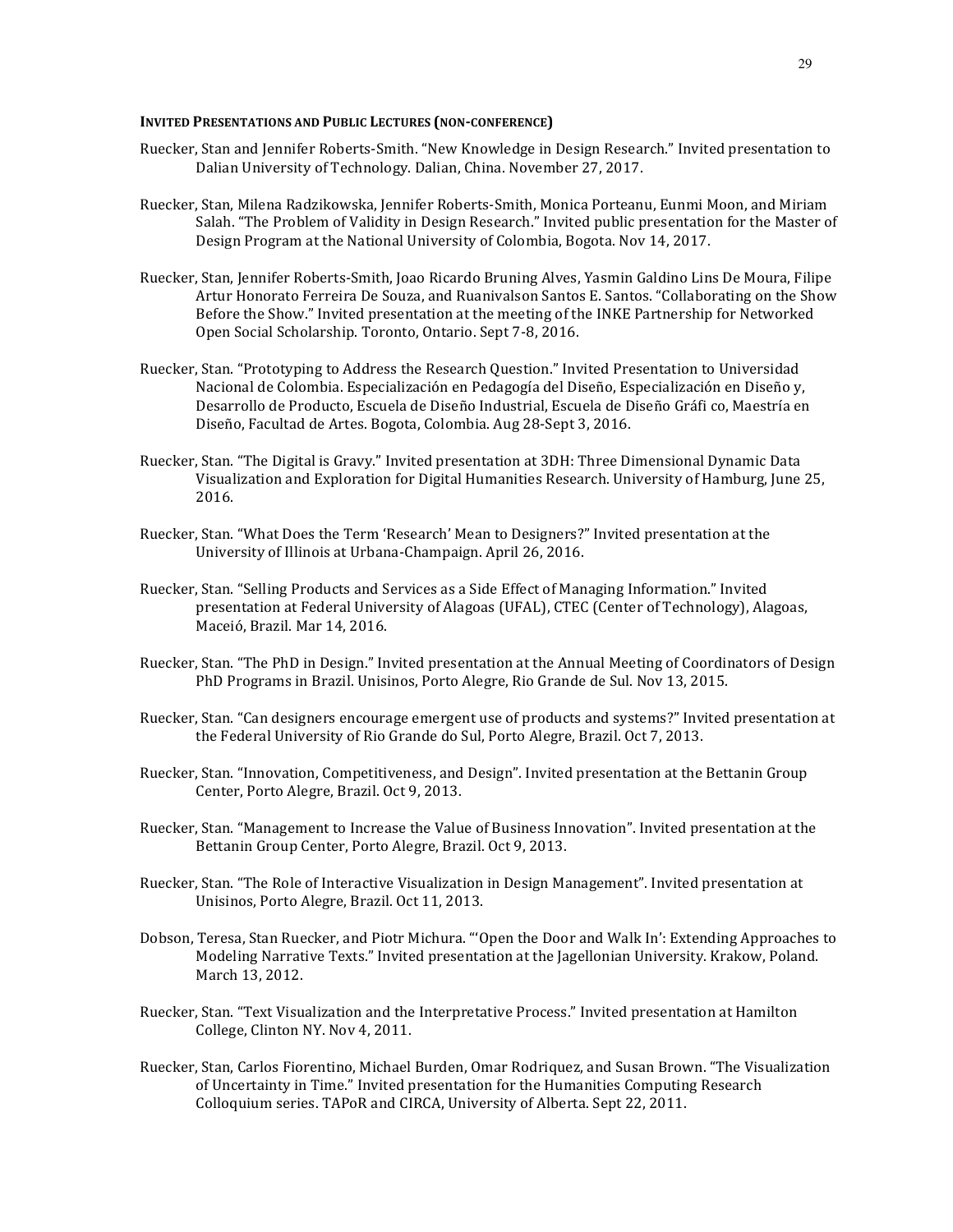- Ruecker, Stan and the INKE Research Group. "Text Visualizations Transform Reading." TEDxJuanDeFuca. April 30, 2011.
- Ruecker, Stan. "Impact of the Institute for Digital Humanities, Media, & Culture." Invited presentation at Texas A&M. Feb 24, 2011.
- Ruecker, Stan and the INKE Research Group. "Envisioning New Knowledge Environments." Invited presentation at University of Illinois at Urbana-Champagn. Feb 14, 2011.
- Ruecker, Stan and Susan Liepert. "Recent Developments in Humanities Visualization." Invited presentation at the Academy of Fine Arts. Krakow, Poland. Nov 9, 2010.
- Ruecker, Stan, and the INKE Research Group. "In, Around, and Beyond the Electronic Book: INKE designs and prototypes to make working with digital text more enjoyable and rewarding." Invited presentation for the London Seminar in Digital Text & Scholarship at University College London. Oct 21, 2010.
- Ruecker, Stan. "Design and Humanities Computing." Invited presentation at Reading University. Oct 14, 2010.
- Ruecker, Stan. "The Responsibilities of the Designer in Experimental Interface Research." Invited presentation at the Institute of Design, Illinois Institute of Technology. Oct 26, 2010.
- Ruecker, Stan. "The Ocular Proof: Humanities Visualization in Action." Invited presentation at King's College London. Sept 9, 2010.
- Ruecker, Stan. "Interactive Visualization for the Humanities." Invited presentation at the iSchool. University of Toronto. June 3, 2010.
- Ruecker, Stan. "Applying Rich-Prospect Browsing Concepts to CWRC". Invited presentation at the 2010 symposium of the Canadian Writing Research Collaboratory. University of Alberta, May 1, 2010.
- Ruecker, Stan. "Computing and the Humanities." Invited presentation at the Department of Computing Science Open House. University of Alberta. Oct 17, 2009.
- Ruecker, Stan and the INKE Research Group. "Horizons of the Digital Humanities: Experimental Interface Design and the INKE Project." Invited address at Digital Humanities 101. University of North Carolina, Charlotte. Oct 9, 2009.
- Ruecker, Stan. "Humanities Visualization for Teaching and Research: Affordance and Prospect." Invited Opening Address at the 2009 Digital Literacy Summer Institute. University of British Columbia. July 6, 2009.
- Ruecker, Stan. "From SQL to Mandalas, From Spreadsheets to Oil & Water: The Practice of Humanities Interface Design." Invited presentation at the second symposium of TRUTH: Teaching and Research Using Technology in the Humanities. University of Victoria. April 3, 2009.
- Ruecker, Stan. "Computing and the Humanities." Invited presentation at the Department of Computing Science Open House. University of Alberta. Oct 25, 2008.
- Ruecker, Stan. "Humanities Computing: Arts for the Next 100 years." Invited presentation at the University of Alberta Open House. Sept 15, 2008.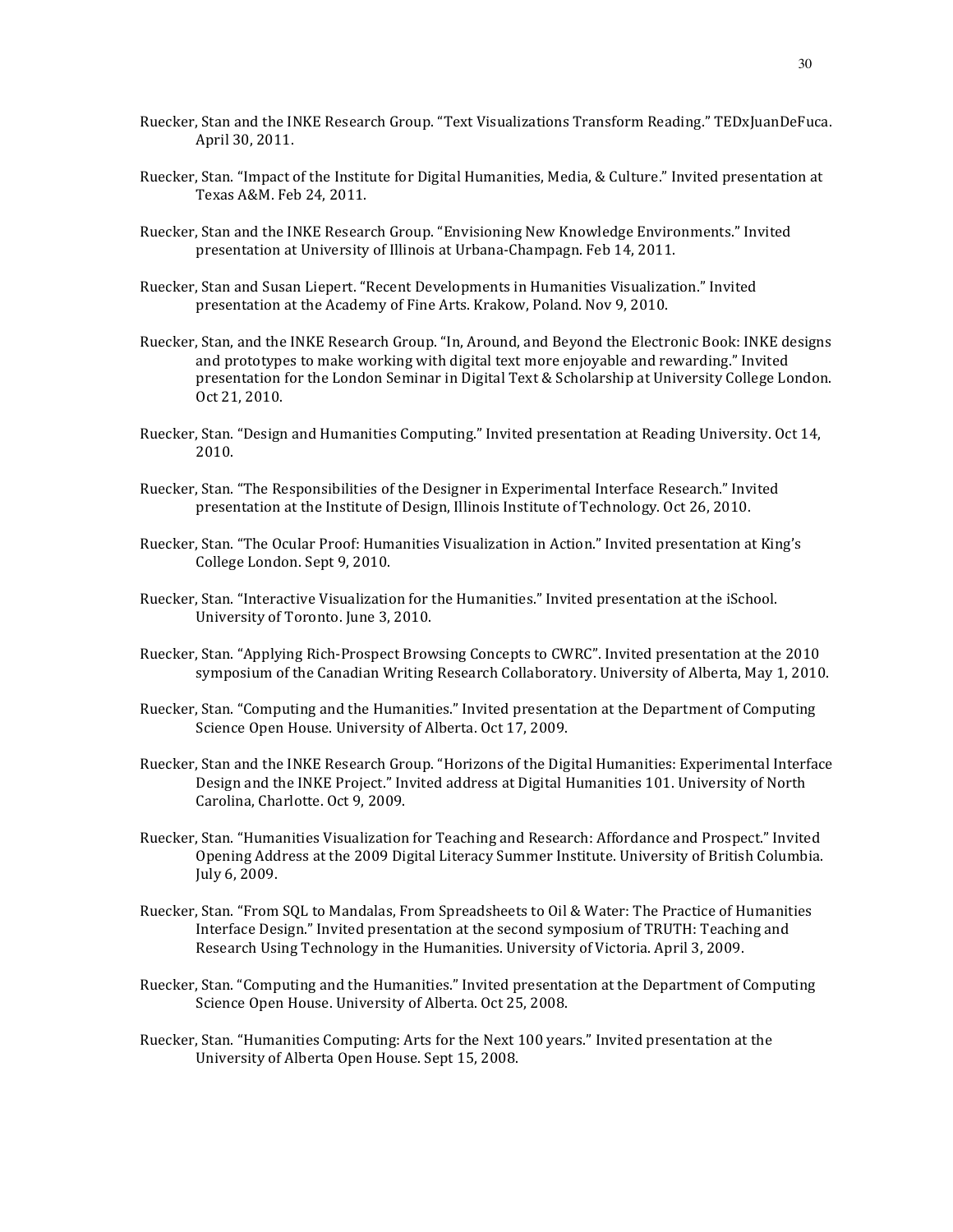- Sinclair, Stéfan, Milena Radzikowska, and Stan Ruecker. "Interdisciplinary Collaboration by Design." Invited presentation at the iMatter Workshop (McMaster University), May 5, 2008.
- Ruecker, Stan. "18 Research Projects in Humanities Visualization." Invited presentation to the first Edmonton City Pecha Kucha Night. Edmonton Next Gen. May 1, 2008.
- Ruecker, Stan. "Humviz, NORA, and MONK: Supporting User Experiments with Digital Collections." Community-Engaged Research 08: Annual Showcase and Conference. Edmonton, Alberta. March 14, 2008.
- Ruecker, Stan, Milena Radzikowska and Susan Liepert. "The Introduction of Radical Change in Human-Computer Interfaces." An-Institut Deutsche Telekom Laboratories, Technische Universität Berlin. Feb 19, 2008.
- Sinclair, Stéfan, Milena Radzikowska, Piotr Michura, and Stan Ruecker. "Dynamic Lists and Humanities Visualization." Center for Theoretical Study, the Charles University and the Philosophical Institute of the Academy of the Sciences of the Czech Republic, Prague. Nov 9, 2007.
- Ruecker, Stan and Milena Radzikowska. "Rich-Prospect Interfaces and Text Visualization: Collaborative Research in Design and Humanities Computing." Academy of Fine Arts, Krakow, Poland. October 23, 2007.
- Ruecker, Stan. "The Research Potential of Transferability." University of Maryland. April 24, 2007.
- Ruecker, Stan. "Pattern finding in large text collections: making life easier for EFS scholars." March 14, 2006. University of Alberta, Edmonton, AB.
- Ruecker, Stan. "A History of Information Design." March 9, 2006. McMaster University, Hamilton, ON.
- Ruecker, Stan. "Performance Benchmarking." March 9, 2006. McMaster University, Hamilton, ON.
- Ruecker, Stan. "Crystallizing the Process: the Clear Browser for Data Mining". [an 12, 2006. University of Victoria, Victoria, BC.
- Ruecker, Stan. "Affordances of Prospect in Computer Interfaces." Aug 27, 2005. Rock Hill, South Carolina: Department of Art and Design, Winthrop University.
- Ruecker, Stan. "TAPoR à la Carte: Interfaces to Support Experimentation." The Text Analysis Summit: Reflecting on the Past and Planning a Collaborative Future. Hamilton, ON. McMaster University. May 2-4, 2005.
- Ruecker, Stan. "Electronic Text Browsing Interfaces." Institute lecture. Victoria, B.C. Digital Humanities Summer Institute. June 12, 2005.
- Ruecker, Stan. "Humanities Visualization." Invited 20-minute presentation for "Computing in the Arts," Information and Communications Technology Forum. University of Alberta. Jan 24, 2005.
- Ruecker, Stan. "New Affordances for Electronic Texts." Invited 30-minute presentation for "Literacy in a Digital World," Professional Development Day 2005 at the School of Library and Information Studies, University of Alberta. Feb. 11, 2005.
- Ruecker, Stan. "Sees All; Knows All; Tells All: The Virtues of Browsing Interfaces." One hour public lecture sponsored by the User Experience Group of Southern Alberta. Nov. 23, 2004.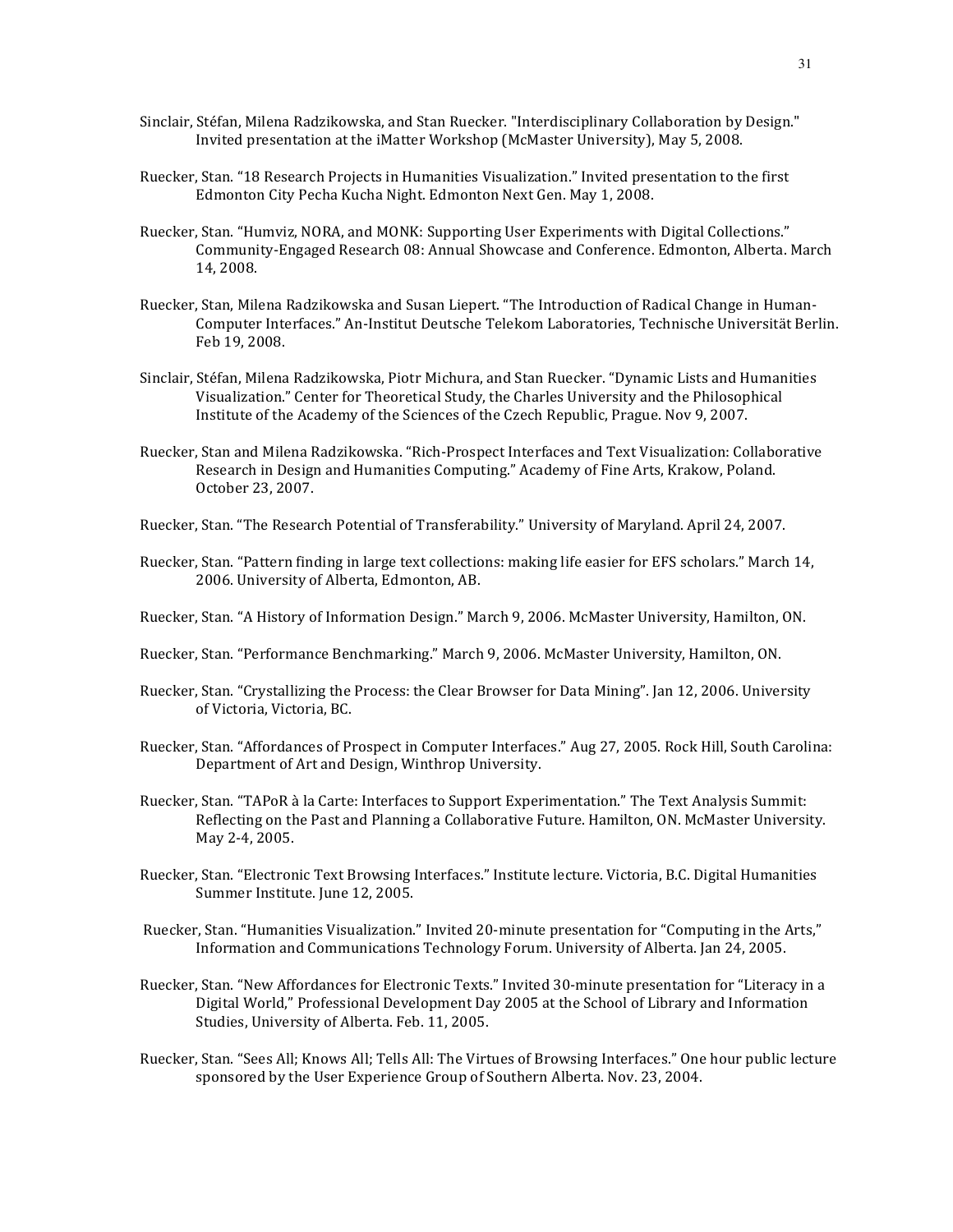- Ruecker, Stan and Aimée Morrison. "Working on the Design of the Orlando Interface." Keynote address. Victoria, B.C. Digital Humanities Summer Institute. Iune 19, 2004.
- Ruecker, Stan. "Sensual Pleasures: The Design of the Electronic Book." One hour public lecture sponsored by the Department of Communication, Mount Royal College, Calgary Alberta. Nov. 10, 2003.
- Ruecker, Stan. "Affordances of Prospect: or why it's a good idea to be able to see more." 90 minute public lecture sponsored by the Department of Art and Design at the University of Alberta. Nov. 27, 2002.
- Ruecker, Stan. "The Bi Sheng Electronic Book: More Like a Book; Less Like a Computer." Group show in FAB associated with the DESSOC 1999 conference (Sept. 30 to Oct. 3, 1999).
- Ruecker, Stan. "The Bi Sheng Electronic Book: More Like a Book; Less Like a Computer." Individual design show in the U of A FAB Gallery (Aug. 24 to Sept. 5, 1999).

### **RESEARCH REPORTS**

- Brandt, Di, Andrew Bretz, Susan Brown, Lynn Copeland, Patricia Demers, Michael Eberle-Sinatra, Daniel Fischlin, Dean Irvine, Ashok Mathur, Hannah McGregor, Robyn Read, Susan Rudy, Stan Ruecker, Ray Siemens, Chantal Savoie, Stephen Slemon, Robin Sokoloski, Ron Walker, Darren Wershler, Ann Wilson. (2010). "Lasting Change: Sustaining Digital Scholarship and Culture in Canada." Report of the Sustaining Digital Scholarship for Sustainable Culture Group.
- Frascara, Jorge, Stan Ruecker, and Bernie Roessler. (2006). "Information Design Review Project: Phase 2." Canadian Collaboration of Academic Detailers. 121 pages.

Frascara, Jorge, and Stan Ruecker. (2005). "Final Report." The Alberta Drug Utilization Program. 6 pages.

### **BOOK REVIEWS**

- Ruecker, Stan. Review of Frascara, Jorge (ed). 2015. *Information Design as Principled Action: Making Information Accessible, Relevant, Understandable, and Usable.* Common Ground Publishing. 328 pages. ISBN-10: 1612297854. ISBN-13: 978-1612297859. *Design Issues*. Summer 2016, 32(3) 118–119.
- Ruecker, Stan. Review of Fishwick, Paul A. (ed). 2006. Aesthetic Computing. Cambridge, Mass.: The MIT Press. 457 pages. ISBN 0-262-06250-X (alk. paper). *Literary and Linguistic Computing. 22*(3), 370-372. 2007.

### **AWARDS**

Day of DH. Winner of the 2014 CSDH/SCHN Outstanding Contribution Award.

#### **AWARD-WINNING SOFTWARE**

- Giacometti, Alejandro, Stan Ruecker, Ian Craig, and Gerry Derksen. "Ripper Browser." Tied for first place in Best Tool category. 2008 T-REX (TADA Research Evaluation eXchange). Hamilton: McMaster University, 2008.
- Brown, Susan, Jeffery Antoniuk, Sharon Balazs, Patricia Clements, Isobel Grundy, and Stan Ruecker. "Degrees of Connection." Tied for first place in Best Tool category. 2008 T-REX (TADA Research Evaluation eXchange). Hamilton: McMaster University, 2008.
- Fiorentino, Carlos, Stan Ruecker, Piotr Michura, Milena Radzikowska. "Magic Circle." First place in Best Idea for New Tool category. 2008 T-REX (TADA Research Evaluation eXchange). Hamilton: McMaster University, 2008.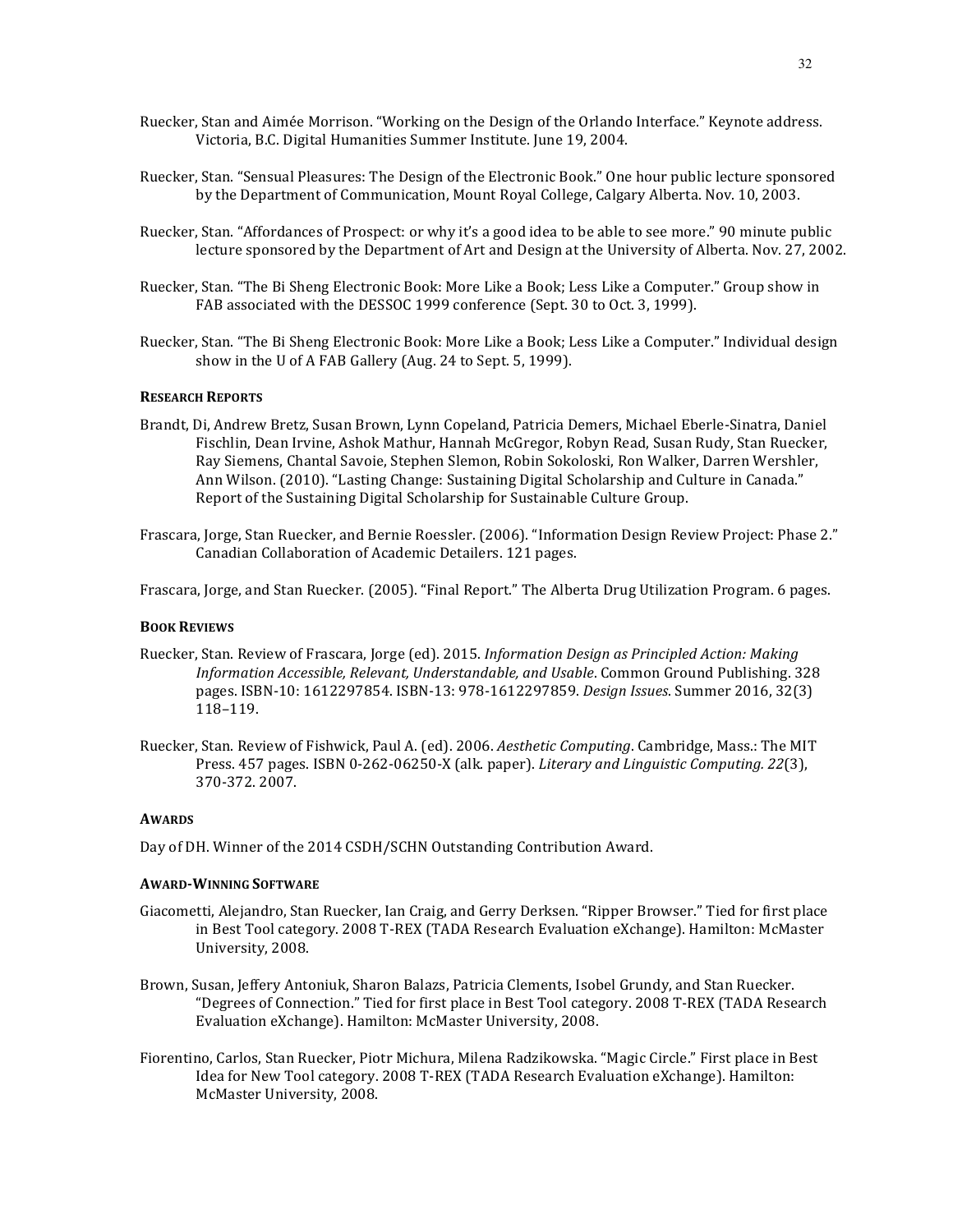# **E. RESEARCH FUNDING**

#### **RESEARCH PROPOSALS – FUNDED**

- 2014 CAPES and CnPQ (Co-app). "Strategic Design in Brazil." Requested \$30,000 over 3 years. Funded \$30,000.
- 2013 Steelcase Industry Research Partnership (PI). "Human-Centered Design of Future Contextual Information Delivery Services and Systems." Requested \$215,000 over 1 year. Funded \$215,000.
- 2012 Grainger Industry Research Partnership (PI). "Human-Centered Design of Interactive Visualizations as Mediating Objects for Conversation." Requested \$125,000 over 9 months. Funded \$125,000.
- 2011 SSHRC Standard Research Grant. (Co-App). "Simulated Environment for Theatre (SET): Analyzing Theatre as Digital Language and Virtual Performance." PI Jennifer Roberts-Smith at University of Waterloo. Requested \$50,000 of project total of \$248,950 over 3 years. Received \$43,500 of project award of \$150,650.
- 2010 SSHRC Research Development Application. (PI). "Mapping Information Science, 1994-present." Requested \$39,964 over 2 years. Funded \$39,964.
- 2010 SSHRC Standard Research Grant. (Co-app). "Text Mining and Visualization for Literary History" PI Susan Brown (U of A). Requested \$40,000 of project total of \$249,962 over 3 years. Funded \$30,000 of project award of \$150,000.
- 2010 SSHRC Standard Research Grant. (Co-app). "Just What Do They Do?" PI Geoffrey Rockwell (U of A). Requested \$32,804 of project total of \$164,022 over 3 years. Funded \$32,804 of project award of \$164,022.
- 2010 SSHRC Information, Text, and Sound Technology. (PI). "Speculative Timelines." Requested \$49,500 over 2 years. Funded \$49,500.
- 2010 SSHRC Information, Text, and Sound Technology. (Co-app). "The Mandala Browser for Qualitative Data Analysis." PI Teresa Dobson (UBC). Requested \$10,000 of project total of \$49,800 over 2 years. Funded \$10,000 of project award of \$49,800.
- 2010 SSHRC Information, Text, and Sound Technology. (Co-app). "Viral Analytics." PI Stéfan Sinclair (McMaster). Requested \$12,000 of project total of \$50,000 over 2 years. Funded \$12,000 of project award of \$50,000.
- 2009 SSHRC Major Collaborative Research Initiative (MCRI). (Co-app). "Implementing New Knowledge Environments (INKE)." PI Ray Siemens (U of Victoria). Requested \$768,820 of project total \$3,683,300 (including cash contributions) over 7 years. Funded \$768,820 of project award of \$3,683,300.
- 2009 SSHRC Information, Text, and Sound Technology. (Co-app). "Throwing Bones: A Semi-supervised Classification and GIS-based System for Early Modern Witchcraft Trial Documents." PI Kirsten C. Uszkalo (Simon Fraser University). Requested \$10,000 of project total \$49,950 over 1 year. Funded \$3,500 of project award of \$49,950.
- 2009 SSHRC Information, Text, and Sound Technology. (Co-app). "Watching the Script." PI Jennifer Roberts-Smith (U of Waterloo). Requested \$15,000 of project total of \$49,700 over 1 year. Funded \$15,000 of project award of \$49,700.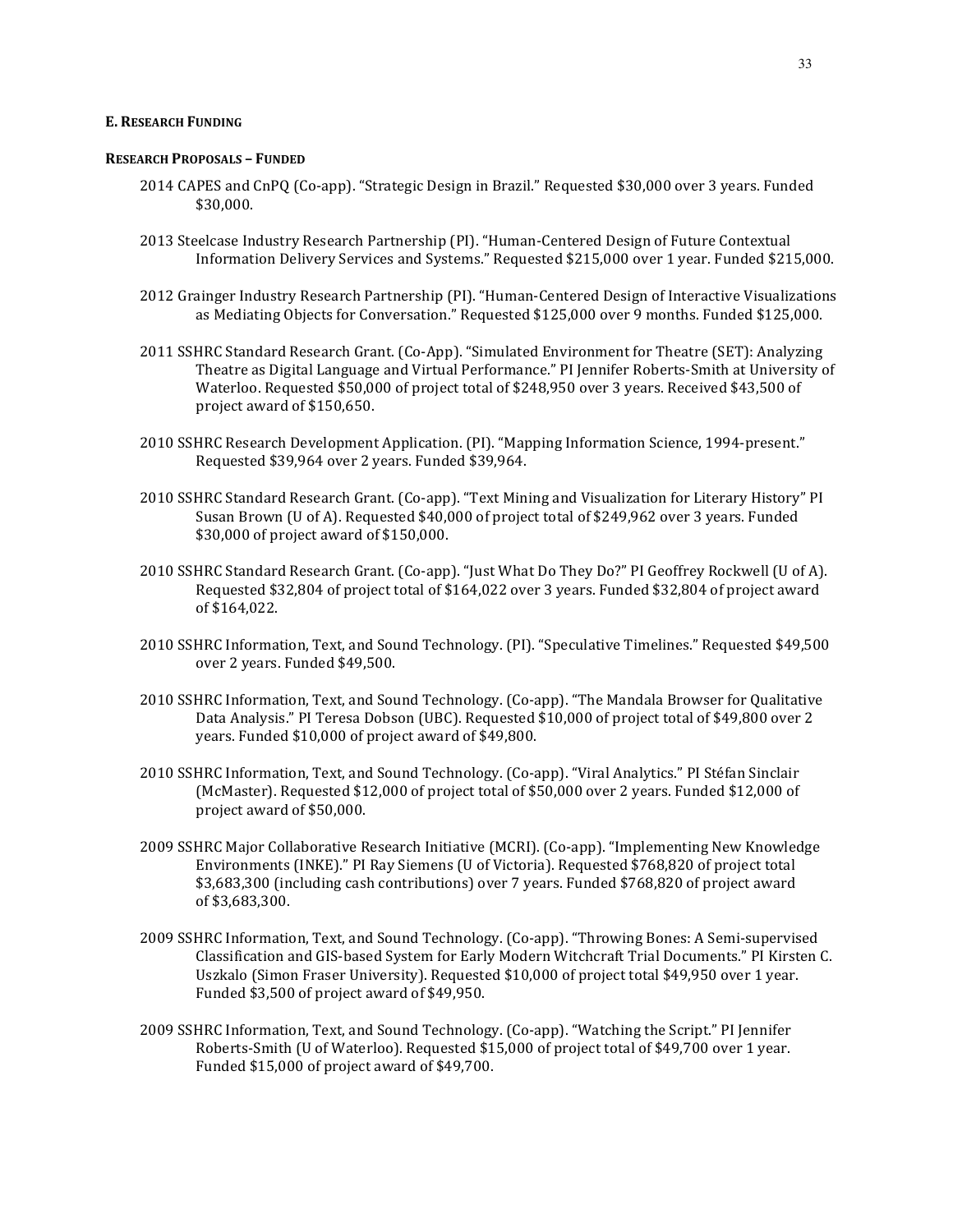- 2009 SSHRC Information, Text, and Sound Technology. (Co-app). "Multilingual Thesaurus-enhanced Visual Interfaces for Digital Libraries." PI Ali Shiri (U of A). Requested \$22,750 of project total \$45,500 over 1 year. Funded \$22,750 of project award of \$45,500.
- 2009 SSHRC Information, Text, and Sound Technology. (Co-app). "Six Degrees of Separation in Digital Literary History." PI Susan Brown (U of A and U of Guelph). Requested \$12,000 of project total \$50,000 over 1 year. Funded \$12,000 of project award of \$50,000.
- 2008 NSERC Collaborative R&D. (Co-app). "Decision Support for Multi-mode Oil Sands Operations." PI Fraser Forbes (U of A). Requested \$67,000 of project total \$460,000 over three years. Funded \$67,000 of project award \$460,000.
- 2008 U of Alberta Faculty of Arts Dean's Discretionary Fund. (PI). "INKE MCRI Presentation to SSHRC." Requested \$1,500 for travel to present in Ottawa. Funded \$1,500.
- 2008 SSHRC Information, Text, and Sound Technology. (PI). "Mandala: Visualization Interfaces for Searching Online Collections." Requested \$50,000 over 1 year. Funded \$50,000.
- 2008 SSHRC Information, Text, and Sound Technology. (Co-app). "Orlando's Faces: Developing Interfaces for Second-Generation Text Technologies." PI Susan Brown (U of A and U of Guelph). Requested  $$12,000$  of project total  $$50,000$  over 1 year. Funded  $$12,000$  of project award of  $$50,000$ .
- 2007 Killam Travel Fund. (PI). "The Design of an Interdisciplinary Project Charter." Requested \$5,000 for travel to present at the Designing Interactive Systems Conference in Cape Town, Feb 2008. Funded \$5,000.
- 2007 SAS EFF. (PI). "Searchling Multilingual Thesaurus Interface User Study." Requested \$7,000 over 1 year. Funded \$3,640.
- 2007 SAS EFF Travel. (PI). "HCI-Book MCRI Presentation to SSHRC." Requested \$1,453 for travel to present in Ottawa. Funded \$1,453.
- 2006 Andrew W. Mellon Foundation. (Co-app). "Metadata Opens New Knowledge (MONK)." PI John Unsworth (UIUC). Requested US\$100,000 of project total US\$1,000,000 over 2 years. Funded US\$100,000 of project award US\$1,000,000.
- 2006 SSHRC Standard Research Grant. (Co-app)."The Pill Identification Project." PI Lisa Given (U of A). Requested \$27,500 of project award \$230,000 over 3 years. Funded \$27,500 of project total of \$169,626.
- 2006 Killam Small Projects Grant. (PI). "Usability of Experimental Interfaces for Online Scholarly Editing." Requested \$9,900 over 1 year. Funded \$9,900.
- 2006 SSHRC Major Collaborative Research Initiative (MCRI) LOI. (Co-app). "HCI Book." PI Ray Siemens (U of Victoria). Requested \$20,000. Funded \$20,000.
- 2006 NSERC Discovery Grant. (PI). "Useful and Meaningful Variation of Representation in Browsing Interfaces." Requested \$90,000 over three years. Funded \$45,000.
- 2006 SSHRC Major Collaborative Research Initiative (MCRI) LOI. (Co-app). "Orlando Canada." PI Patricia Clements (U of A). Requested \$20,000. Funded \$20,000.
- 2006 SSHRC Strategic Research Cluster LOI. (Co-app). "HCI Book." PI Ray Siemens (U of Victoria). Requested \$20,000. Funded \$20,000.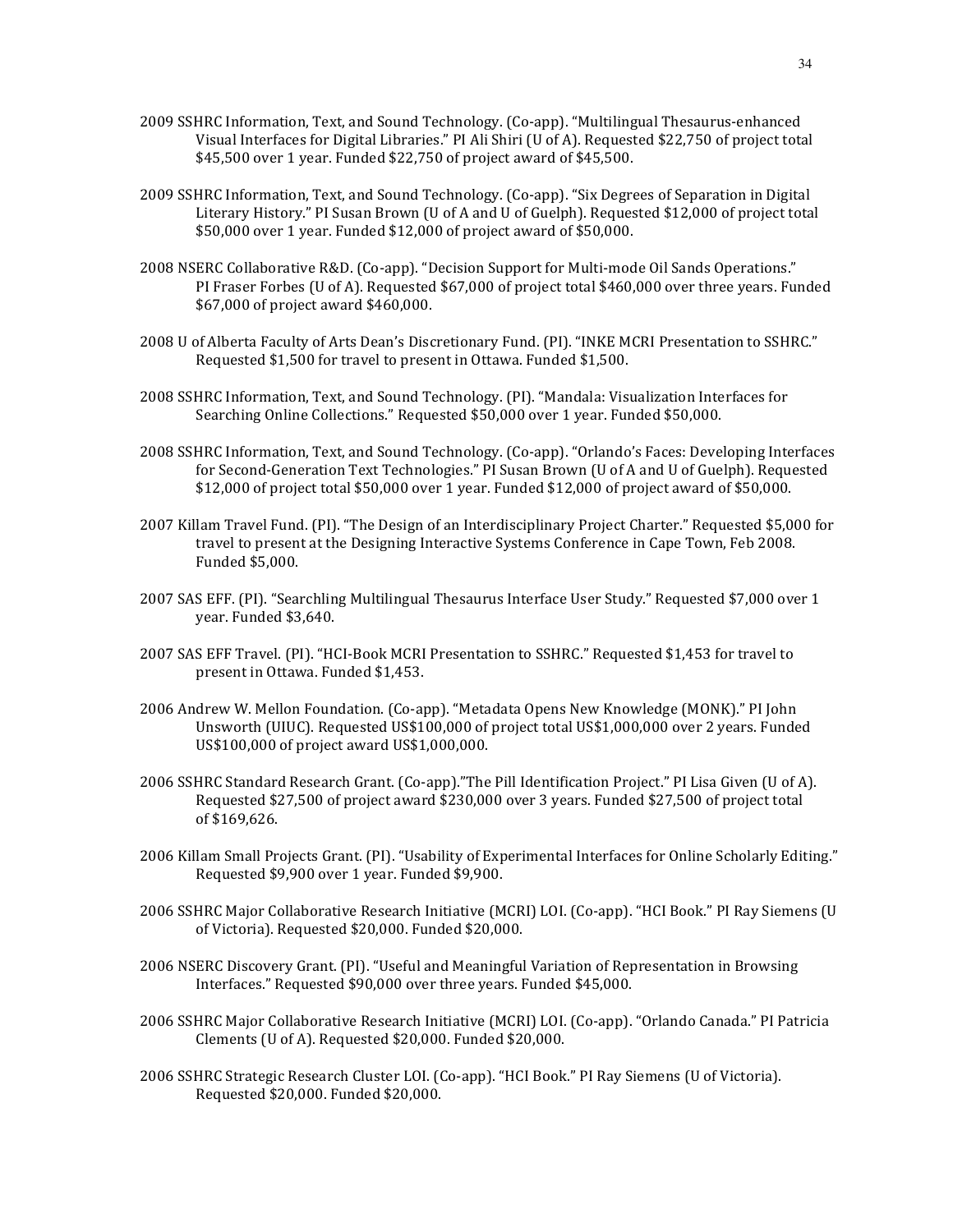- 2006 SSHRC Strategic Research Cluster LOI. (Co-app). "iMatter." PIs Geoffrey Rockwell (McMaster) and Lynne Hughes (Concordia). Requested \$20,000. Funded \$20,000.
- 2005 Andrew W. Mellon Foundation. (Subaward). "NORA: Visualization Interface Design." PI John Unsworth (UIUC). Requested Cdn\$50,000 of project total US\$600,000 over 18 months. Funded \$50,000 of project award US\$600,000.
- 2005 Academic Detailing. (Subaward). "Print Education Materials Evaluation: Performance-based Redesign." PI Malcolm Maclure. Requested \$28,000 over 1 year. Funded \$28,000.
- 2005 Prairie Centre of Excellence for Research on Immigration and Integration (PCERII). (Co-app). "Transnational Adoption." PI Sara Dorow (U of A). Requested \$25,000 over 1 year. Funded \$25,000.
- 2005 HFASSR Travel Grant. (PI). "Building accessible web interfaces for seniors: Similarity clustering of drug images." Requested \$1,200 travel to present at Include 2005. Funded \$1,200.
- 2004 HFASSR Operating Grant. (PI). "Association of Children's Colour Preferences with Recollection of Affective State." Requested \$7,000 over 1 year. Funded \$7,000.
- 2004 EFF SAS Conference Travel Fund. (PI). "Comparing Issue Crawling and Just-in-Time Text Analysis on Information Design and Visualization Research." Requested \$2,575 for travel to present at Design Systems Evolution, the 6th international conference of the European Academy of Design, March 29-31 2005, University of the Arts, Bremen, Germany. Funded \$2,575.
- 2004 SSHRC Image, Text, Sound and Technology Summer Institute, Workshop, and Conference Grants. (Collaborator). "The Text Analysis Summit: Reflecting on the Past and Planning a Collaborative Future." PI Stefan Sinclair (McMaster). Requested \$29,427. Funded \$29,427.
- 2004 SSHRC Standard Research Grant. (PI)."The Humanities Visualization Project." Requested \$240,000 over 3 years. Funded \$130,000.
- 2004 HFASSR Conference Travel Fund. (PI). "Strategies for Creating Rich Prospect in Interfaces." Requested \$1,400 for travel to present at the 2004 ALLC/ACH conference in Göteborg, Sweden. Funded \$1,400.
- 2003-4 Killam Post-doctoral Research Fellowship. (PI). "Multi-document Text Visualization." Requested \$42,000 over 2 years. (Second year honorary only). Funded \$42,000.
- 1999-2003 SSHRC Doctoral Fellowship. (PI). "Ecological Interface Design." Requested \$49,500 over 3 years. Funded \$49,500.

#### **STUDENT AWARDS**

| 2003      | University of Alberta Dissertation Fellowship | \$18,000 |
|-----------|-----------------------------------------------|----------|
| 2000-2003 | Walter M. Johns Memorial Fellowship total     | \$14,000 |
| 2000-2002 | SSHRC Graduate Research Fellowship total      | \$36,000 |
| 1999      | University of Alberta PhD Scholarship         | \$18,000 |
| 1999      | Province of Alberta Graduate Scholarship      | \$3,500  |
| 1987      | University of Toronto Open Fellowship         | \$8,100  |
|           | for Graduate Studies                          |          |
| 1981-1985 | Saskatchewan Government Undergraduate         | \$1,800  |
|           | Proficiency Awards total                      |          |
| 1983      | Lutheran Life Academic Achievement Award      | \$1,200  |
| 1982      | Luther College General Proficiency Award      | \$750    |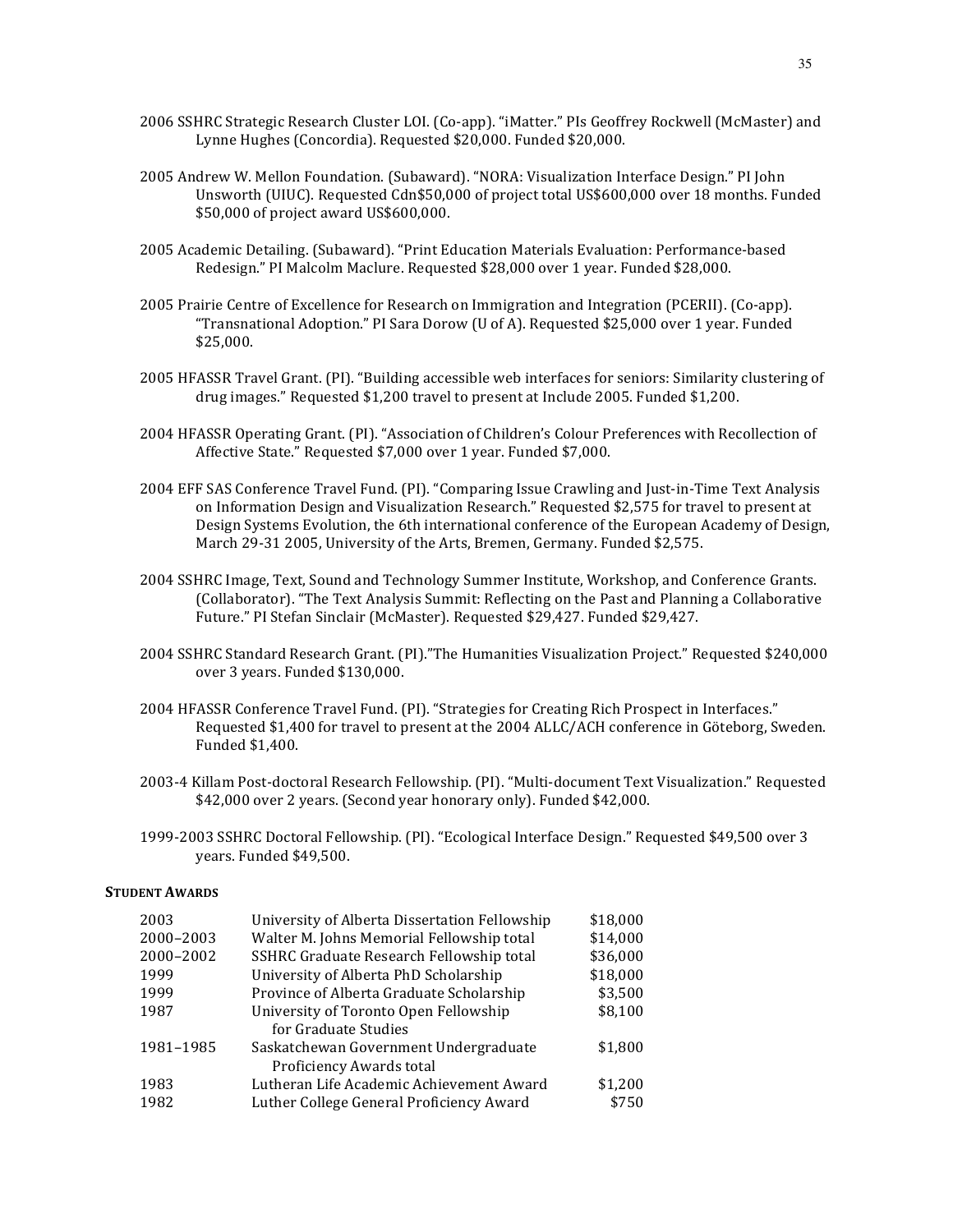| 1980 | 2 Entrance Scholarships                  | \$1.500 |
|------|------------------------------------------|---------|
|      | (U. of Regina and Luther College)        |         |
| 1980 | Greenall High School Award of Excellence |         |
|      | for the top male graduate of the year    |         |

# **F. TEACHING**

In addition to a wide range of invited talks and guest lectures in dozens of locations, I have taught courses in a total of 8 programs at 4 universities: University of Illinois, Illinois Institute of Technology, University of Alberta, and University of Regina.

#### **UNIVERSITY OF ILLINOIS PRIMARY INSTRUCTOR**

- ARTD 270: Design Methods I am teaching this 16-week course for juniors in Fall 2018.
- ARTD 595: Graduate Studio on Using Prototypes in Research for Publication I designed and taught this 16-week course in Spring 2017 and Fall 2018.
- ARTD 445: Graduate Seminar in Strategic Design I taught this 16-week graduate seminar in Spring 2018.
- ARTD 451: Undergraduate Introduction to Design Research I taught this 16-week undergraduate seminar in Spring 2018.
- ARTD 445: Graduate seminar in Design Research I taught this 16-week undergraduate seminar in Fall 2017.

### **Independent Study Classes**

INFO 597 Fall 2018 Independent Study for Cliff Shin on design research INFO 597 Fall 2018 Independent Study for Gerry Derksen on design research INFO 510 Fall 2018: Research Practicum for John Capozzo on design for crop science analytics ARTD 591 Fall 2017 Special Topics for Natalie Smith on Strategic Design INFO 399 Fall 2017 Independent Study for Nick Su: Research on 3D Design for Conversation Modeling INFO 510 Fall 2017 Research Practicum for Juan de la Rosa on Prototyping in Design Research INFO 510 Fall 2017 Research Practicum for Monica Porteanu on Anticipatory Systems INFO 510 Fall 2017 Research Practicum for William Gillespie on Narrative Visualization INFO 597 Fall 2017 Independent Study for Priscilla Ferronato on Design Research Methods INFO 597 Fall 2017 Independent Study for Juan de la Rosa on Values in Infrastructure INFO 597 Fall 2017 Independent Study for Monica Porteanu on Design for Social Good ARTD 591 Summer 2017 Design for Social Good (online) INFO 510 Spring 2017 Research Practicum for Priscilla Ferronato on Physical Modeling for Interpretation

# **IIT INSTITUTE OF DESIGN PRIMARY INSTRUCTOR**

IDN 687: Philosophical Foundations of Design Research I taught this 6-week graduate seminar in Fall 2016.

IDN 685: Principles and Methods of Design Research I taught this 6-week graduate seminar in Fall 2015 and Fall 2016.

# IDX 597: Design Ethics

I designed and taught this 6-week graduate seminar in Fall 2015 and Fall 2016.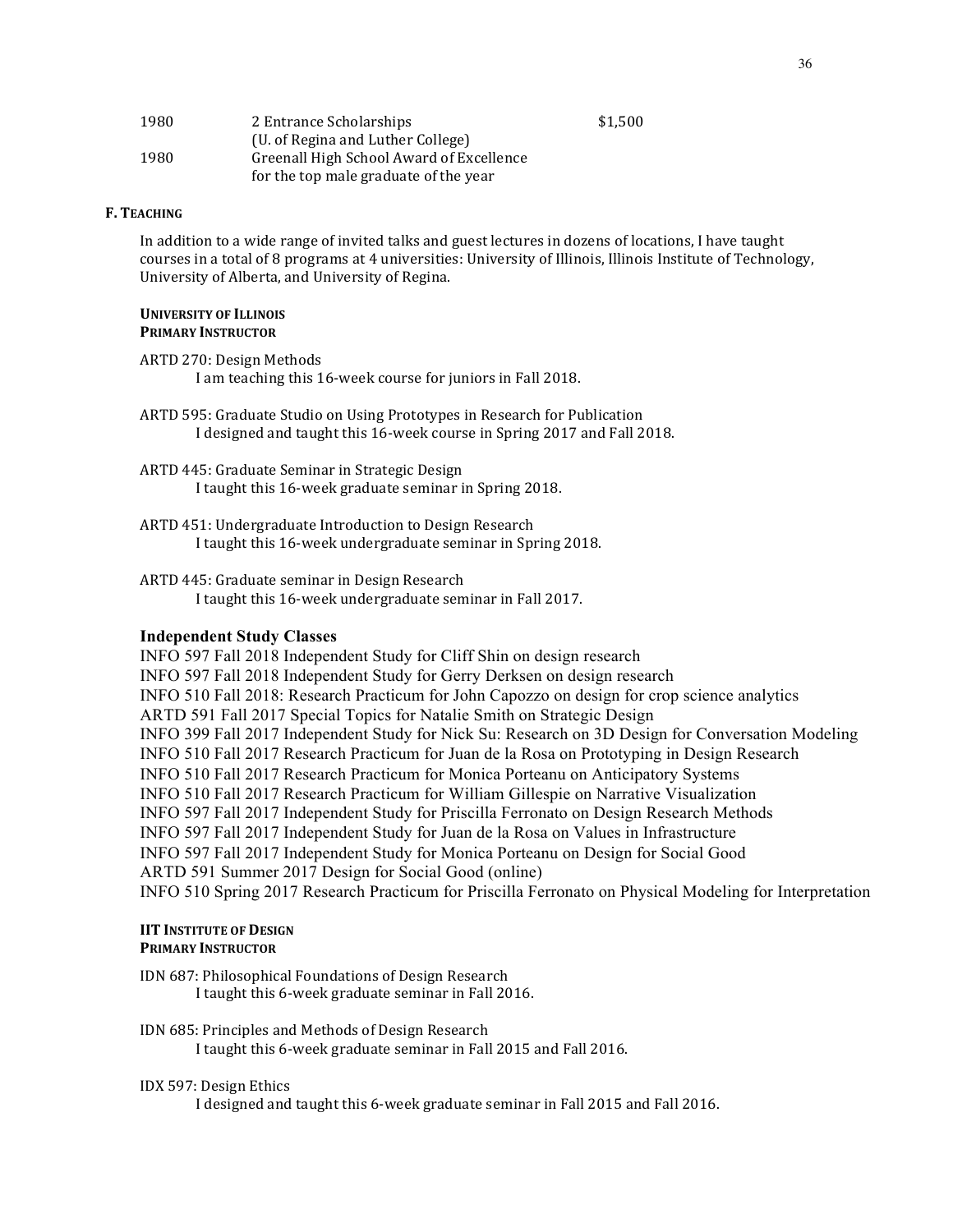- IPRO 497-207: User Interfaces for Novel Computer-Aided Drug Design Tools I co-designed and co-taught this interdisciplinary undergraduate course with David Minh from Chemistry in Fall 2015 and Spring 2016.
- IDN 470: English for Designers

I proposed and co-designed this one-year full-time program and taught the foundational readings course from Fall 2014-Fall 2016.

DES 580: Interaction Design Research

I designed and taught this graduate research workshop in Spring 2013.

DES 580: Writing as Sketching

Hugh Musick and I designed and taught this graduate writing seminar in Fall 2012.

- DES 685: PhD Research Seminar I co-taught this seminar with Keiichi Sato in Spring 2012 and solo in Spring 2014, 2015, and 2016.
- DES 598: Understanding Context I taught this course twice each year from Fall 2011 to Spring 2014.
- DES 580: Advanced Understanding Context I designed and taught this graduate writing seminar in Spring 2012.
- DES 580: Prototyping for Hermeneutic Inquiry I designed and taught this graduate research studio in Fall 2011.

# **UNIVERSITY OF ALBERTA HUMANITIES COMPUTING PROGRAM PRIMARY INSTRUCTOR**

HUCO 530: Project Management

I developed a new version and taught this 1st-year core course in the M.A. in Humanities Computing program in Winter 2008 and Winter 2009.

HUCO 617: Research Methods

I developed and taught this  $2<sup>nd</sup>$ -year elective course in the M.A. in Humanities Computing program in Fall 2005, Winter 2006, and Fall 2008.

HUCO 614: Knowledge Management and Analysis in the Humanities I developed and taught this 2<sup>nd</sup>-year elective course in the M.A. in Humanities Computing program in Fall 2004 and Fall 2005.

# HUCO 618: Directed Readings

In Fall 2008, I taught three reading courses:

- Design and Icon Use in Libraries
- Practicum Project Management
- Experimental Interface Design

In Fall 2007, I taught one reading course, called "Experimental Interface Design."

In Fall 2005, I taught three reading courses to HUCO students. The titles of the courses were:

- Games: Beyond Entertainment
- Online Research
- Critical Discourse Analysis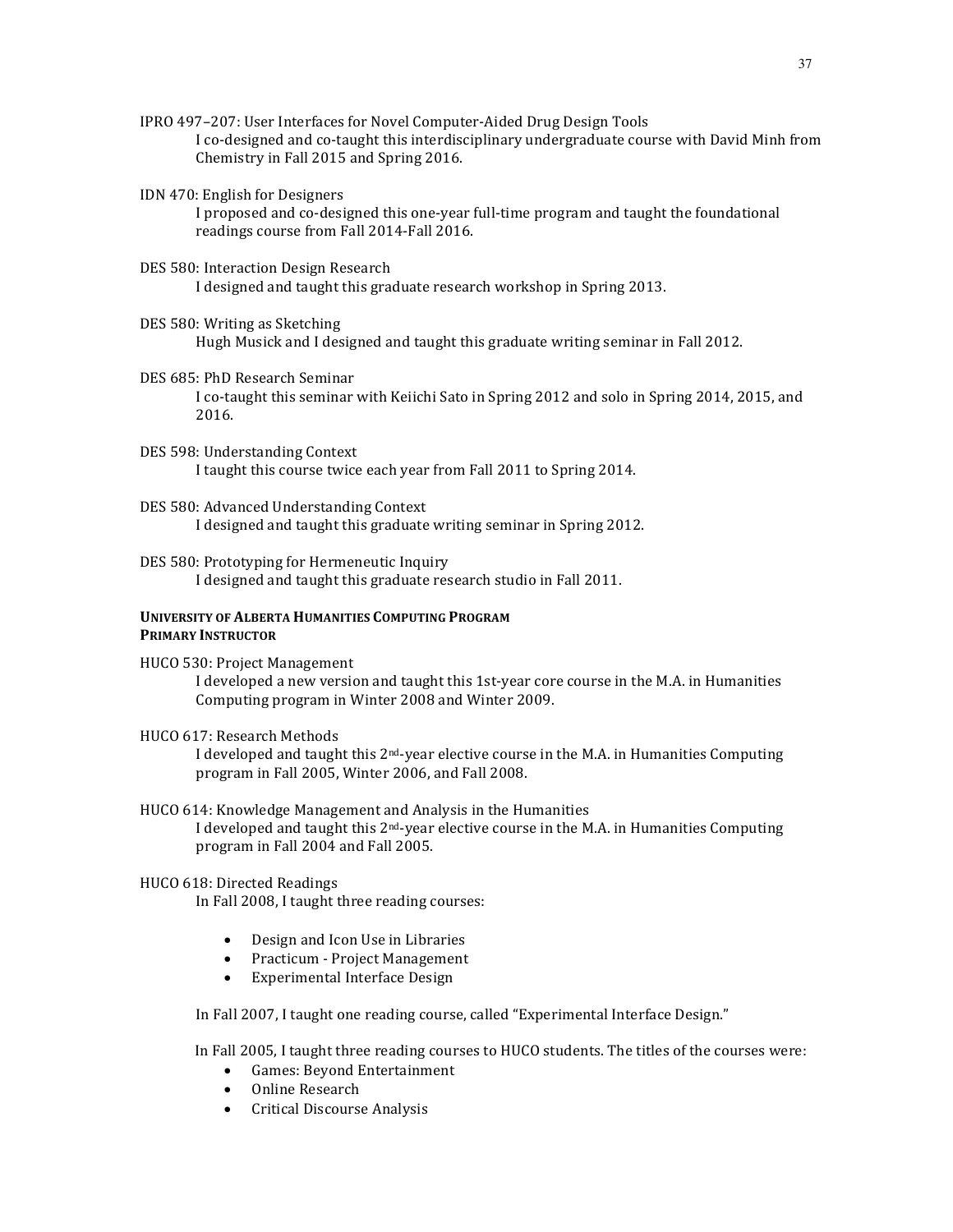HUCO 500: Survey of Humanities Computing

I co-taught this core course in the M.A. in Humanities Computing program in Fall 2004 with Dr. Sean Gouglas. I taught it as sole instructor in Fall 2005 and Fall 2009.

HUCO 510: Theoretical Issues in Humanities Computing

I taught this core course in the M.A. in Humanities Computing program in Winter 2005.

# **UNIVERSITY OF ALBERTA HUMANITIES COMPUTING PROGRAM PRIMARY CO-INSTRUCTOR**

HUCO 520: Technical Concepts and Approaches in Humanities Computing I co-taught this core course in the M.A. in Humanities Computing program in Fall 2004 with Dr. Sean Gouglas.

# **UNIVERSITY OF ALBERTA MASTER OF COMMUNICATION TECHNOLOGY (MACT) PROGRAM PRIMARY INSTRUCTOR**

- EXT 598: User-Centered Design In Winter 2009, I taught this elective as an online reading course to  $7$  graduate students.
- EXT 506: Creating and Maintaining Communication Networks

I taught this core spring intensive course as part of the Master of Communication Technology (MACT) program offered by the Department of Extension, University of Alberta, in spring sessions 2006, 2007, 2008, and 2009.

EXT 597: Directed Readings

In Fall 2007, I taught one reading course to a student in the MACT program. The course was called "Participatory Multimedia."

EXT 551: Understanding Computing Projects: Application Design Issues for Communications Professionals I developed and taught this web-based course as part of the Master of Communication Technology (MACT) program offered by the Department of Extension, University of Alberta, first in summer session 2001, and again as a directed reading course in summer 2002.

# **UNIVERSITY OF ALBERTA MASTER OF COMMUNICATION TECHNOLOGY (MACT) PROGRAM GRADUATE TEACHING ASSISTANT**

- EXT 504: Organizational Communication I was the online TA for this core course in the MACT program, dealing with topics involving organization theory, organizational behavior, and organizational communication.
- EXT 501: Applied Research in Communications and Technology I was the online TA for this core course in research methods for the MACT program.

# **UNIVERSITY OF ALBERTA DEPARTMENT OF ART AND DESIGN: VISUAL COMMUNICATION DESIGN PRIMARY INSTRUCTOR**

DES 496: Image II

In winter 2003 I taught this undergraduate course in the creation of complex images for communication. University of Alberta Department of Art and Design.

DES 483: Design Issues

I delivered 3 sections of this senior undergraduate design seminar for the Department of Art and Design at the University of Alberta during winter session 2001, and another section in winter 2004. I also taught a graduate reading course in this area in winter 2004.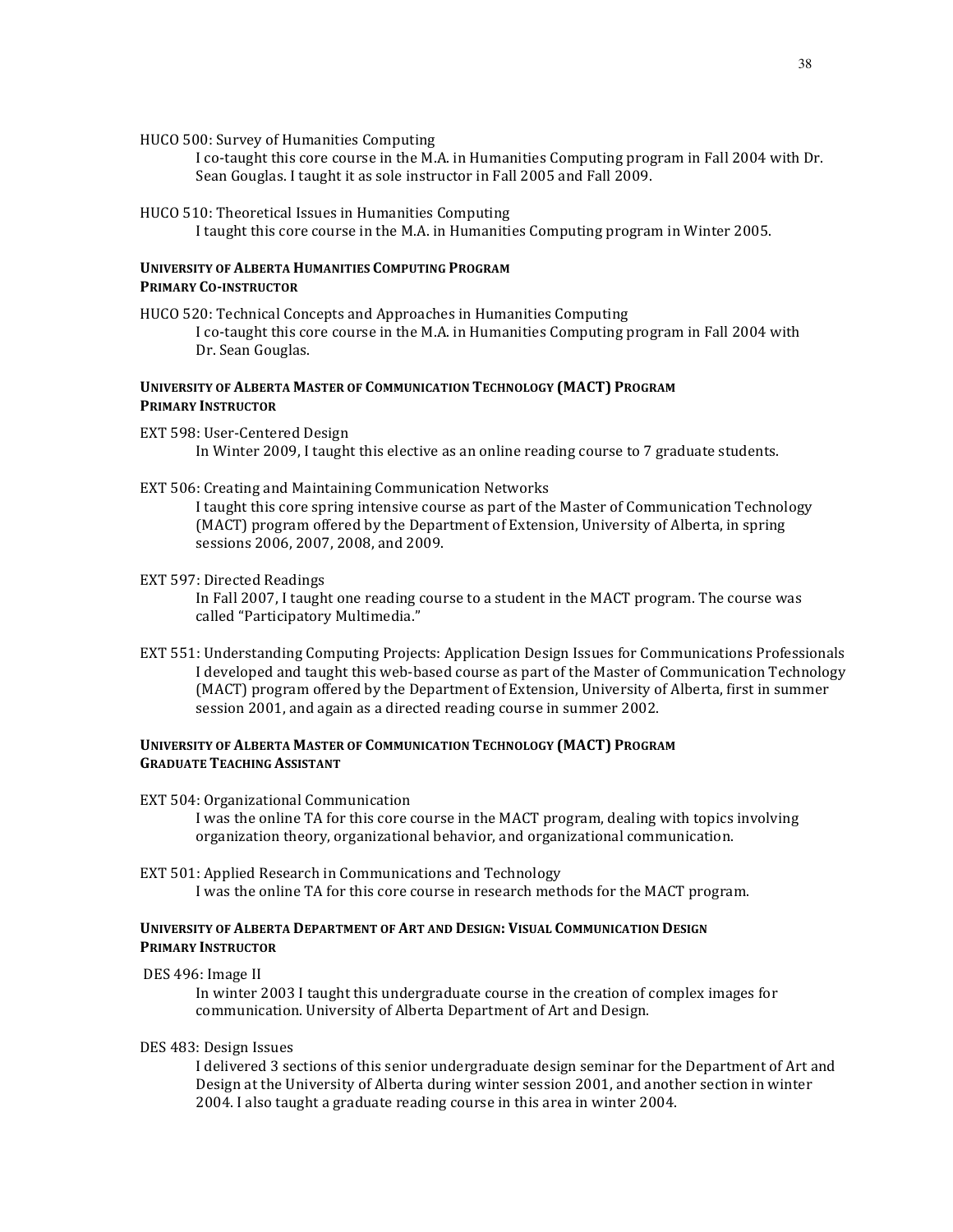DES 3/4/537: Introduction to Digital Image-making

A full-year course in visual communication design. I taught it three times. Intersession 1998, 1999, and 2002. University of Alberta Department of Art and Design.

# **UNIVERSITY OF ALBERTA DEPARTMENT OF ART AND DESIGN: VISUAL COMMUNICATION DESIGN GRADUATE TEACHING ASSISTANT**

DES 490: Concepts and Systems in Visual Communication Design

A full-year core course involving research and development for organizational communications. 1998-9. University of Alberta Department of Art and Design.

# **UNIVERSITY OF REGINA DEPARTMENT OF ENGLISH GRADUATE TEACHING ASSISTANT**

English 100: English composition. A half-year introductory course. 1982-4. I was assistant three times, teaching composition to one class each week throughout the course.

### **WORKSHOPS AND SEMINARS: VARIOUS LOCATIONS**

- Designing Preferred Futures. In fall 2017- spring 2018, I co-taught this workshop four times: twice at the National University in Bogota, again in ETCR Jaime Pardo Leal in Guaviare, Colombia, and finally in Krakow, Poland. Participants used Dator's 4 Futures as a framework for "bringing prototypes back from the future."
- A Narrative Game for Participatory Design. In July 2017, I co-taught with inventor Dalsu Ozgen this oneday workshop, using a prototype narrative storyboard for identifying key opportunities for growth at the American Theological Library Association (ATLA) in Chicago.
- Digital Tools for Literary History. June 2012, with Susan Brown, I co-taught another iteration of this advanced seminar, which we first offered in 2009. It was a week-long daily course for computing humanists at the Digital Humanities Summer Institute, at the University of Victoria, Victoria, BC.
- Visualization for Literary History. June 2011, with Susan Brown, Geoffrey Rockwell, and Stéfan Sinclair, I co-taught a one-day workshop at DH2011 in Stanford.
- Digital Tools for Literary History. June 2009, with Susan Brown, I co-taught an advanced seminar. It was a week-long daily course for computing humanists at the Digital Humanities Summer Institute, at the University of Victoria, Victoria, BC.
- Experimental Interface Design. June 2007, with Alan Galey and Matthew Bouchard, I co-taught an advanced seminar. It was a week-long daily course for computing humanists at the Digital Humanities Summer Institute, at the University of Victoria, in Victoria, BC.
- Electronic Books. June 19-24, 2006, with Ray Siemens (UVic) and Teresa Dobson (UBC), I co-taught an advanced seminar/consultation on the design of the electronic book. It was a week-long daily course for computing humanists at the Digital Humanities Summer Institute, at the University of Victoria, Victoria, BC.
- Design for Humanities Computing. March 7, 2006 with Sandra Gabriele from York, I co-taught introductory and advanced sessions on design theory and practice at McMaster University, Hamilton, ON.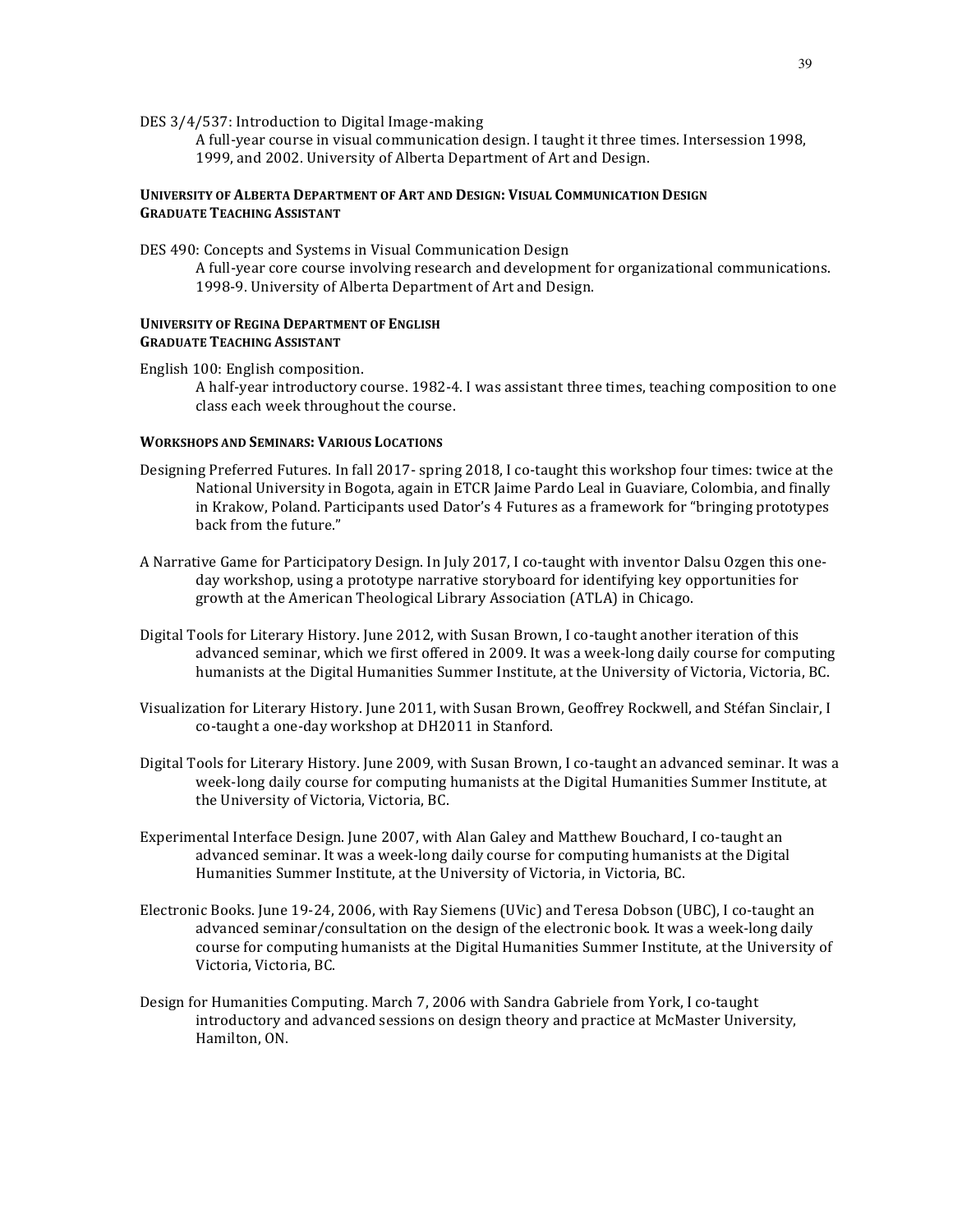- Multimedia Design. June 25-30, 2004, with Aimée Morrison, I co-taught an intermediate course in multimedia design. It was a week-long daily course for computing humanists at the Digital Humanities Summer Institute, at the University of Victoria, Victoria, BC.
- ESL. In 1998 I was employed as an ESL tutor by graduate students from Mexico City, Hong Kong, and Taiwan who wished to improve their written and spoken English. Weekly workshops focused on professional vocabulary and issues of style in academic writing.
- Time Management. I delivered this two-hour guest seminar (using Excel and Illustrator) 3 times in 1999 to graduate students, 5 times in Jan 2000, twice in Jan 2002, and twice in Jan 2004 to undergraduate students in the University of Alberta Department of Art and Design.
- Introduction to Filemaker Pro. Introduction to Style Sheets. Introduction to HTML. I taught these three half-day seminars on 4 occasions for the University of Saskatchewan Extension Division from 1993-7.

# **G. GRADUATE SUPERVISION**

# **SUPERVISOR (10 COMPLETED; 8 IN PROGRESS)**

Claudia Grisales (PhD, Informatics & Design), in progress Gerry Derksen (PhD, Informatics & Design), in progress Cliff Shin (PhD, Informatics & Design), in progress Yaguang Sun (PhD, Informatics & Design), in progress Juan de la Rosa (PhD, Informatics & Design), in progress Monica Porteanu (PhD, Informatics & Design), in progress Priscilla Ferronato (PhD, Informatics & Design), in progress William Gillespie (PhD, Informatics & Design), in progress

Derek Pennycuff (MA, Communications & Technology), defended Aug 2010. *Website Optimization Among Tennessee Community Colleges* Camille Jensen (MA, Communications & Technology), defended Aug 2010. *Situated Inter-organizational Communication: Identifying the conditions for collaborative writing progress through a community of practice*  Dan Manolescu (MA, Humanities Computing/Interdisciplinary), defended Sept 2009. *Is* it Possible to Regulate the Internet Globally?: a Comparative Case Study of the Cybercrime *Framework in Canada and Romania* Wayne Williams (MA, Communications & Technology), defended Sept 2009. *CURVIS: A Multiple-Prospect Visualization Tool for Developing and Sharing Curriculum Knowledge* Alejandro Giacometti (MA, Humanities Computing/Interdisciplinary), defended June 2009. *The Texttiles Browser: An Experiment in Rich-Prospect Browsing for Text Collections* Tamara Trull (MA, Communications & Technology), defended Sept 2008. Appreciative Inquiry as a Tool in the Creation of a Multi-Media Informational Package for Victims Rodney Klatt (MA, Communications & Technology), defended April 2008. The Influence of Social Networks on Business Effectiveness Karl Anvik (MA, Humanities Computing/Modern Languages & Cultural Studies), defended Sept 2007. *Human-Computer Pragmatics: From Habermas's Theory to User Centric Design* Junli Feng (MA, Humanities Computing/Interdisciplinary), defended Sept 2006. *Grassroots Blogging Practice in America and China* Jing Zhou (MA, Humanities Computing/Interdisciplinary), defended Sept 2006. Location and Allocation of English-Chinese Kindergartens in the City of Edmonton

### **CO-SUPERVISOR (5 COMPLETED; 4 IN PROGRESS)**

Amanda Geppert (PhD, Design), co-supervisor Laura Forlano, in progress Roberto Faller (PhD, Design), co-supervisor Carlos Teixeira, in progress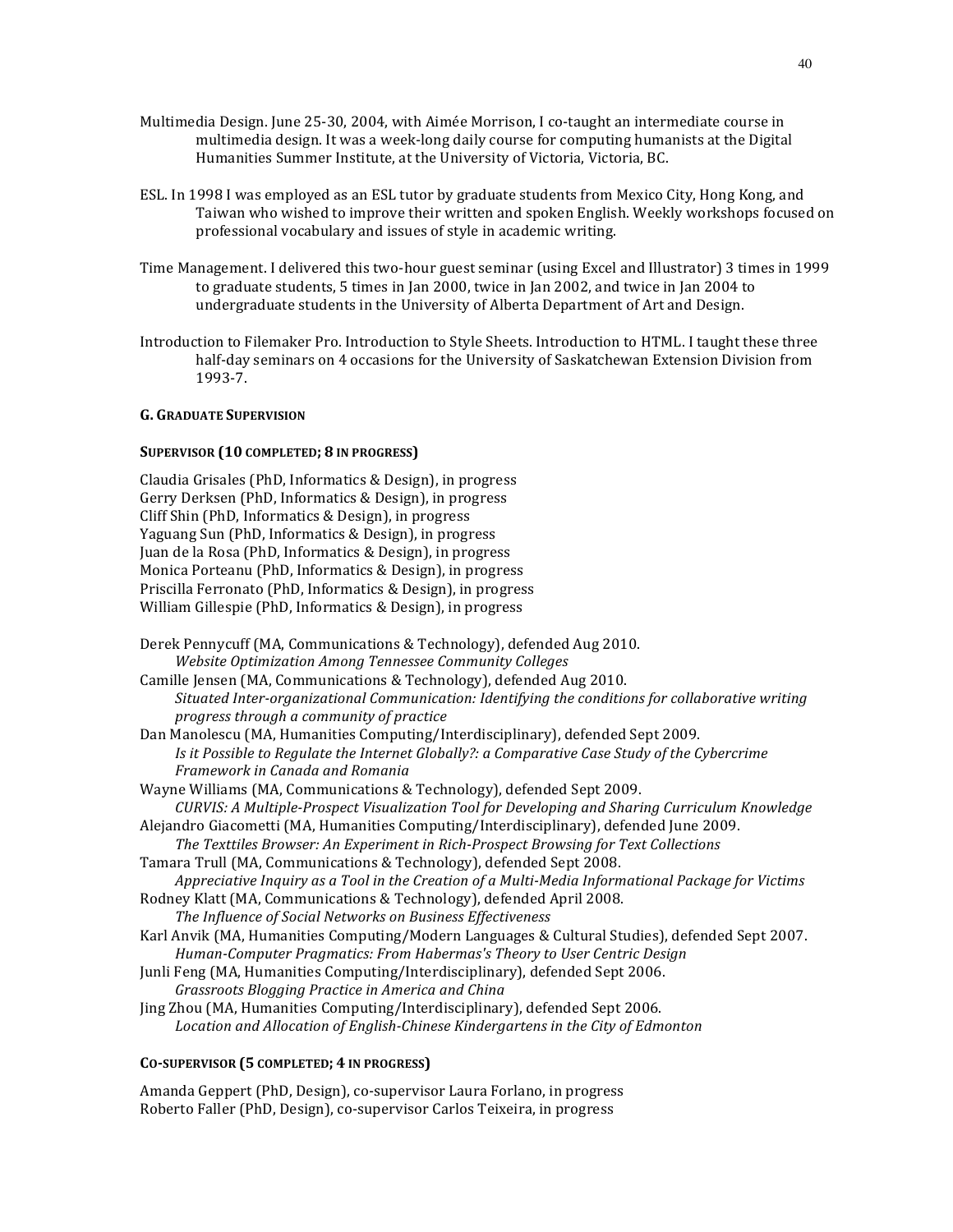Jaime Rivera (PhD, Design), co-supervisor Tom MacTavish, in progress Santosh Basapur (PhD, Design), co-supervisor Keiichi Sato, in progress

- Michael Lewcio (MA, Humanities Computing/Interdisciplinary), co-supervisor Geoffrey Rockwell, defended Sept 2011. Thesis title: The Delegate Browser: Assessing the Usefulness of Rich-Prospect *Browsing for Managing Social Capital Online*
- Matthew Bouchard (MA, Humanities Computing/Interdisciplinary), co-supervisor Sean Gouglas, defended March 2010. Thesis title: *The Null Game: Feature-Specific Player Enjoyment in Massively Multiplayer Online Role Playing Games*
- Cristina Arias (MA, Humanities Computing/Interdisciplinary), co-supervisor Ofer Arazy, defended Sept 2009. Thesis title: *Visualizing Wiki Author Contributions in Higher Education*
- Camilo Arango (MSc, Computing Science), co-supervisor James Hoover, defended Sept 2009. Thesis title: *Visualization of Course Requisites*
- Hongshan Liu (MA, Humanities Computing/Interdisciplinary), co-supervisor Laifong Leung, defended Jan 2006. Thesis title: *From Print to Cyberspace: New Developments in Chinese Literature in the Age of* the *Internet*

# **INTERNAL EXAMINER (31 COMPLETED; 2 IN PROGRESS)**

Mohammad Amanzadeh (PhD, Informatics) in progress John Capozzo (PhD Informatics), in progress

Athir Mahmud (PhD, Technical Communications), defended May 2016 Milena Radzikowska (PhD, MLCS/Humanities Computing), defended May 2015 Halcyon Lawrence (PhD, Technical Communications), defended April 2013 Eric Swanson (PhD, Design), defended April 2013 Lisa-Ann Robertson (PhD, English & Film Studies), defended Jan 2013 Ahmad Jasem Fakhra (PhD, Design), defended Nov 2012 Robyn Taylor (PhD, Computing Science), defended June 2012

Hua He (MSc, Computing Science), defended July 2011 Peter Organisciak (MA, Humanities Computing/Library & Information Studies), defended Aug 2010 Alicia Hibbert (MA, Humanities Computing/Anthropology), defended April 2010 Kathleen Reed (MA/MLIS, Humanities Computing/Library & Information Studies), defended April 2010 Andrew Keenan (MA, Humanities Computing/Interdisciplinary), defended Nov 2009 Janice Trueman (MA, Humanities Computing/Interdisciplinary), defended Sept 2009 Zenobia Hurley (MA, Humanities Computing/Interdisciplinary), defended Sept 2009 Martina King (MA/MLIS, Humanities Computing/Library & Information Studies), defended Sept 2009 Sergiy Kozakov (MA, Humanities Computing/Interdisciplinary), defended Sept 2008 Dale Storie (MA/MLIS, Humanities Computing/Library & Information Studies), defended Sept 2008 Rhiannon Gainor (MA/MLIS, Humanities Computing/Library & Information Studies), defended Jan 2008 Artem Medvedev (MA, Modern Languages & Cultural Studies), defended Sept 2007 Robert Ackroyd (MA, Humanities Computing/Interdisciplinary), defended Sept 2007 Ben Chu (MSc, Computing Science), defended Sept 2007 Isabel Klint (MA, Humanities Computing/Linguistics), defended Jan 2007 Markus Wust (MA/MLIS, Humanities Computing/Library & Information Studies), defended Sept 2006 Waleed Albakry (MA, Humanities Computing/Modern Languages & Cultural Studies), defended Sept 2006 Robyn Taylor (MSc, Computing Science), defended Jan 2006 Jingjun Ha (MA, Humanities Computing/Interdisciplinary), defended April 2006 Oksana Cheypesh (MA, Humanities Computing/Interdisciplinary), defended Jan 2006 Olaf Ellefson (MA, Humanities Computing/Philosophy), defended Oct 2005. Zachary Devereaux (MA, Political Science), defended April 2005 Nazia Karamuth (MA, Humanities Computing/Modern Languages & Cultural Studies), defended Jan 2005 Wioletta Polanski (MA, Humanities Computing/Art & Design), defended Jan 2005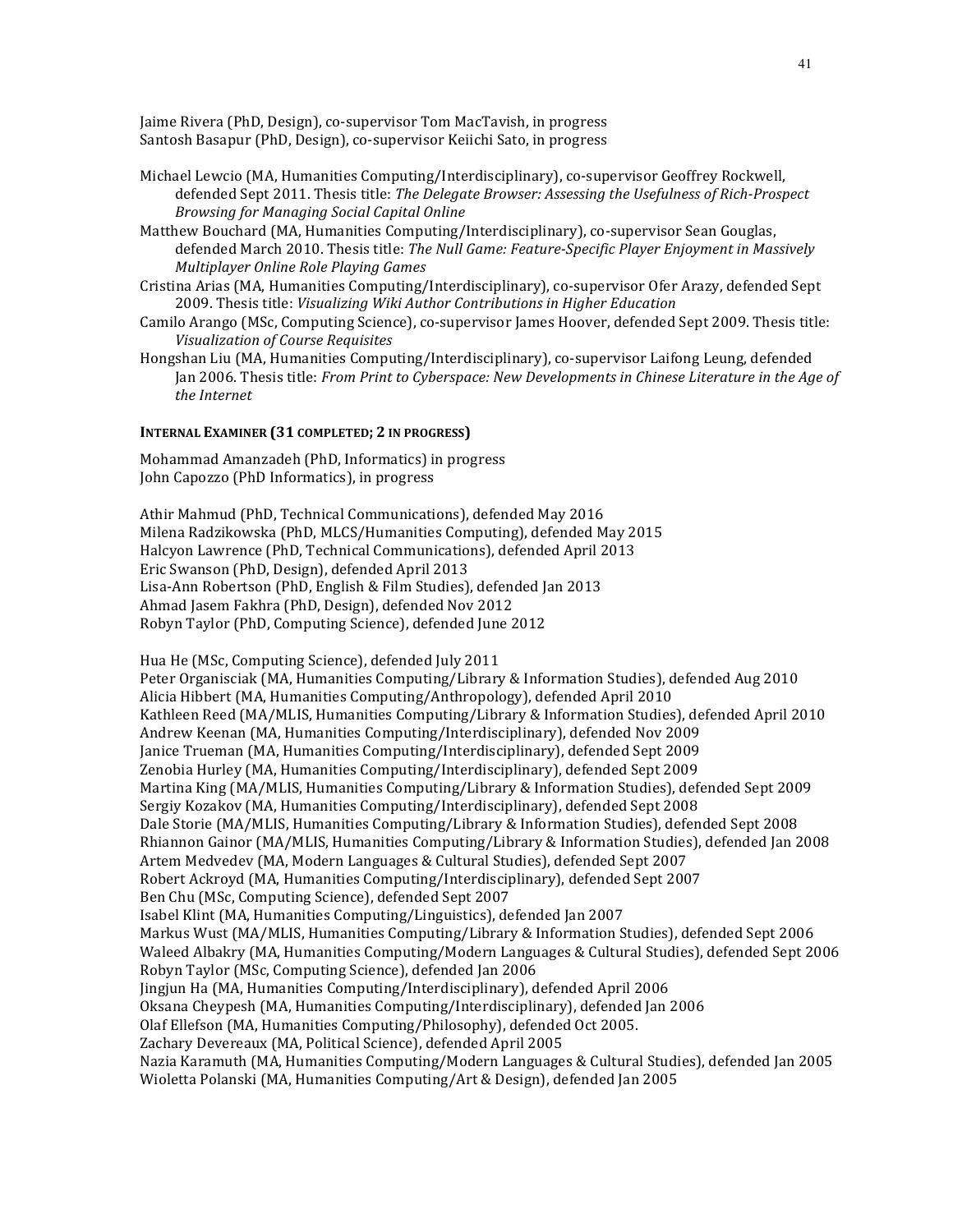### **EXTERNAL EXAMINER (2 COMPLETED)**

Ernesto Peña (PhD, Department of Language & Literacy, University of British Columbia), in progress Voytek Bialkowski (MI, Faculty of Information, University of Toronto), defended July 2011

### **H. SERVICE**

### **SERVICE: UNIVERSITY OF ILLINOIS**

Art and Design Ad-Hoc Promotion and Tenure Committee (2018) Art and Design Graduate Programs Committee (2017 – 2018) Illinois Chancellor's Office Strategic Plan: Arts Task Force (2018) Illinois Arts Research Institute Planning Committee (2017) Fellow of the College of Fine and Applied Arts Design Research Initiative (2016 - 2018) Art and Design Faculty Search Committee (2016)

### **PREVIOUS SERVICE: IIT AND IIT INSTITUTE OF DESIGN**

IIT Academic Unit Committee on Promotion and Tenure (2016) IIT Campus Committee on Promotion and Tenure (2016) IIT ID Coordinator, English For Designers Program (2014 - 2016) IIT ID Coordinator, PhD Program (2013 - 2106) IIT ID Coordinator, Visiting Researchers Program (2013 – 2016) IIT Research Council  $(2012 - 2016)$ IIT ID Chair, Faculty Search Committee (2014 – 2015) IIT Online Teaching Task Force (2013) IIT ID Co-coordinator, Visiting Researchers Program, with Keiichi Sato  $(2012 - 2013)$ IIT ID Co-coordinator, PhD Program, with Keiichi Sato  $(2012 - 2013)$ IIT ID Information Technology Strategy Committee (2011 - 2012) IIT Graduate Studies Committee (2011 - 2012)

### **PREVIOUS SERVICE: UNIVERSITY OF ALBERTA**

Humanities Computing Visiting Speakers Program (2005, 2009 – 2010) Department of English and Film Studies Fellowships Committee (2009 – 2011) Member of Research Board, Text Analysis Portal for Research (TAPoR) (2008 - 2011) School of Library and Information Studies Advisory Council (2006 – 2011) Humanities Computing Admissions Committee (2004 - 2011) Humanities Computing Program Advisory Council (2004 – 2011) Master of Arts in Communications and Technology Design Studies Committee (2009) Humanities Computing. Chair of Committee to establish a PhD in Digital Arts (2008 – 2009) Master of Arts in Communications and Technology Advisory Council (2006 – 2009) Member of Editorial Board, University of Alberta Press (2008 – 2009) Department of Music Hiring Committee (2008) Founding Member, Experimental Reading Workshop (2004 - 2006)

#### **ONGOING SERVICE: NATIONAL AND INTERNATIONAL**

Member of Editorial Board, *Strategic Design Research Journal* (2017 – present) Reviewer, *She Ji* — *The Journal of Design, Economics, and Innovation* (2015 – present) Reviewer, *Interdisciplinary Science Reviews* (2014 – present) Member of Advisory Board, *Visible Language* (2013 – present) Reviewer, *Literary and Linguistic Computing* (2010 – present) Reviewer, *Digital Studies* (2010 – present) Member of Advisory Board, *Digital Studies/Le champ numérique* (2008 – present) Reviewer, Digital Humanities (international conference) (2006 – present) Reviewer, Canadian Society for Digital Humanities (CSDH/SCHN) (national conference) (2006 – present)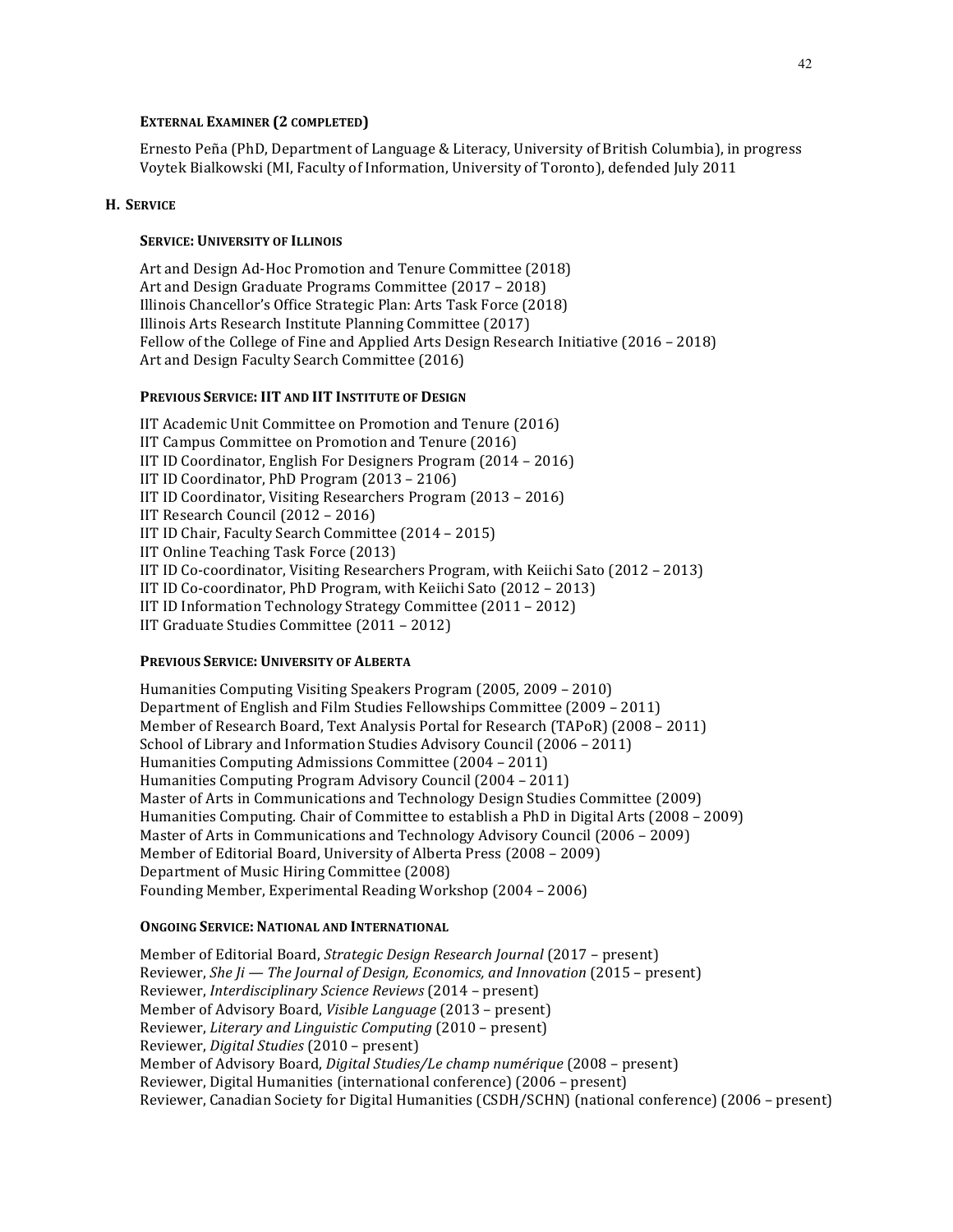# **PREVIOUS SERVICE: NATIONAL AND INTERNATIONAL**

- Member of Board of Directors of the Canadian Institute for Research in Computing and the Arts (CIRCA), University of Alberta (2009 – 2011)
- Consultant, Canadian Writing Research Collaboratory (CWRC)
	- national infrastructure project (2011-2014)

Reviewer, *Information Visualization* (2010)

Reviewer, *Journal of Computer-Mediated Communications* (2008 - 2009)

Reviewer, International Association of Societies for Design Research (IASDR) (conference) (2007) Member of Board of Directors, Society for Community-Inspired Active Mindsets (SCIAM)  $(2004 - 5)$ Founding Member, Health Information Design Network (HIDN) (2004) Consultant, Canadian Research Knowledge Network (CRKN) (2004)

# **PROGRAM REVIEWS**

Cooper, Tom and Stan Ruecker. (2005). "Quality Assurance Review: Multimedia Studies Program." University of New Brunswick. 12-page report.

### **COLLABORATIVE PLANNING SYMPOSIA**

- Planning symposium for the Canadian Writing Research Collaboratory. April 30-May 2, 2010. University of Alberta. PI Susan Brown.
- Planning symposium for MCRI LOI on the Canadian HCI E-Book Interface Research Network. Oct 28-9, 2006. Hotel Grand Pacific, Victoria. PI Ray Siemens.
- Planning symposium for Strategic Research Cluster and MCRI LOI on the Canadian HCI E-Book Interface Research Network. Jan 13-4, 2006. University of British Columbia, Vancouver. PI Ray Siemens.
- Planning symposium for CFI proposal for SSH e-journals by the Canadian Research Knowledge Network. March 18-9, 2005. Montreal. PI Leslie Wier.
- Planning symposium for MCRI LOI on E-Text Interfaces Project. Jan 8-9, 2005. University of Victoria. PI Ray Siemens.

#### **ORGANIZATION OF SCHOLARLY EVENTS**

- Co-organizer of the Design Research Initiative Panel Series on Research in Design at University of Illinois. Spring 2018.
- Principal organizer of the 1<sup>st</sup> Meeting of Coordinators of North American Design and Design-related PhD Programs, Illinois Institute of Technology, Institute of Design. Chicago. April 28-30, 2016.

Principal organizer of the INKE project interface design symposium entitled Reading 2.0: The future of reading. Illinois Institute of Technology, Institute of Design. Chicago. Sept 18-20, 2014.

### **I. MEMBERSHIP IN PROFESSIONAL SOCIETIES**

Association for Computing Machinery (ACM) (2015 - present) Association for Computing in the Humanities  $(ACH)$   $(2005 - present)$ Society for Digital Humanities/Société pour l'étude des médias interactifs (SDH/SEMI) (2005 - present) Canadian Historical Association (2010) Modern Language Association (2010) Renaissance Society of Canada (2009) Text Encoding Initiative (2006)

# **J.** RESEARCH GOALS AND ACCOMPLISHMENTS

### **BRIEF EARLY HISTORY**

By way of background, I began my career in design in the early 1990s as a book designer at the University of Saskatchewan. I had previous degrees in English (1985 and 1987) and Computer Science (1989), which gave me a good start; when I returned in the late 1990s to complete a terminal, thesis-based MDes (1999) at the University of Alberta, I expanded this interest into the design of human-computer interfaces for the future of reading. I subsequently also earned an interdisciplinary PhD in English and Art & Design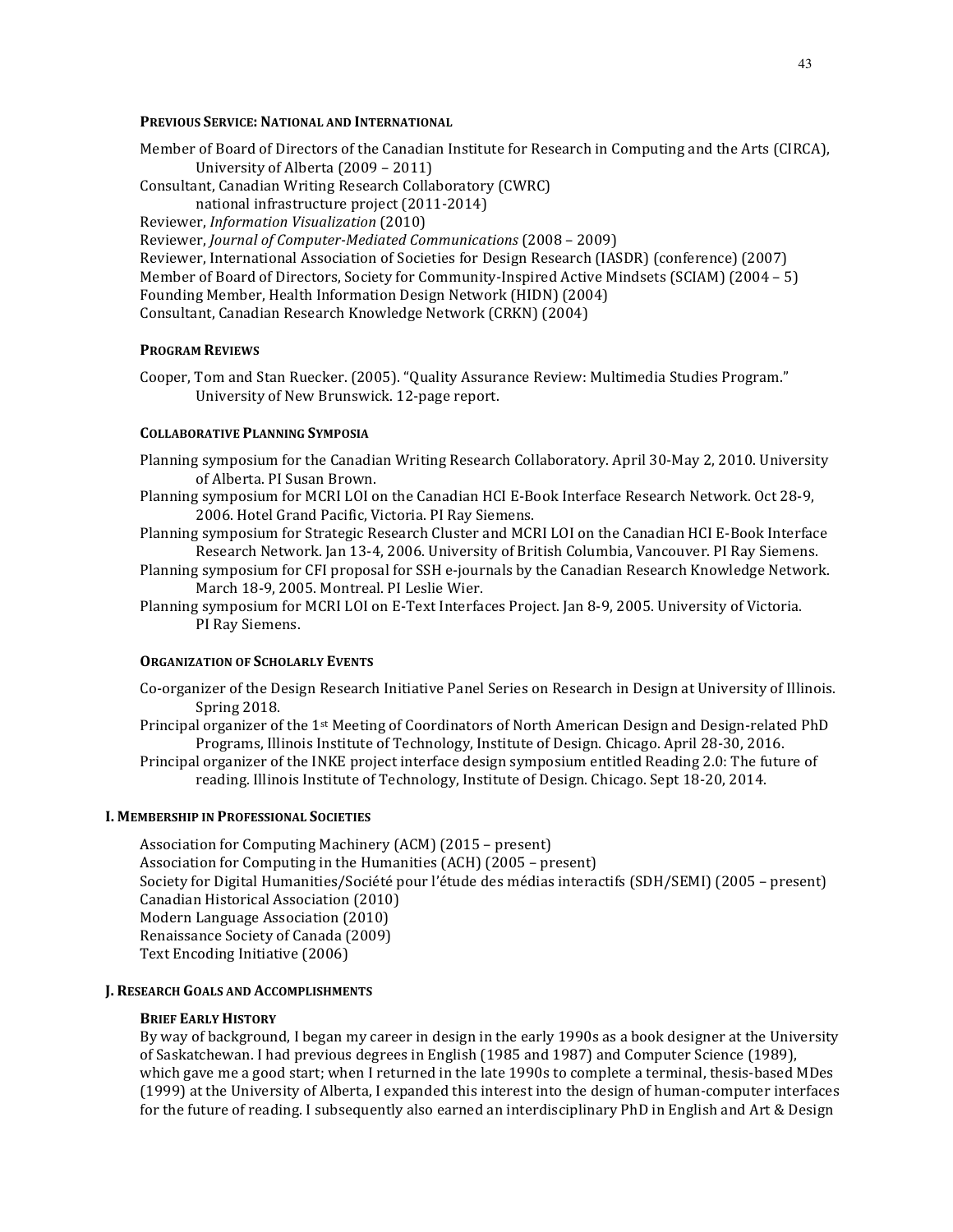(2003), with a specialization in Humanities Computing. My primary supervisor was Dr. Patricia Clements, one of the principal investigators on the Orlando Project, a groundbreaking digital history of women's writing in the British Isles; my secondary supervisor was Jorge Frascara, well-known internationally for his work in information design. In 2004, I was a Killam Post-Doctoral Research Fellow in the Digital Humanities (supervised by Stéfan Sinclair), though I declined the award's second year of funding in order to take up a tenure-track post in Digital Humanities at the University of Alberta—a program which I had helped to create some years earlier as a member of its interdisciplinary planning committee.

### **CHARACTERIZING DESIGN RESEARCH**

The international academic design community has been debating for at least the past 25 years what research in design means. 25 years ago, people new to the field were largely educated using the masterapprentice model that is still common in some schools today. I understand academic design research to be distinct from the design research that occurs in a typical design project. The scholarly activity is a form of new knowledge production where the approach is distinct from both the sciences and the humanities, but is shared by other fields such as architecture, engineering, and medicine, as well certain research traditions within, for example, chemistry, math, computer science, and nanotechnology. What these fields share is a generative aspect, where prototypes can be created, not in a sequence converging on a new commodity, but instead in writing or addressing a research question. I have been publishing and presenting this idea and its implications around the world, and my supervision in the PhD program is based on it.

I also believe that both design and design research are fundamentally interdisciplinary. Design operates at a level distinct from the particular content domain that is chosen for any given use case. A systems designer, for instance, might work in any field where a system is involved, ranging from transportation to healthcare to multi-modal industry. Similarly, a communication designer may work on any material, medium, or technology used to communicate any kind of information, ranging from printed interview transcripts to digital systems for visualizing XML-encoded primary documents.

### **MY CONTRIBUTIONS TO DESIGN RESEARCH**

My research is in the areas of information design and communication design; however, these terms may be misleading. My information design research has its focus on ways for people to start with the same information and understand what it implies from as many valid perspectives as possible. In communication design research, I am finding ways for people to communicate across differences of vocabulary, education, personal history, and cultural assumptions. To that end, the dissemination of results includes a book, 100 papers, and 150 academic presentations. The successful research grant proposals have addressed 93 different research questions.

The contributions of this work fall into several areas. First is rich-prospect browsing theory, which suggests an approach to the design of visualization-based interfaces to reasonably small data collections– typically under 10,000 items. There are a surprisingly large number of them, and I have examined their various aspects using dozens of different contexts and prototypes. The work is based on J. Appleton's research on habitat theory.

Second is my research on the design of new affordances for reading. After completing a federallyfunded 7-year project, my team had developed experimental prototypes to address a wide range of research questions. The results have begun finding application in Susan Brown's Canadian Writing Research Collaboratory (CWRC), which is a national infrastructure for humanities scholarship that is using some of my research results as the basis for its core functionality.

My third research area is experimenting with physical interfaces dedicated to qualitative analysis. Federally funded by the government of Brazil, this basic research has been yielding results that are increasingly convincing. We are showing that the outcome of analysis processes that include spatial and kinesthetic intelligence are significantly improved over other forms of collaborative qualitative analysis. In particular, it seems that this kind of modeling encourages its users to discover, in an emergent way, multiple valid perspectives on the data. We foresee applications in participatory design, user-centered research, and strategic planning.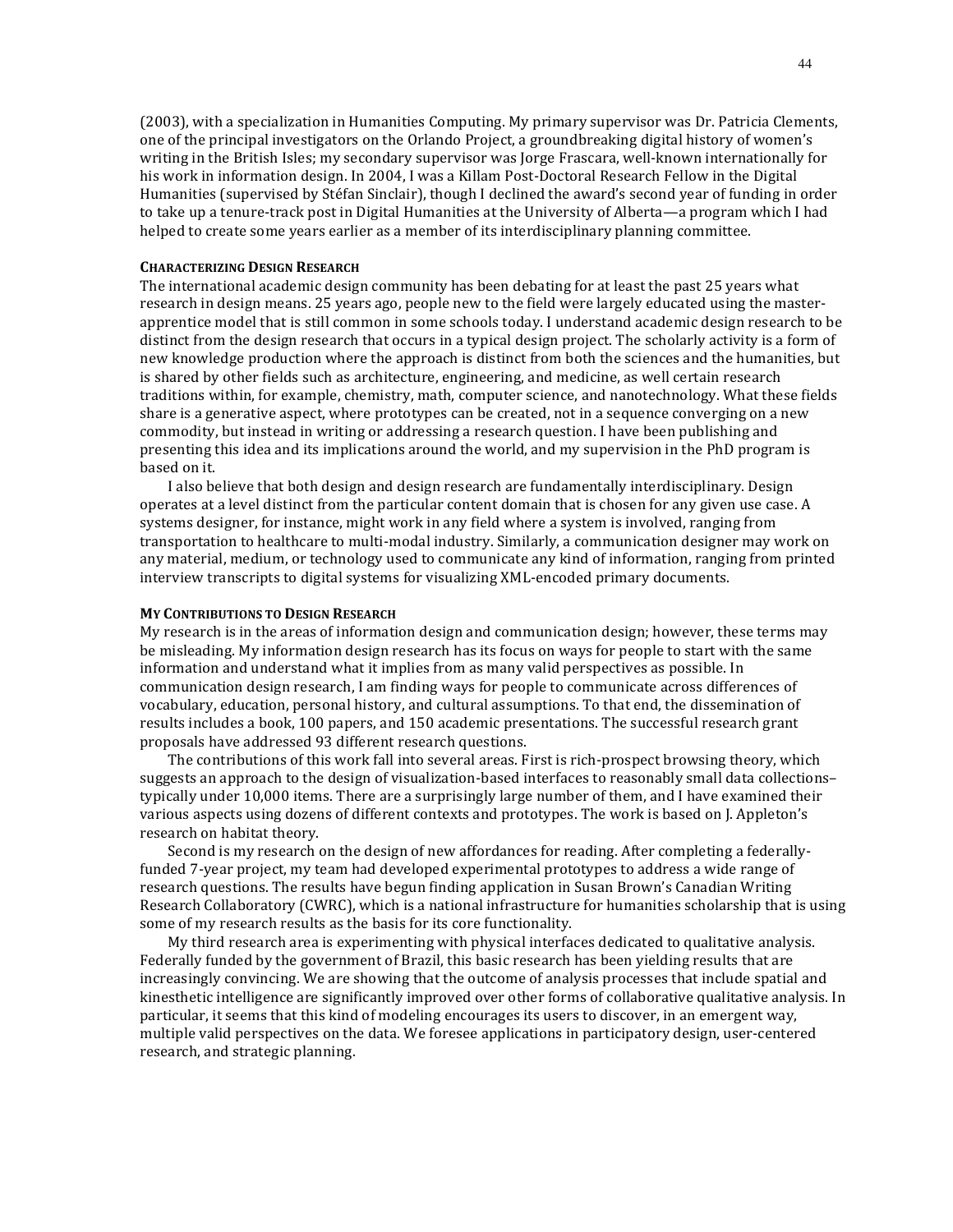#### **DESIGN RESEARCH AND SOCIAL INNOVATION**

I think this topic merits its own section. As I've said, a common goal running through my various research projects is to increase the positive impact of design on the world. With this in mind, I have made contributions to a wide array of digital and physical tools and assets, as well as a number of processes and systems.

At the level of the individual, I have helped create tools that make digital media more accessible and useful to people with particular physical or cultural needs. A "pill browser" for seniors provides a tailored search system for identifying medications. A multi-lingual thesaurus makes digital materials searchable across multiple languages. A re-designed summary document and corresponding set of best practices aims to improve dissemination of medical information to isolated rural doctors. This work is founded in inclusive design and human-centered design practice.

At the institutional level, I have worked to make my own discipline more inclusive. The annual "Day of DH" event that I helped launch in 2009 provides a common forum for a thinly dispersed international community of scholars. Last year's event, hosted in Madrid, brought together more than 200 digital humanists from dozens of countries. I have also advocated for fairness in publication practices in the Digital Humanities and beyond, co-creating and applying an interdisciplinary Research Project Charter that protects the contributions of all participants.

The most ambitious industry project I have undertaken involved Steelcase, a three-billion-dollar privately owned company. Working with their international team of information architects, I guided a radical redesign of their information ecosystem. The result removes the constraints of hierarchy, allowing people to begin their explorations wherever they want and create their own path through the information. My co-investigator at Steelcase, Don Hendriksen, neatly summarized the core of this project: "Hierarchy is arrogance." This issue is particularly important where a power gradient strongly favours those who produce digital materials over those who make use of them.

Internationally, I work with colleagues to address social inequities by promoting more democratic access to information and other resources. I am currently part of a consortium with Polish and Brazilian researchers to implement design strategies for enhancing citizen engagement. We have already conducted a series of joint workshops in the US and Brazil, and have begun user-testing a simple, low-fidelity tool for communicating and understanding different points of view within a group setting. I am also a member of the Scientists Without Borders federal innovation program in Brazil. We are in the middle of a three-year research project to improve design methods for strategic thinking, with the aim of supporting economic development that has a broad local base. These efforts grow out of my engagement with Paulo Freire's *Pedagogy* of the *Oppressed* (1968), a book that has been foundational to my thinking as an academic since the late-1990s.

# **K. CONSULTING EXPERIENCE**

#### **SGML RESEARCH**

Orlando Project  $(1999 - 2010)$ . During 1999-2000 I was a graduate research assistant on the Orlando Project, an electronic history of women's writing in the British Isles, produced collaboratively by the University of Alberta and the University of Guelph. My responsibilities included tagging text in SGML (standard generalized mark-up language) and using XSL (extensible mark-up language) style sheets for web delivery. I continue working with the Orlando Project, as an associate researcher in interface design.

#### **PROJECT MANAGEMENT**

SHL Systemhouse. From 1991-1993, I worked as a systems analyst responsible for a total of three projects. I managed interdisciplinary teams ranging from 3 to 12 people, including consultants from other firms, our own staff, and clients. My responsibilities included writing technical reports and documentation, running small group meetings, and acting as a liaison between the technical and executive spheres.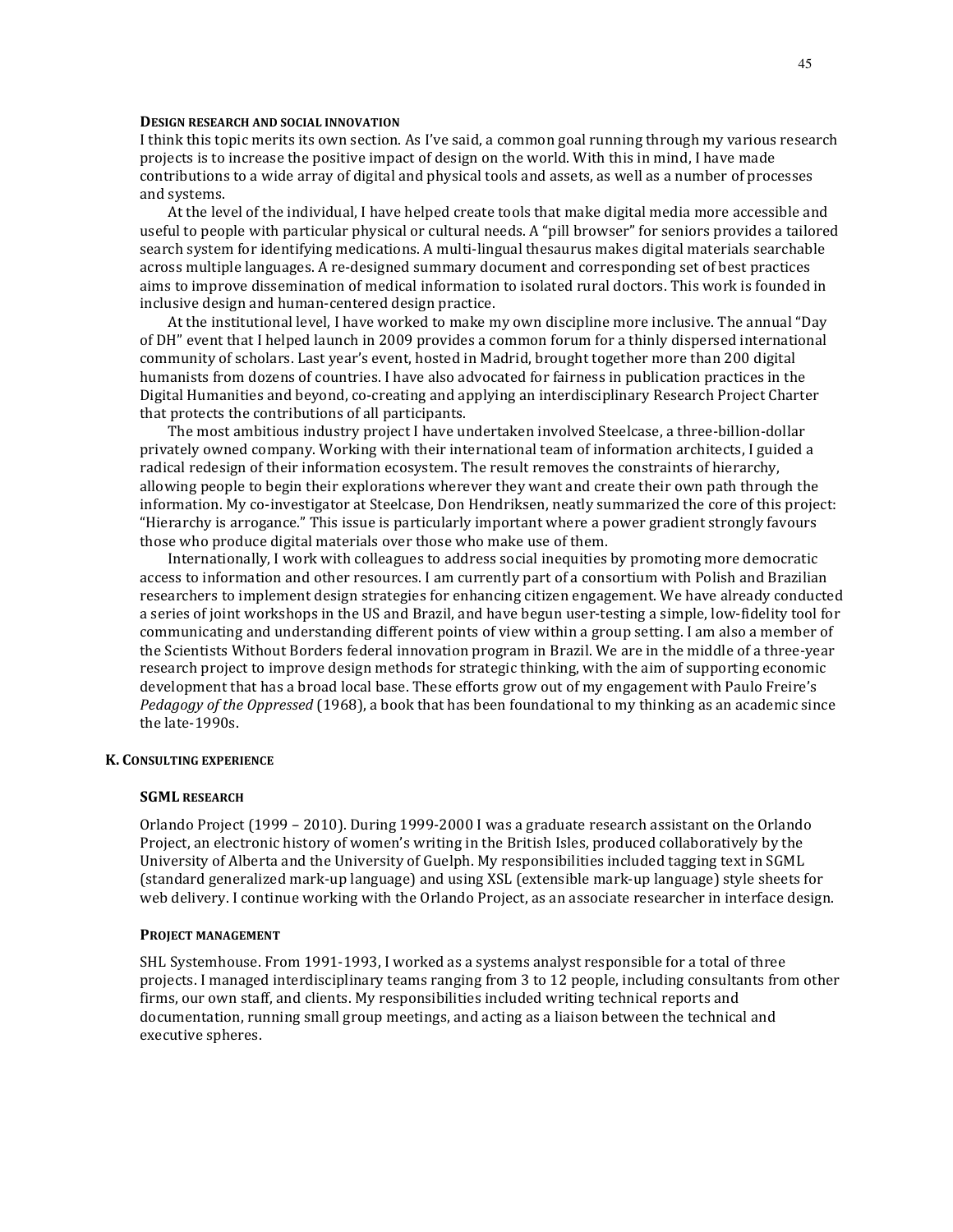### **ARTIFICIAL INTELLIGENCE PROGRAMMING**

Natural Language Technologies, Inc. I worked as a researcher with this software development firm from 1989 to 1991. We designed and documented syntactic analysis tools for use in grammar checkers, computer games, and database interfaces. I was computational syntactician, and also supervised the computational lexicographers and programmers. Prior to my work with NLT, I was employed by GigaText, a machine translation company for whom I helped create an English analysis prototype.

### **TECHNICAL WRITING**

Breckman-White Educational Consultants. From 1990-1991, I edited and formatted evaluation reports for remote band-managed schools. Prior to my work with Breckman-White, I also wrote technical documents for Statistics Canada, Synthetic Realities Inc., and the University of Saskatchewan's POS Pilot Plant.

### **DESIGN CONSULTING**

Various clients. From 1994-2004 I ran my own consulting company, completing a wide range of projects in government, education and industry. One aim of my work was to make existing research in design, communication theory, and the social sciences available for solving 'real world' problems. Projects include: 

- The design and documentation of a sales management database for Factor X Solutions, building on Lucy Suchman's analysis of human-machine interaction as "situated activity." In 2002, Factor X was one of three finalists for the Calgary Chamber of Commerce "Emerging Enterprise of the Year" award.
- The creation of book designs for Juvenilia Press, Lone Pine Publishing, Tesseract and University Extension Press, employing the theories of typographers such as Robert Bringhurst and Jan Tschichold. At University Extension Press, I worked for five years doing copy writing, editing, proofreading, layout, and design on books, ads, brochures, fax packages, newsletters, and prospectuses. One of our most ambitious projects was the 1994 award-winning ESL Toolbox, a multi-media resource package for teachers of English as a second language.
- The development of over 50 digital designs for Hewlett-Packard's data visualization team at the University of Alberta, utilizing Humberto Maturana's theory of "mutual ontogenic structural coupling" to help create meaningful visual metaphors for the movement of data packets across a complex network topology.

#### **INTERACTIVE COMPUTING**

Various clients. I specialized in web delivery of data and multimedia development. Examples include:

- developing an e-commerce prototype website using SiteServer for Orange Industries, Edmonton
- assisting in the creation of an on-line 3D virtual art gallery for the Alberta Arts Council, using Director and QuickTime VR
- creating a web-based image archive for Environment Canada, using Filemaker Pro and CDML (Claris's proprietary mark-up language)